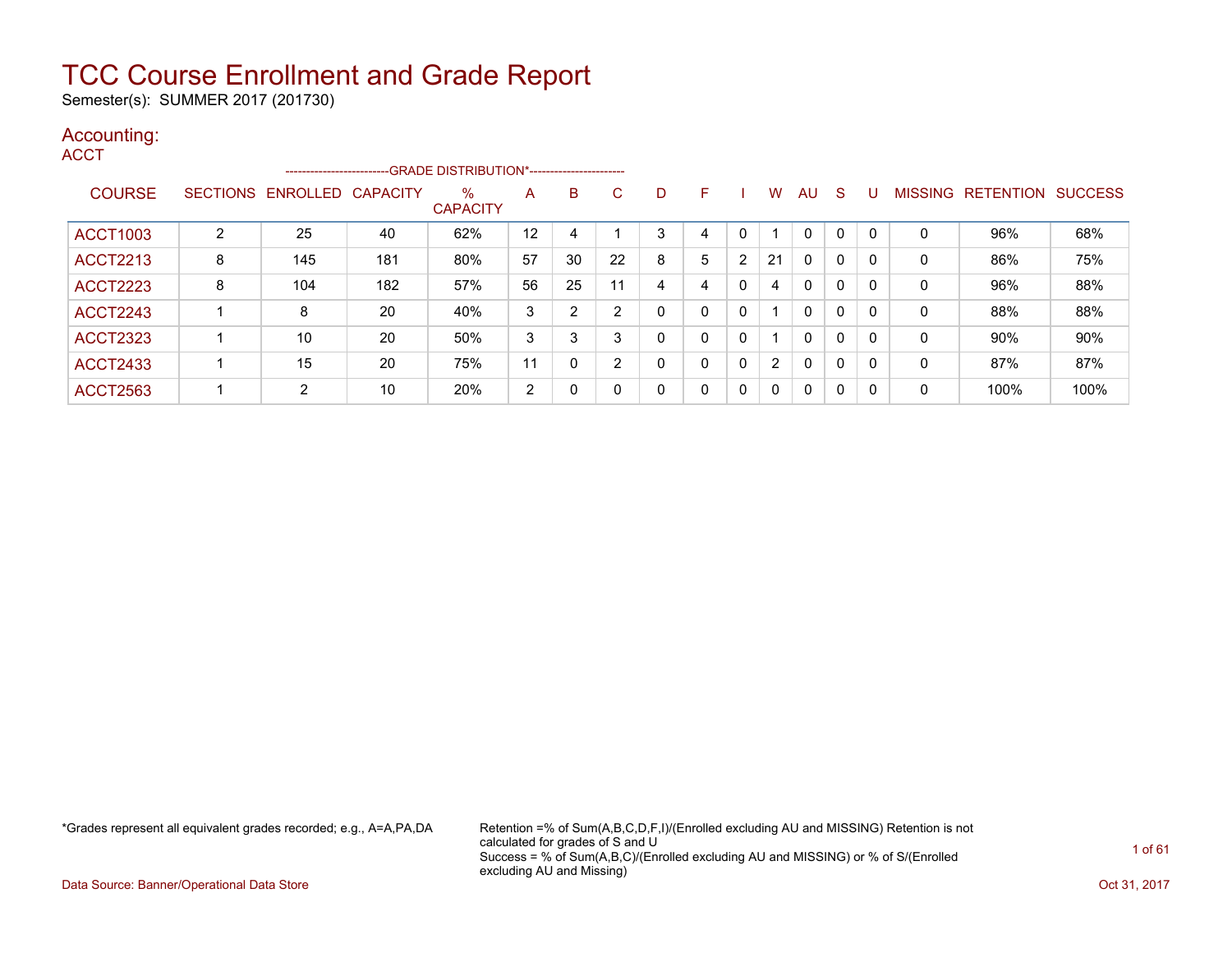Semester(s): SUMMER 2017 (201730)

#### Allied Health:

|                 |                            | ------------------------GRADE DISTRIBUTION*----------------------- |               |    |    |                 |     |              |   |  |    |                           |     |
|-----------------|----------------------------|--------------------------------------------------------------------|---------------|----|----|-----------------|-----|--------------|---|--|----|---------------------------|-----|
| <b>COURSE</b>   | SECTIONS ENROLLED CAPACITY |                                                                    | %<br>CAPACITY | A  |    | BC.             | D F | I W AU S '   |   |  | -U | MISSING RETENTION SUCCESS |     |
| <b>ALDH1323</b> | 97                         | 140                                                                | 69%           | 52 | 23 | 10 <sup>1</sup> |     | $\mathbf{0}$ | 8 |  |    | 92%                       | 88% |

\*Grades represent all equivalent grades recorded; e.g., A=A,PA,DA Retention =% of Sum(A,B,C,D,F,I)/(Enrolled excluding AU and MISSING) Retention is not calculated for grades of S and U Success = % of Sum(A,B,C)/(Enrolled excluding AU and MISSING) or % of S/(Enrolled excluding AU and Missing)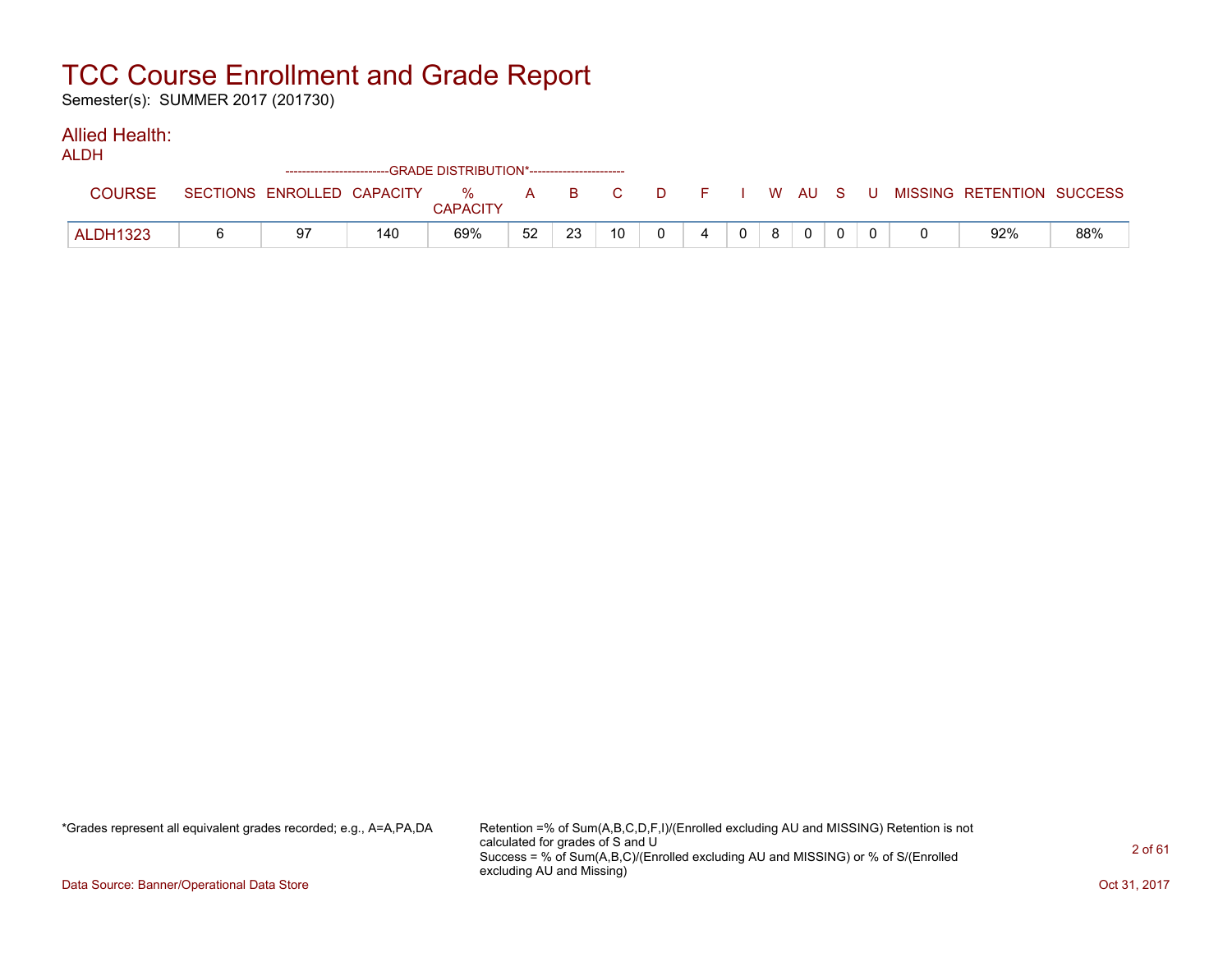Semester(s): SUMMER 2017 (201730)

#### Art: **ADT**

| AN I           |   | -----------------------    |    | -- GRADE DISTRIBUTION*------------------------ |    |    |    |   |              |              |              |              |          |          |              |                                  |      |
|----------------|---|----------------------------|----|------------------------------------------------|----|----|----|---|--------------|--------------|--------------|--------------|----------|----------|--------------|----------------------------------|------|
| <b>COURSE</b>  |   | SECTIONS ENROLLED CAPACITY |    | $\%$<br><b>CAPACITY</b>                        | A  | B. | C. | D | F            |              | W            | AU           | - S      |          |              | <b>MISSING RETENTION SUCCESS</b> |      |
| ART1053        |   | 20                         | 20 | 100%                                           | 10 |    |    | 0 |              | 0            |              | $\mathbf{0}$ | $\Omega$ | $\Omega$ | $\mathbf{0}$ | 95%                              | 90%  |
| ART1113        | 2 | 38                         | 40 | 95%                                            | 21 | 11 |    |   | 3            | 0            |              | $\mathbf{0}$ | $\Omega$ | $\Omega$ | 0            | 97%                              | 87%  |
| <b>ART1123</b> |   | 9                          | 10 | 90%                                            | 4  | 5  |    | 0 | 0            | $\mathbf{0}$ | $\mathbf{0}$ | $\mathbf{0}$ | $\Omega$ | $\Omega$ | 0            | 100%                             | 100% |
| <b>ART1133</b> |   | $\mathcal{P}$              | 5  | 40%                                            |    |    |    | 0 | $\mathbf{0}$ | $\Omega$     | 0            | 1            | $\Omega$ | $\Omega$ | 0            | 100%                             | 100% |
| <b>ART2223</b> |   |                            |    | 100%                                           |    |    |    | 0 | $\Omega$     | $\Omega$     | $\mathbf{0}$ | $\mathbf{0}$ | 0        | $\Omega$ | 0            | 100%                             | 100% |
| <b>ART2263</b> |   | 10                         | 10 | 100%                                           | 9  |    |    | 0 | $\Omega$     | $\Omega$     |              | $\Omega$     | $\Omega$ | $\Omega$ | 0            | 90%                              | 90%  |

\*Grades represent all equivalent grades recorded; e.g., A=A,PA,DA Retention =% of Sum(A,B,C,D,F,I)/(Enrolled excluding AU and MISSING) Retention is not calculated for grades of S and U Success = % of Sum(A,B,C)/(Enrolled excluding AU and MISSING) or % of S/(Enrolled excluding AU and Missing)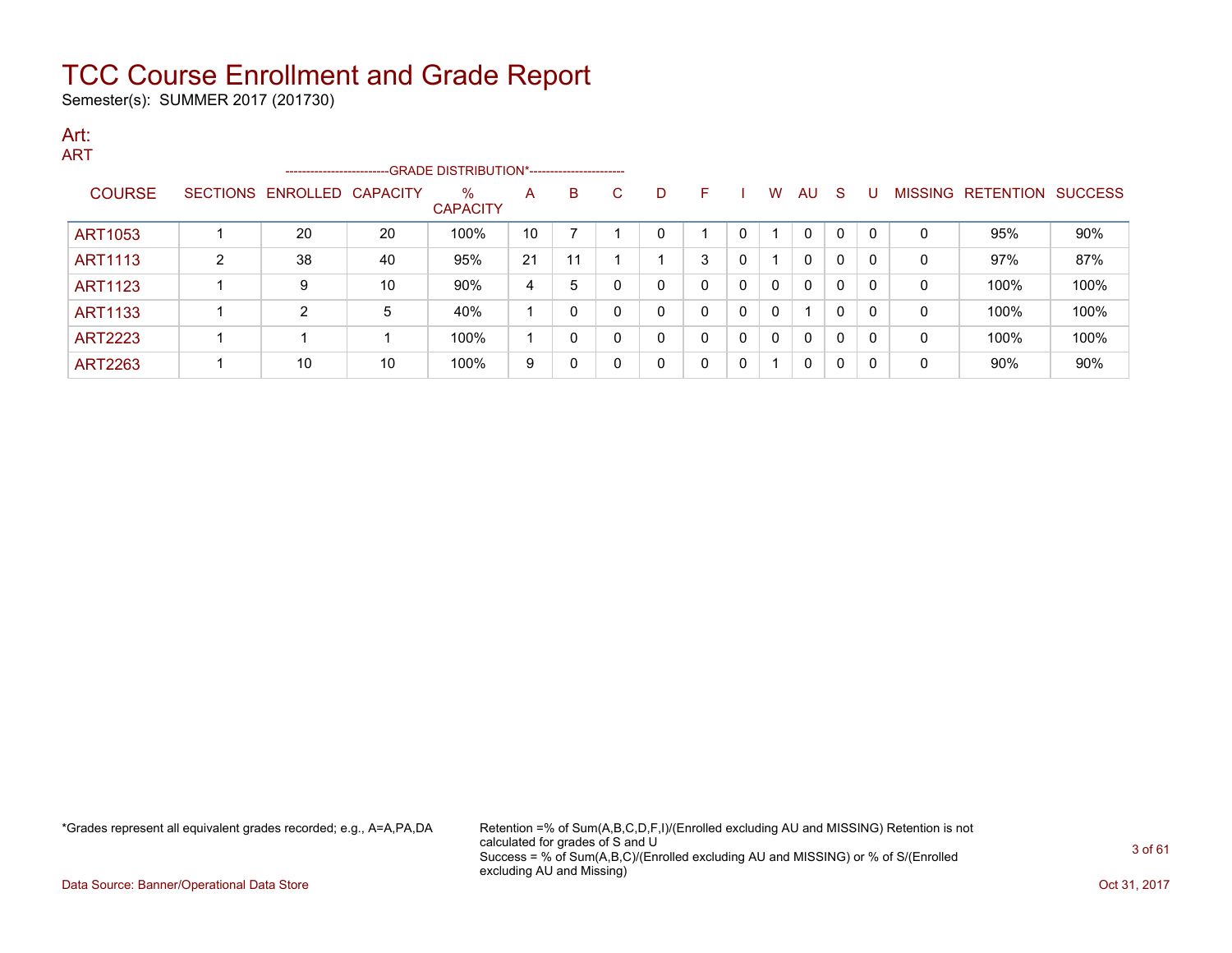Semester(s): SUMMER 2017 (201730)

### American Sign Language Ed:

ASLE

|                 |                            |    | -GRADE DISTRIBUTION*----------------------- |    |    |  |   |               |              |  |                           |      |
|-----------------|----------------------------|----|---------------------------------------------|----|----|--|---|---------------|--------------|--|---------------------------|------|
| <b>COURSE</b>   | SECTIONS ENROLLED CAPACITY |    | $\%$<br><b>CAPACITY</b>                     | А  | B. |  |   | W             | AU           |  | MISSING RETENTION SUCCESS |      |
| ASLE1363        | 27                         | 30 | 90%                                         | 8  | 9  |  | 0 | 3             |              |  | 88%                       | 88%  |
| <b>ASLE1373</b> | 16                         | 15 | 107%                                        | 12 | 0  |  |   | $\mathcal{D}$ | $\mathbf{0}$ |  | 88%                       | 88%  |
| <b>ASLE2993</b> |                            | 20 | 55%                                         | 10 |    |  |   | 0             | 0            |  | 100%                      | 100% |

\*Grades represent all equivalent grades recorded; e.g., A=A,PA,DA Retention =% of Sum(A,B,C,D,F,I)/(Enrolled excluding AU and MISSING) Retention is not calculated for grades of S and U Success = % of Sum(A,B,C)/(Enrolled excluding AU and MISSING) or % of S/(Enrolled excluding AU and Missing)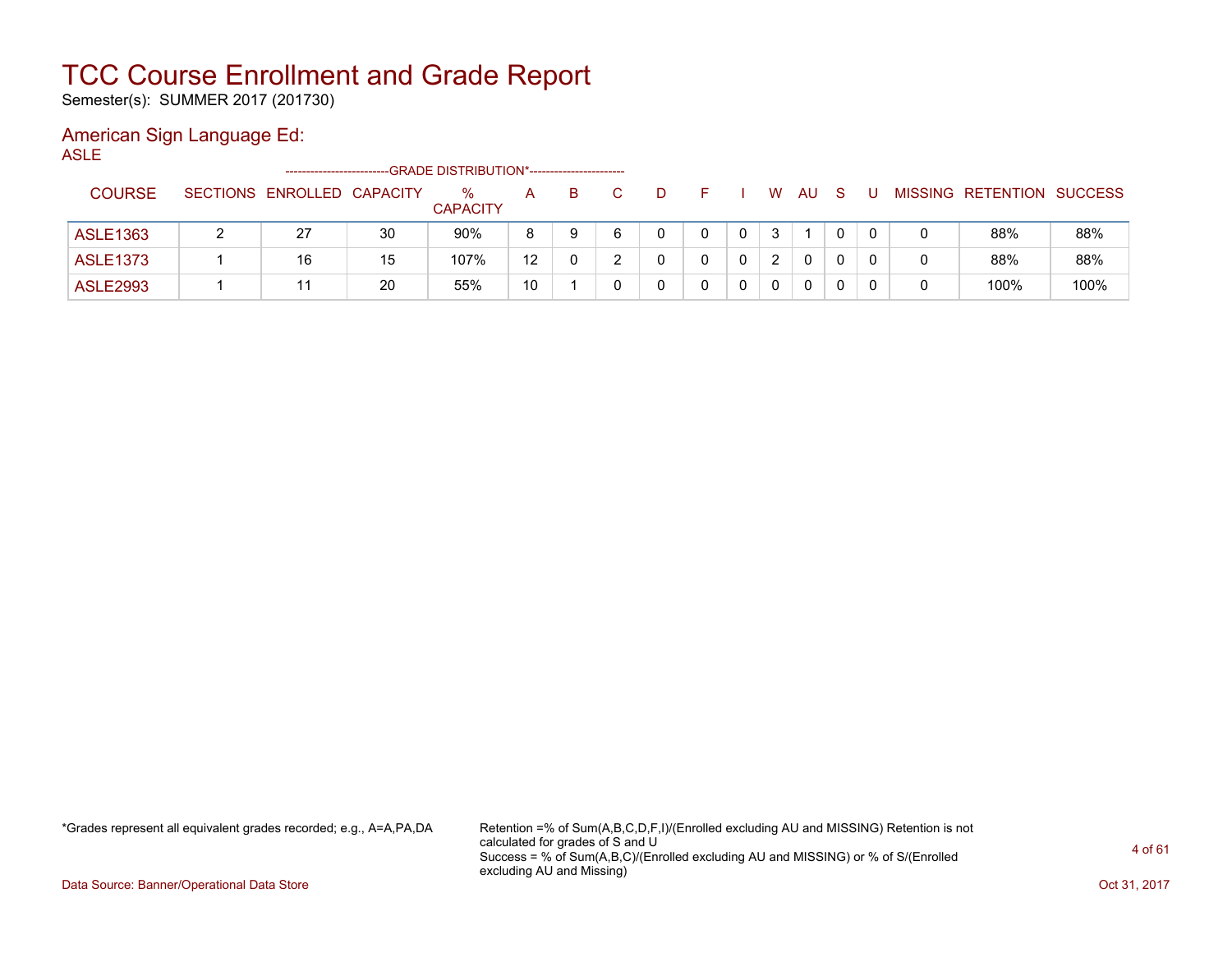Semester(s): SUMMER 2017 (201730)

#### Astronomy:

| ASTR            |    |    |                 |    |    |  |                |          |  |                                                                               |     |
|-----------------|----|----|-----------------|----|----|--|----------------|----------|--|-------------------------------------------------------------------------------|-----|
| <b>COURSE</b>   |    |    | <b>CAPACITY</b> |    |    |  |                |          |  | SECTIONS ENROLLED CAPACITY 5 % A B C D F I W AU S U MISSING RETENTION SUCCESS |     |
| <b>ASTR1104</b> | 20 | 20 | 100%            | -9 | R. |  | 0 <sup>1</sup> | $\Omega$ |  | 95%                                                                           | 90% |

\*Grades represent all equivalent grades recorded; e.g., A=A,PA,DA Retention =% of Sum(A,B,C,D,F,I)/(Enrolled excluding AU and MISSING) Retention is not calculated for grades of S and U Success = % of Sum(A,B,C)/(Enrolled excluding AU and MISSING) or % of S/(Enrolled excluding AU and Missing)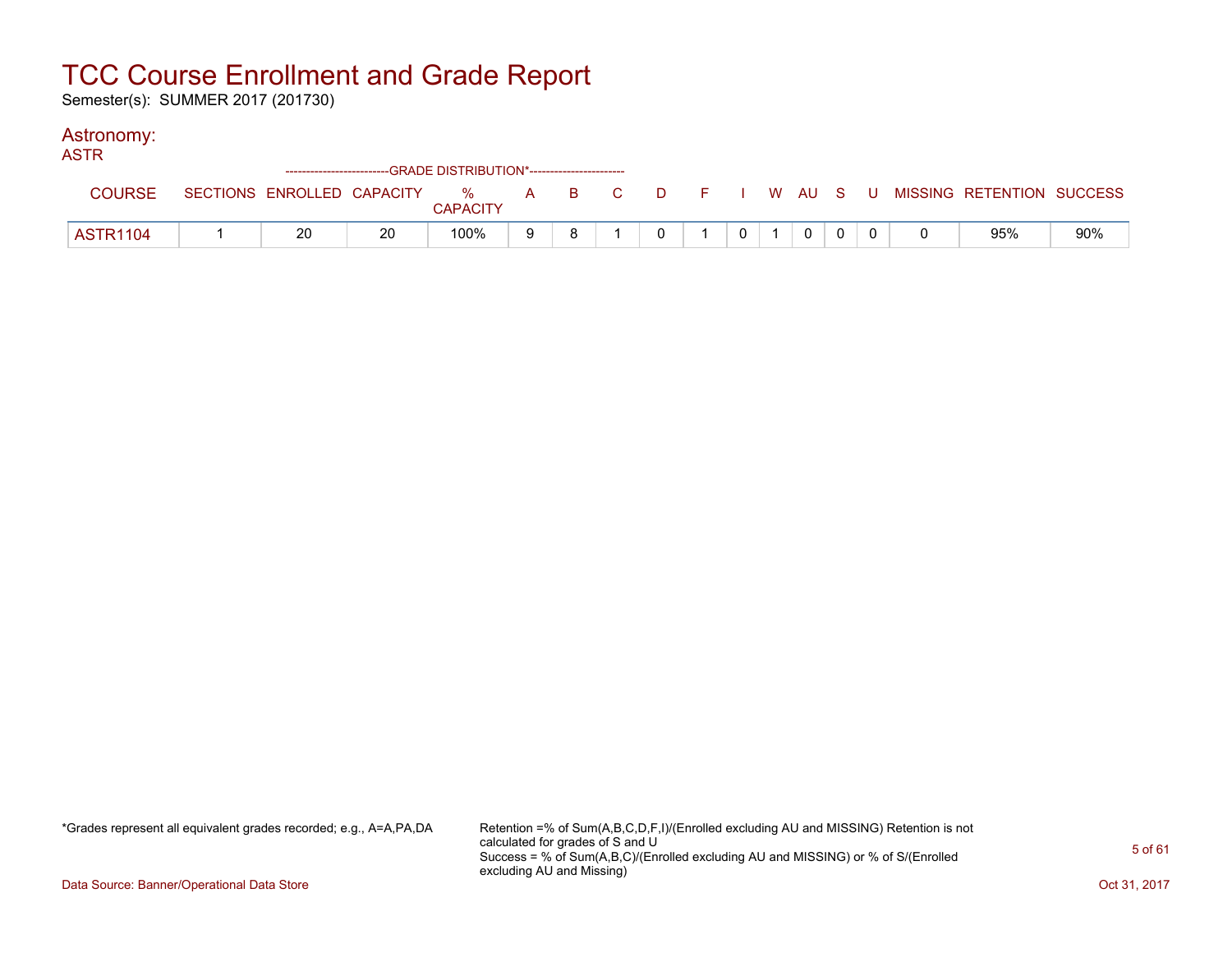Semester(s): SUMMER 2017 (201730)

#### Aviation Sciences Technology:

AVST

|                 |                            |    | ------------------------GRADE DISTRIBUTION*----------------------- |   |    |    |   |   |                |              |    |     |                           |      |
|-----------------|----------------------------|----|--------------------------------------------------------------------|---|----|----|---|---|----------------|--------------|----|-----|---------------------------|------|
| <b>COURSE</b>   | SECTIONS ENROLLED CAPACITY |    | $\%$<br><b>CAPACITY</b>                                            | A | B. | D. |   |   |                | W AU         | S. | . U | MISSING RETENTION SUCCESS |      |
|                 |                            |    |                                                                    |   |    |    |   |   |                |              |    |     |                           |      |
| <b>AVST1232</b> |                            | 20 | 15%                                                                |   |    |    | 0 | ົ | $\overline{0}$ | $\mathbf{0}$ |    |     | 100%                      | 33%  |
| <b>AVST2454</b> |                            | 10 | 30%                                                                |   |    |    |   |   |                | 0            |    |     | 100%                      | 100% |

\*Grades represent all equivalent grades recorded; e.g., A=A,PA,DA Retention =% of Sum(A,B,C,D,F,I)/(Enrolled excluding AU and MISSING) Retention is not calculated for grades of S and U Success = % of Sum(A,B,C)/(Enrolled excluding AU and MISSING) or % of S/(Enrolled excluding AU and Missing)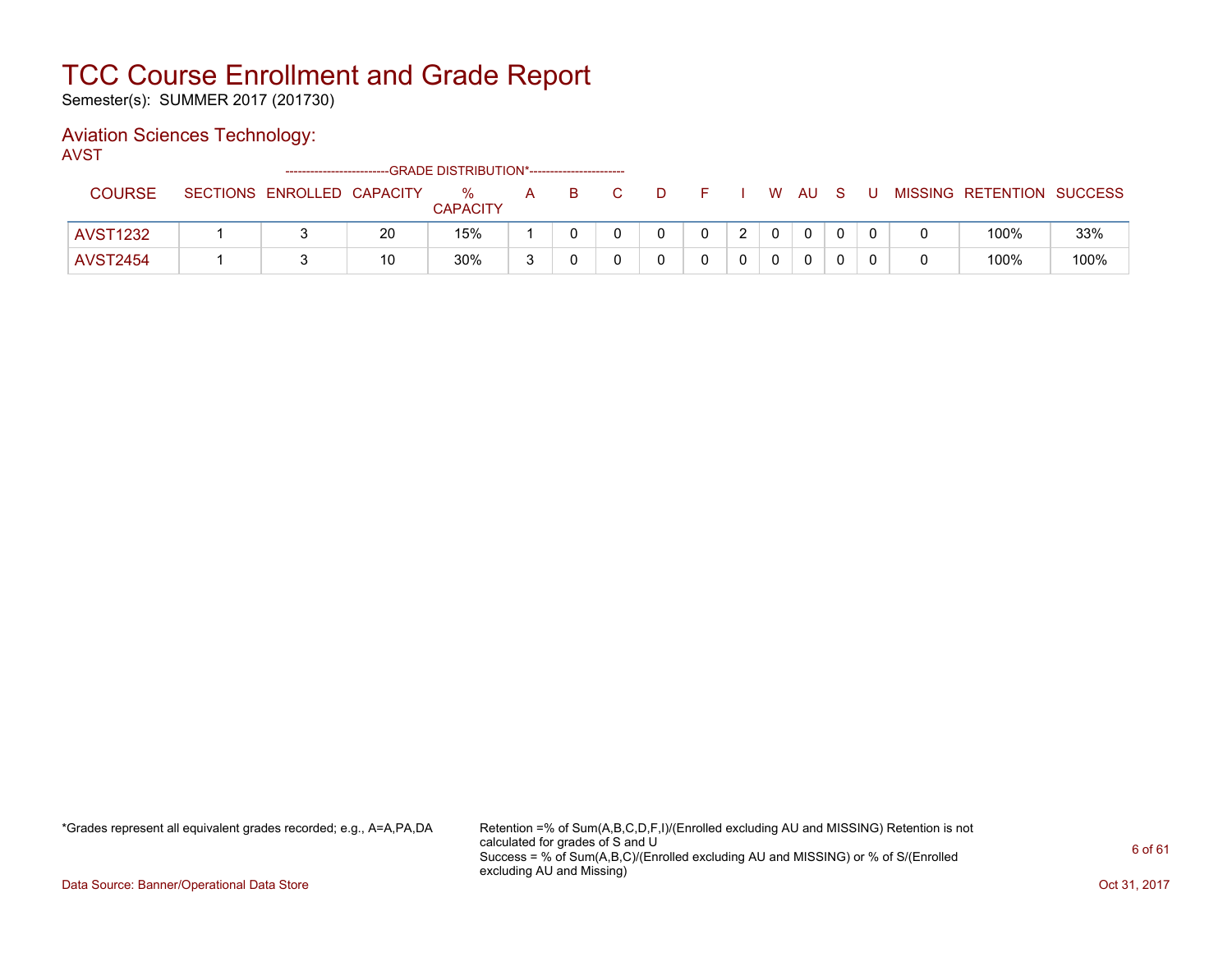Semester(s): SUMMER 2017 (201730)

#### Biology: BIOL

|                 |                 |                   | ------------------------GRADE                DISTRIBUTION*---------------------- |                         |     |    |              |   |   |              |    |              |              |          |                |                  |                |
|-----------------|-----------------|-------------------|----------------------------------------------------------------------------------|-------------------------|-----|----|--------------|---|---|--------------|----|--------------|--------------|----------|----------------|------------------|----------------|
| <b>COURSE</b>   | <b>SECTIONS</b> | ENROLLED CAPACITY |                                                                                  | $\%$<br><b>CAPACITY</b> | A   | B  | C            | D | F |              | W  | AU           | S            | U        | <b>MISSING</b> | <b>RETENTION</b> | <b>SUCCESS</b> |
| <b>BIOL1114</b> | 12              | 235               | 256                                                                              | 92%                     | 139 | 42 | 24           | 5 | 3 | $\mathbf{0}$ | 22 | $\mathbf{0}$ | $\mathbf{0}$ | 0        | $\mathbf{0}$   | 91%              | 87%            |
| <b>BIOL1224</b> |                 | 147               | 168                                                                              | 88%                     | 75  | 40 | 15           | 3 | 9 | $\mathbf{0}$ | 5  | $\mathbf{0}$ | $\mathbf{0}$ | $\Omega$ | 0              | 97%              | 88%            |
| <b>BIOL1314</b> | 4               | 69                | 96                                                                               | 72%                     | 39  | 12 |              |   | 3 | 0            |    | 0            | 0            | 0        | 0              | 90%              | 84%            |
| <b>BIOL1383</b> | 14              | 267               | 307                                                                              | 87%                     | 145 | 71 | 20           | 9 | 8 | $\mathbf{0}$ | 14 | 0            | $\mathbf 0$  | 0        | 0              | 95%              | 88%            |
| <b>BIOL1604</b> |                 | 10                | 24                                                                               | 42%                     | 5   | 4  | 0            | 0 |   | $\mathbf{0}$ |    | 0            | $\mathbf{0}$ | 0        | $\mathbf{0}$   | 90%              | 90%            |
| <b>BIOL2134</b> |                 | 142               | 168                                                                              | 85%                     | 57  | 47 | 21           | 4 | 4 | $\mathbf{0}$ | 9  | 0            | $\mathbf{0}$ | 0        | 0              | 94%              | 88%            |
| <b>BIOL2154</b> | 5               | 101               | 120                                                                              | 84%                     | 52  | 38 | 8            | 0 |   | $\mathbf{0}$ | 2  | $\mathbf{0}$ | 0            | 0        | 0              | 98%              | 97%            |
| <b>BIOL2164</b> | 5               | 115               | 120                                                                              | 96%                     | 61  | 36 | 11           |   | 2 | $\mathbf{0}$ | 4  | $\mathbf{0}$ | 0            | 0        | 0              | 97%              | 94%            |
| <b>BIOL2313</b> |                 | 12                | 20                                                                               | 60%                     | 8   |    | $\mathbf{0}$ | 0 |   | $\mathbf{0}$ | 3  | $\mathbf{0}$ | 0            | 0        | 0              | 75%              | 75%            |
| <b>BIOL2992</b> |                 |                   |                                                                                  | 100%                    |     | 0  | 0            | 0 |   | 0            | 0  | 0            | 0            | 0        | 0              | 100%             | 100%           |

\*Grades represent all equivalent grades recorded; e.g., A=A,PA,DA Retention =% of Sum(A,B,C,D,F,I)/(Enrolled excluding AU and MISSING) Retention is not calculated for grades of S and U Success = % of Sum(A,B,C)/(Enrolled excluding AU and MISSING) or % of S/(Enrolled excluding AU and Missing)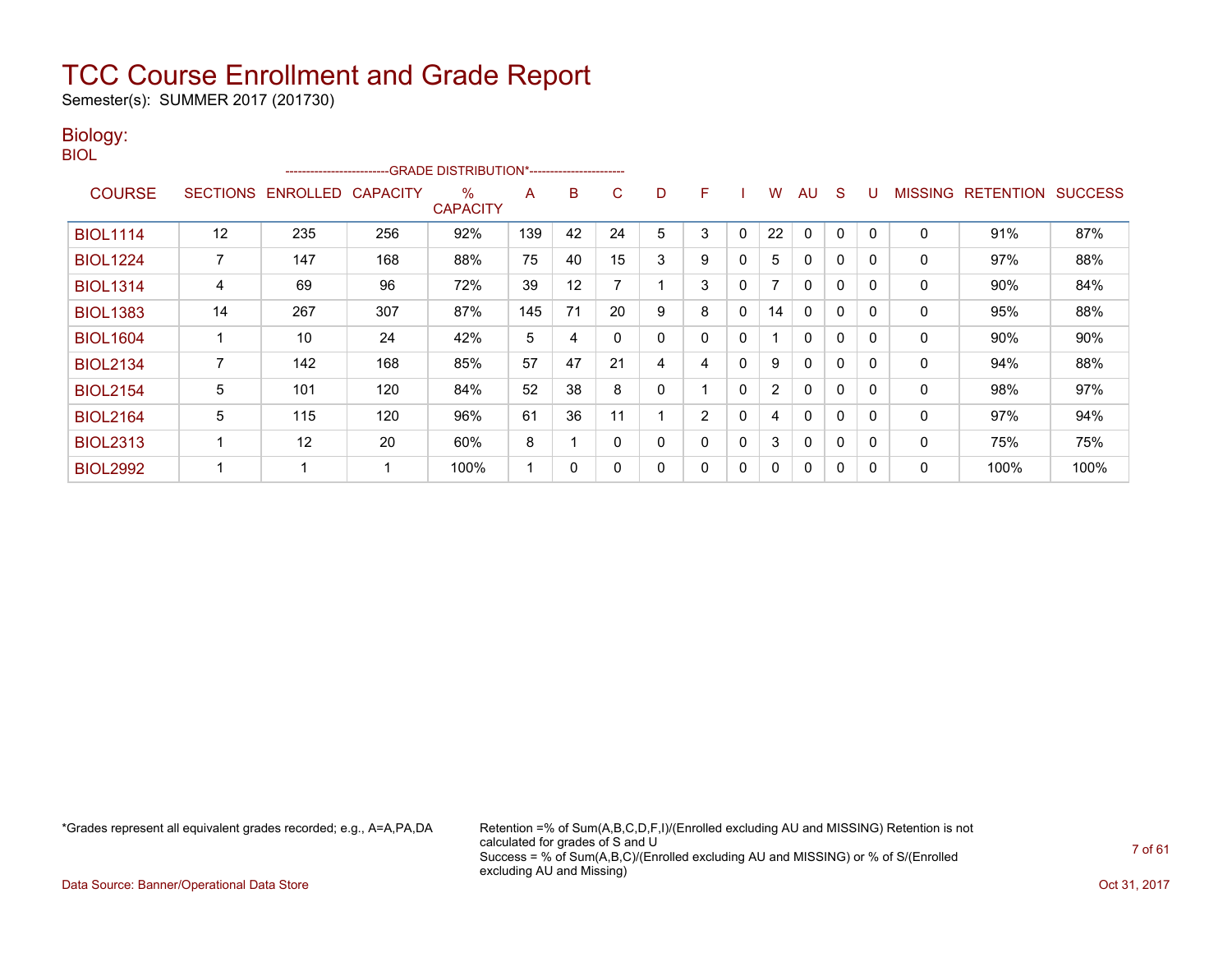Semester(s): SUMMER 2017 (201730)

#### Biotechnology:

| <b>BIOT</b>     |                            |    | ---GRADE DISTRIBUTION*----------------------- |    |  |          |  |                |              |  |                                               |      |
|-----------------|----------------------------|----|-----------------------------------------------|----|--|----------|--|----------------|--------------|--|-----------------------------------------------|------|
| <b>COURSE</b>   | SECTIONS ENROLLED CAPACITY |    | % A B C<br><b>CAPACITY</b>                    |    |  | <b>D</b> |  |                |              |  | <b>F</b> I W AU S U MISSING RETENTION SUCCESS |      |
| <b>BIOT2202</b> |                            | 12 | 92%                                           | 11 |  | 0        |  | $\overline{0}$ | $\mathbf{0}$ |  | 100%                                          | 100% |

\*Grades represent all equivalent grades recorded; e.g., A=A,PA,DA Retention =% of Sum(A,B,C,D,F,I)/(Enrolled excluding AU and MISSING) Retention is not calculated for grades of S and U Success = % of Sum(A,B,C)/(Enrolled excluding AU and MISSING) or % of S/(Enrolled excluding AU and Missing)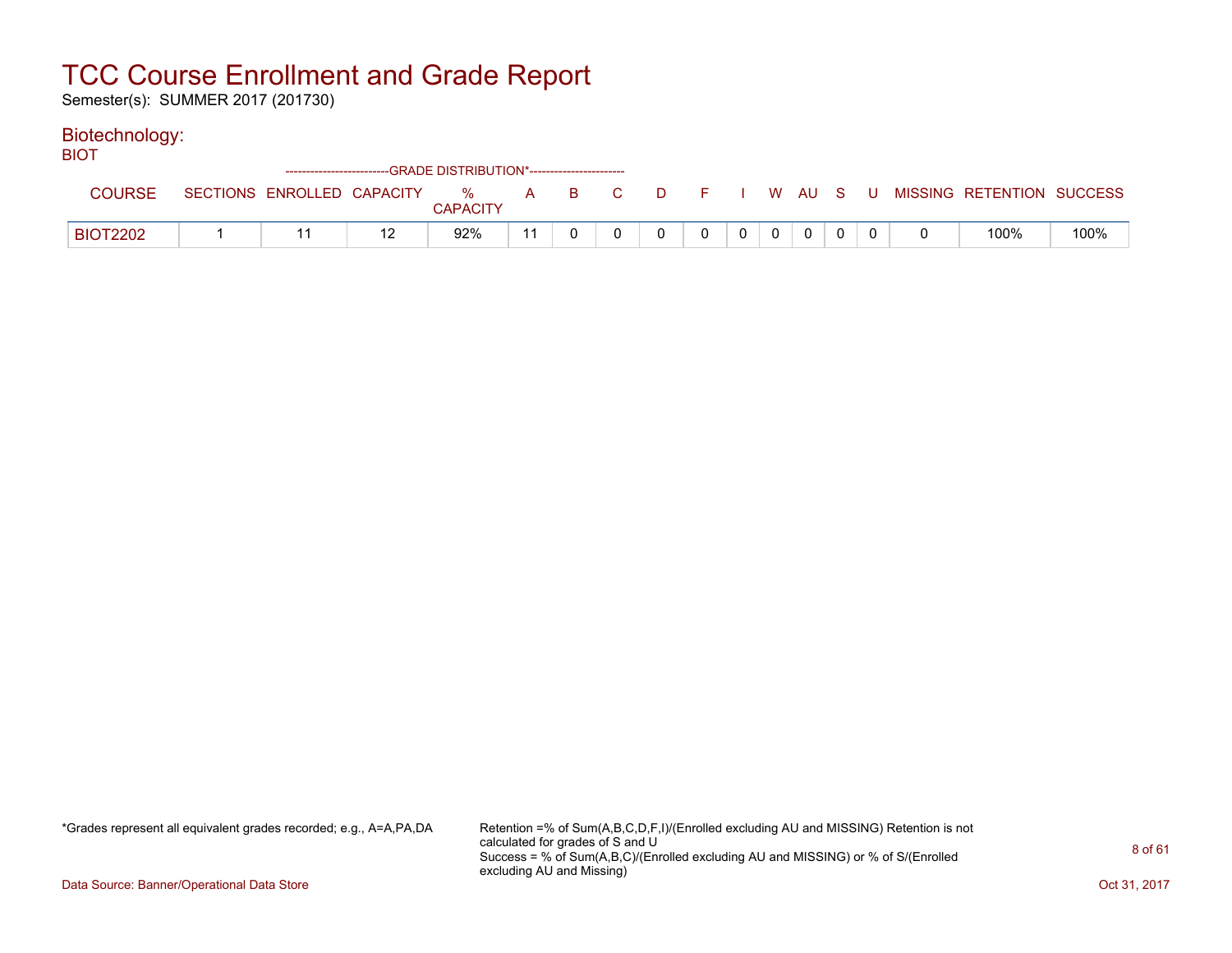Semester(s): SUMMER 2017 (201730)

#### Business: BUSN

| ייטש |                 |   | ---------------------- |          | -GRADE DISTRIBUTION*----------------------- |    |    |   |                |          |   |              |              |              |              |                |           |                |
|------|-----------------|---|------------------------|----------|---------------------------------------------|----|----|---|----------------|----------|---|--------------|--------------|--------------|--------------|----------------|-----------|----------------|
|      | <b>COURSE</b>   |   | SECTIONS ENROLLED      | CAPACITY | $\%$<br><b>CAPACITY</b>                     | A  | B. | С | D              | F        |   | W            | AU           | -S           |              | <b>MISSING</b> | RETENTION | <b>SUCCESS</b> |
|      | <b>BUSN1053</b> | 3 | 55                     | 60       | 92%                                         | 32 |    | 3 | 2              | 6        |   | 3            | $\mathbf{0}$ | $\Omega$     | $\mathbf{0}$ | 0              | 95%       | 80%            |
|      | <b>BUSN1143</b> | 3 | 21                     | 60       | 35%                                         | 14 |    | 3 | 0              |          | 0 | 0            | $\Omega$     | $\Omega$     | $\mathbf{0}$ | 0              | 100%      | 95%            |
|      | <b>BUSN2053</b> | C | 11                     | 40       | 28%                                         | 9  |    |   |                | $\Omega$ | 0 | $\mathbf{0}$ | $\mathbf{0}$ | $\mathbf{0}$ | $\mathbf{0}$ | 0              | 100%      | 91%            |
|      | <b>BUSN2213</b> |   | 18                     | 20       | 90%                                         | 8  | 5  |   | 0              | $\Omega$ | 0 |              | $\mathbf{0}$ | $\Omega$     | $\mathbf{0}$ | $\Omega$       | 94%       | 94%            |
|      | <b>BUSN2313</b> |   | 20                     | 20       | 100%                                        | 4  |    |   | $\overline{2}$ | 4        | 0 | 3            | $\mathbf{0}$ | $\Omega$     | 0            | 0              | 85%       | 55%            |
|      | <b>BUSN2433</b> | C | 35                     | 40       | 88%                                         | 10 | 12 | 3 | 0              |          | 0 | 3            | $\Omega$     | $\Omega$     | 0            | 0              | 91%       | 71%            |

\*Grades represent all equivalent grades recorded; e.g., A=A,PA,DA Retention =% of Sum(A,B,C,D,F,I)/(Enrolled excluding AU and MISSING) Retention is not calculated for grades of S and U Success = % of Sum(A,B,C)/(Enrolled excluding AU and MISSING) or % of S/(Enrolled excluding AU and Missing)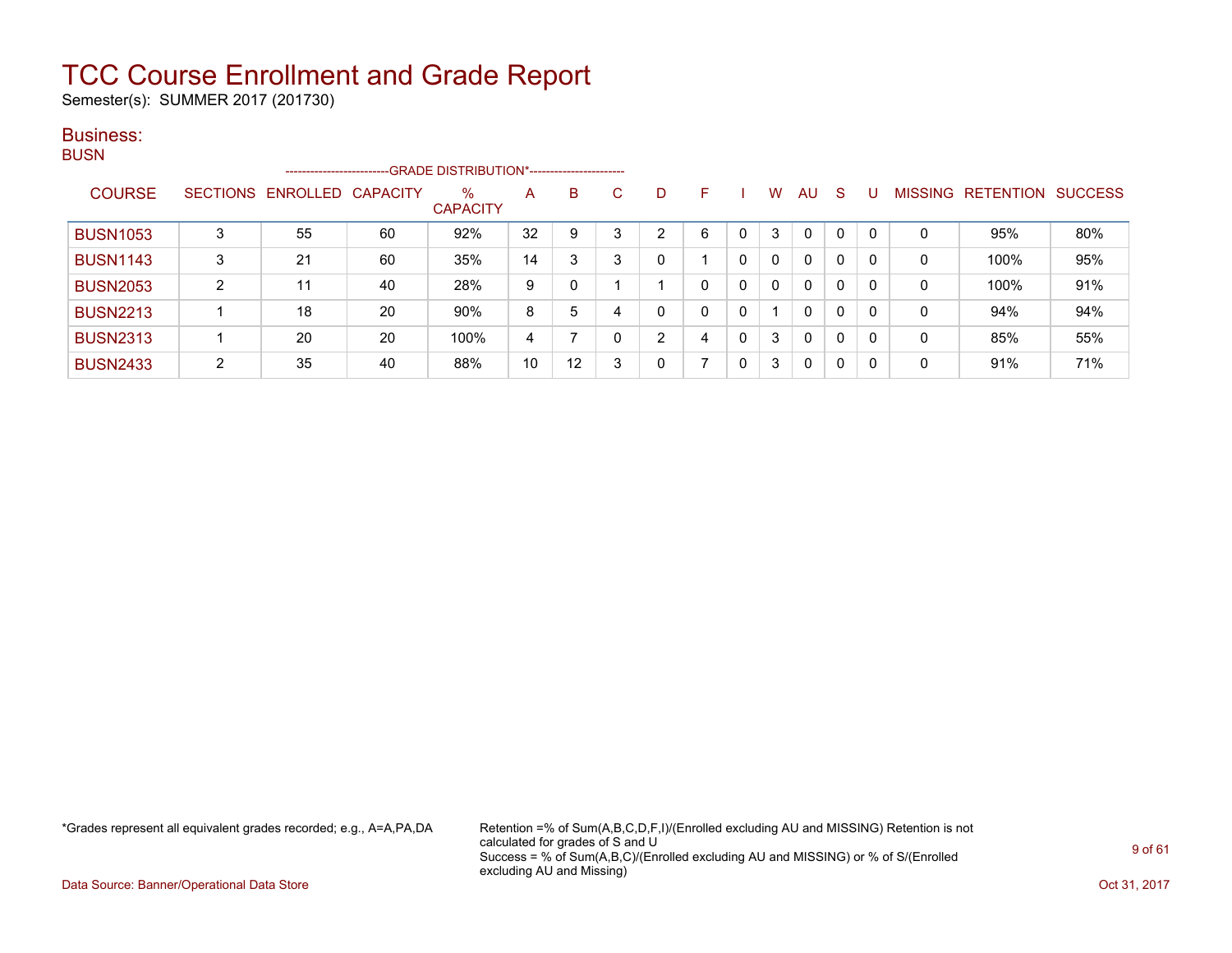Semester(s): SUMMER 2017 (201730)

### Chemistry:

| <b>CHEM</b>     |                 |                         |     |                                               |                          |    |    |   |                |   |                |              |              |          |   |                   |                |
|-----------------|-----------------|-------------------------|-----|-----------------------------------------------|--------------------------|----|----|---|----------------|---|----------------|--------------|--------------|----------|---|-------------------|----------------|
|                 |                 | ----------------------- |     | -- GRADE DISTRIBUTION*----------------------- |                          |    |    |   |                |   |                |              |              |          |   |                   |                |
| <b>COURSE</b>   | <b>SECTIONS</b> | ENROLLED CAPACITY       |     | $\%$<br><b>CAPACITY</b>                       | A                        | B  | С  | D | F              |   | W              | <b>AU</b>    | -S           | U        |   | MISSING RETENTION | <b>SUCCESS</b> |
| <b>CHEM1114</b> | 5               | 87                      | 112 | 78%                                           | 22                       | 27 | 20 | 3 | 4              | 0 | 11             | $\mathbf{0}$ | 0            | $\Omega$ | 0 | 87%               | 79%            |
| <b>CHEM1134</b> |                 | 10                      | 24  | 42%                                           | 4                        | 3  |    | 0 | $\overline{2}$ | 0 |                | $\mathbf{0}$ | 0            | $\Omega$ | 0 | 90%               | 70%            |
| <b>CHEM1315</b> | 6               | 139                     | 144 | 97%                                           | 69                       | 33 | 22 | 4 | 5              | 0 | 6              | $\mathbf{0}$ | $\Omega$     | $\Omega$ | 0 | 96%               | 89%            |
| <b>CHEM1415</b> | 5               | 109                     | 120 | 91%                                           | 71                       | 27 | 6  |   | 2              | 0 | $\overline{2}$ | $\mathbf{0}$ | $\mathbf{0}$ | $\Omega$ | 0 | 98%               | 95%            |
| <b>CHEM2145</b> | 3               | 32                      | 36  | 89%                                           | $\overline{\phantom{a}}$ | 20 | າ  | 0 | 0              | 0 | 3              | $\mathbf{0}$ | 0            | $\Omega$ | 0 | 91%               | 91%            |
| <b>CHEM2245</b> |                 | 11                      | 12  | 92%                                           | 4                        | 3  |    | 0 | 0              | 0 | 3              | $\Omega$     | 0            | $\Omega$ | 0 | 73%               | 73%            |

\*Grades represent all equivalent grades recorded; e.g., A=A,PA,DA Retention =% of Sum(A,B,C,D,F,I)/(Enrolled excluding AU and MISSING) Retention is not calculated for grades of S and U Success = % of Sum(A,B,C)/(Enrolled excluding AU and MISSING) or % of S/(Enrolled excluding AU and Missing)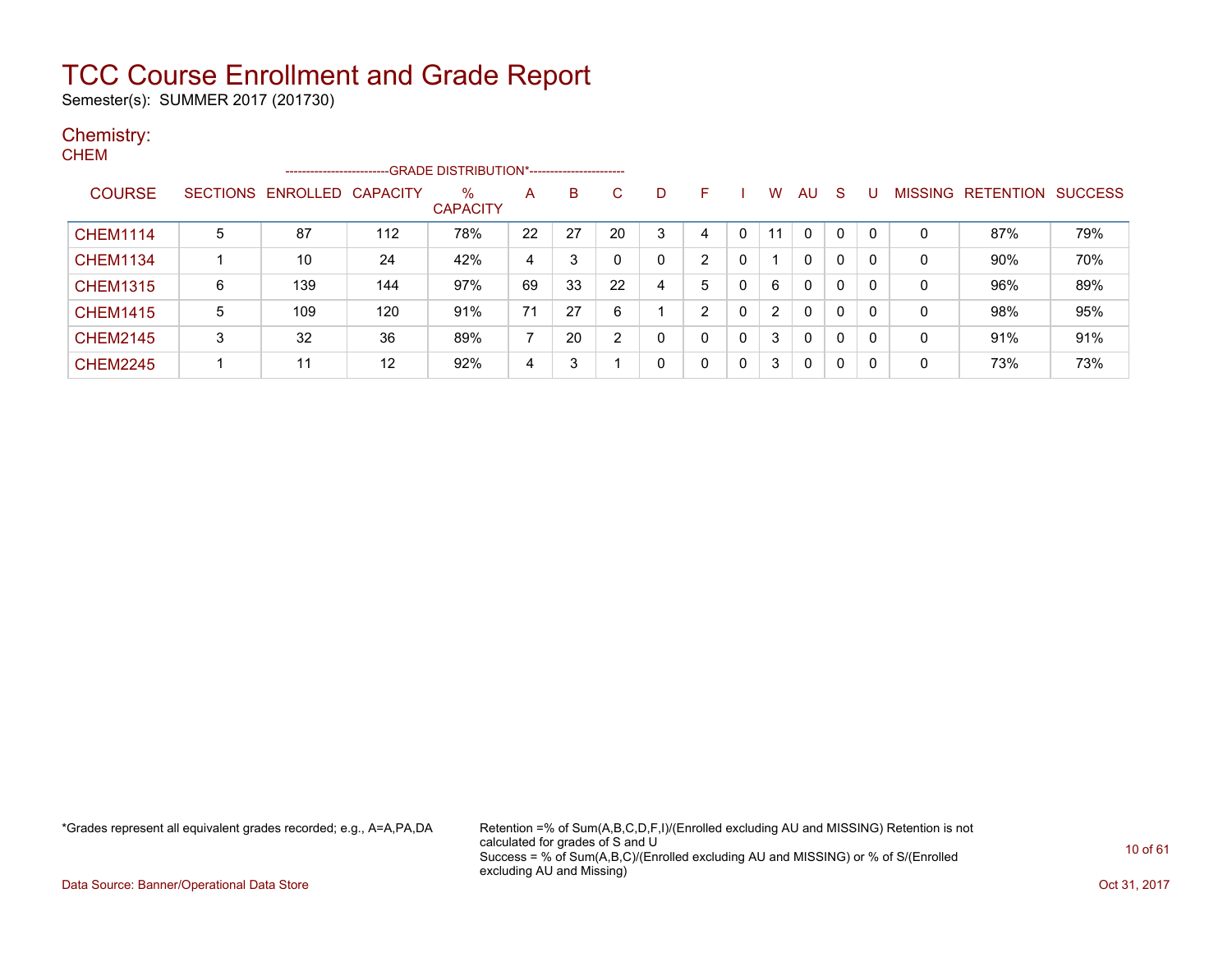Semester(s): SUMMER 2017 (201730)

#### Child Development:

**CHLD** 

|                 |                 | ------------------------ |                   | --GRADE DISTRIBUTION*------------------------ |                |   |   |   |   |              |                |              |              |          |                |                  |                |
|-----------------|-----------------|--------------------------|-------------------|-----------------------------------------------|----------------|---|---|---|---|--------------|----------------|--------------|--------------|----------|----------------|------------------|----------------|
| <b>COURSE</b>   | <b>SECTIONS</b> | <b>ENROLLED</b>          | <b>CAPACITY</b>   | $\%$<br><b>CAPACITY</b>                       | A              | B | С | D | F |              | W              | AU           | S            |          | <b>MISSING</b> | <b>RETENTION</b> | <b>SUCCESS</b> |
| <b>CHLD1302</b> |                 | 6                        | 20                | 30%                                           | $\overline{2}$ |   | 3 | 0 | 0 | $\mathbf 0$  | 0              | 0            | 0            | $\Omega$ | 0              | 100%             | 100%           |
| <b>CHLD2003</b> | $\overline{2}$  | 29                       | 40                | 72%                                           | 16             | 6 | 3 |   |   | $\Omega$     | $\overline{2}$ | 0            | $\mathbf 0$  | $\Omega$ | 0              | 93%              | 86%            |
| <b>CHLD2023</b> |                 | 8                        | 20                | 40%                                           | 4              | 2 | 0 | 0 |   | $\mathbf{0}$ |                | 0            | $\mathbf{0}$ | $\Omega$ | 0              | 88%              | 75%            |
| <b>CHLD2103</b> | $\overline{2}$  | 20                       | 40                | 50%                                           | 13             | 4 |   | 0 | 0 | 0            | 3              | 0            | $\mathbf 0$  | $\Omega$ | 0              | 85%              | 85%            |
| <b>CHLD2203</b> |                 | 8                        | 20                | 40%                                           | 3              | 4 |   | 0 |   | 0            | 0              | $\mathbf{0}$ | $\Omega$     | O        | 0              | 100%             | 88%            |
| <b>CHLD2213</b> |                 | 9                        | 20                | 45%                                           | 2              | 3 | 2 | 0 |   | 0            |                | 0            | 0            | $\Omega$ | 0              | 89%              | 78%            |
| <b>CHLD2233</b> |                 | 15                       | 20                | 75%                                           | 13             | 2 |   | 0 | 0 | 0            | $\mathbf{0}$   | $\mathbf{0}$ | $\mathbf 0$  | $\Omega$ | 0              | 100%             | 100%           |
| <b>CHLD2513</b> |                 | 8                        | $12 \overline{ }$ | 67%                                           | 3              | 3 |   | 0 | 0 |              |                | $\mathbf{0}$ | 0            |          | 0              | 88%              | 75%            |
| <b>CHLD2613</b> |                 | 9                        | 20                | 45%                                           | 5              |   |   | 0 | 0 | 0            | 3              | 0            | 0            | 0        | 0              | 67%              | 67%            |

\*Grades represent all equivalent grades recorded; e.g., A=A,PA,DA Retention =% of Sum(A,B,C,D,F,I)/(Enrolled excluding AU and MISSING) Retention is not calculated for grades of S and U Success = % of Sum(A,B,C)/(Enrolled excluding AU and MISSING) or % of S/(Enrolled excluding AU and Missing)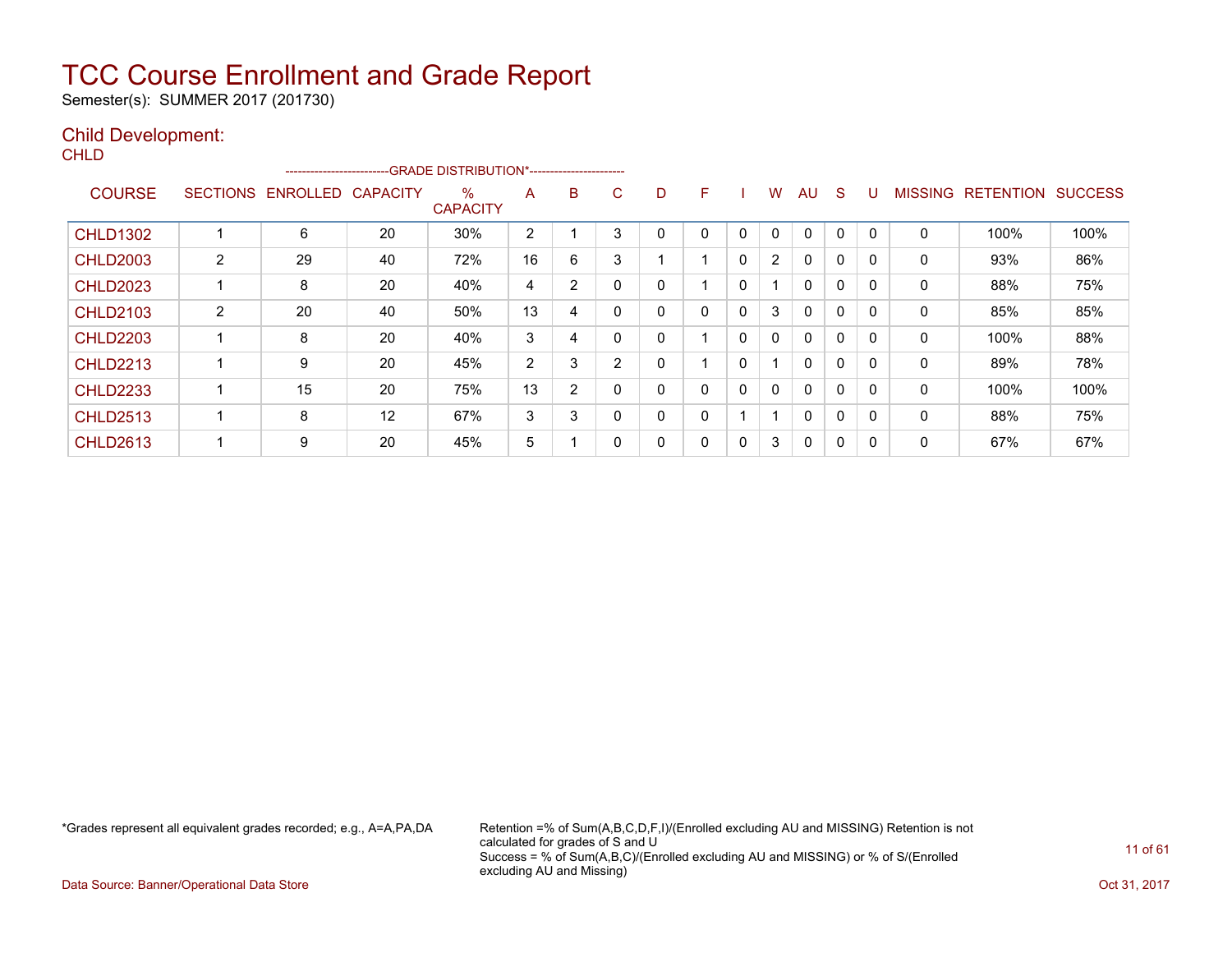Semester(s): SUMMER 2017 (201730)

#### Communication:

COMM

|                 |    | -------------------------- |     | --GRADE DISTRIBUTION*----------------------- |     |     |    |     |    |    |     |              |   |                           |     |
|-----------------|----|----------------------------|-----|----------------------------------------------|-----|-----|----|-----|----|----|-----|--------------|---|---------------------------|-----|
| <b>COURSE</b>   |    | SECTIONS ENROLLED CAPACITY |     | %<br><b>CAPACITY</b>                         | A   | B   |    | -10 |    | W  | AU. | <sub>S</sub> | U | MISSING RETENTION SUCCESS |     |
| <b>COMM1113</b> | 22 | 392                        | 442 | 89%                                          | 177 | 115 | 37 |     | 19 | 35 |     |              |   | 91%                       | 84% |
| <b>COMM2053</b> |    | 22                         | 40  | 55%                                          | 12  |     |    |     |    |    | 0   |              |   | 86%                       | 86% |

\*Grades represent all equivalent grades recorded; e.g., A=A,PA,DA Retention =% of Sum(A,B,C,D,F,I)/(Enrolled excluding AU and MISSING) Retention is not calculated for grades of S and U Success = % of Sum(A,B,C)/(Enrolled excluding AU and MISSING) or % of S/(Enrolled excluding AU and Missing)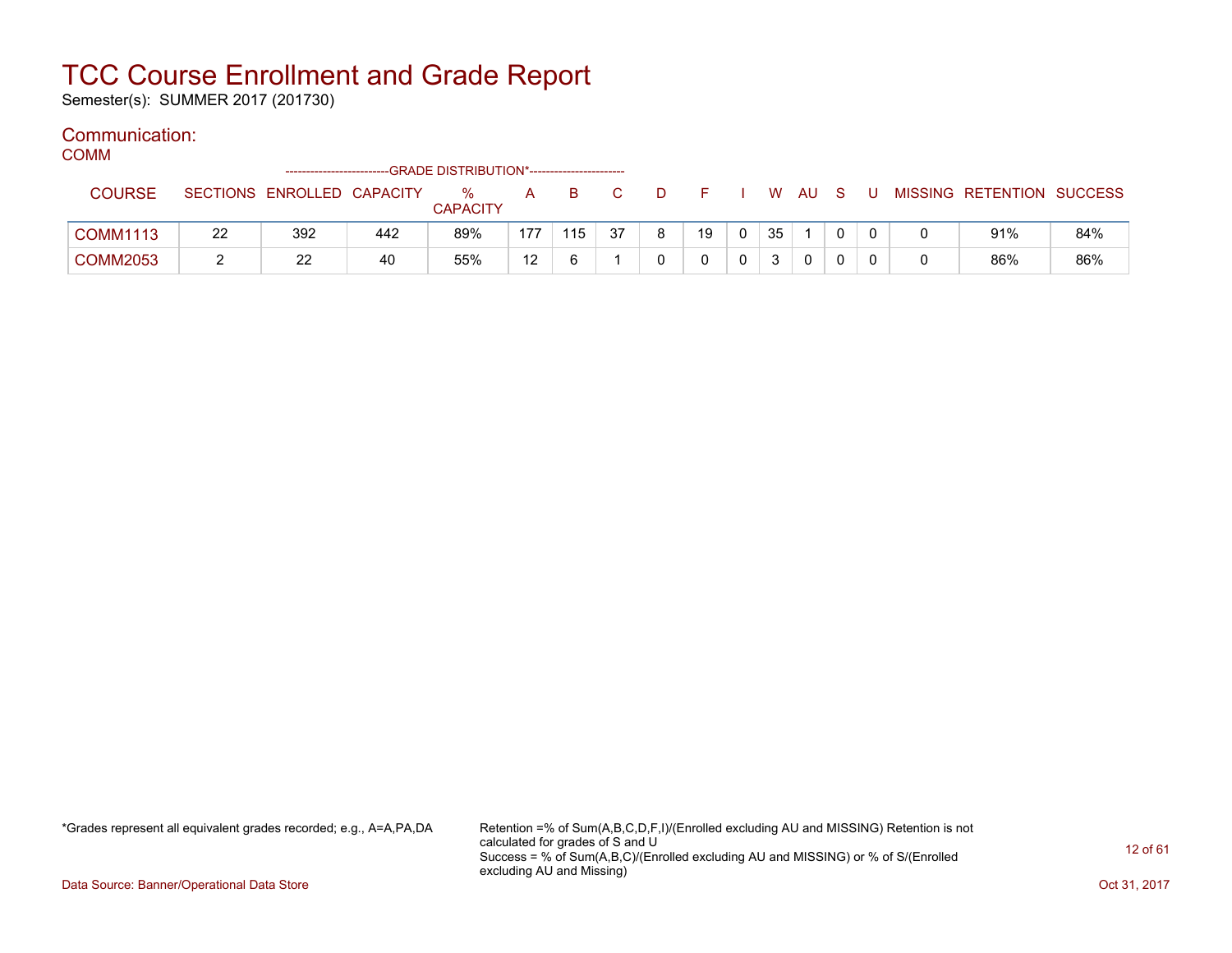Semester(s): SUMMER 2017 (201730)

### CSCI Computer Info Systems:

**CSCI** 

|                 |                 |          | --------------------------GRADE DISTRIBUTION*----------------------- |                         |     |    |    |                |                |              |                       |                |              |    |                |                  |                |
|-----------------|-----------------|----------|----------------------------------------------------------------------|-------------------------|-----|----|----|----------------|----------------|--------------|-----------------------|----------------|--------------|----|----------------|------------------|----------------|
| <b>COURSE</b>   | <b>SECTIONS</b> | ENROLLED | <b>CAPACITY</b>                                                      | $\%$<br><b>CAPACITY</b> | A   | B. | C. | D              | F              |              | W                     | AU             | <sub>S</sub> |    | <b>MISSING</b> | <b>RETENTION</b> | <b>SUCCESS</b> |
| <b>CSCI1203</b> | 14              | 233      | 275                                                                  | 85%                     | 130 | 38 | 18 | 3              | 17             |              | 24                    | $\overline{2}$ | $\mathbf 0$  |    | 0              | 90%              | 81%            |
| <b>CSCI1263</b> |                 | 19       | 20                                                                   | 95%                     | 10  |    |    |                | 5              |              |                       | 0              | 0            |    | 0              | 95%              | 63%            |
| <b>CSCI1483</b> |                 | 24       | 20                                                                   | 120%                    | 11  | 4  | ົ  | 0              | $\overline{2}$ | 0            | 5                     | $\mathbf{0}$   | 0            |    | 0              | 79%              | 71%            |
| <b>CSCI2033</b> |                 | 17       | 20                                                                   | 85%                     | 8   | 5  |    |                | 0              | 0            | 3                     | $\mathbf{0}$   | 0            | 0  | 0              | 82%              | 76%            |
| <b>CSCI2133</b> |                 |          | 15                                                                   | 47%                     | 4   | 3  |    | 0              | 0              | $\mathbf 0$  | $\Omega$              | $\mathbf{0}$   | 0            | 0  | 0              | 100%             | 100%           |
| <b>CSCI2473</b> | C               | 34       | 36                                                                   | 94%                     | 22  | 4  |    | $\overline{2}$ | っ              | 0            | $\Omega$              | $\mathbf{0}$   | 0            | -0 | 0              | 100%             | 88%            |
| <b>CSCI2843</b> |                 | 15       | 15                                                                   | 100%                    | 11  | 0  |    |                |                | $\mathbf{0}$ | $\mathbf{2}^{\prime}$ | 0              | 0            | 0  | 0              | 87%              | 73%            |

\*Grades represent all equivalent grades recorded; e.g., A=A,PA,DA Retention =% of Sum(A,B,C,D,F,I)/(Enrolled excluding AU and MISSING) Retention is not calculated for grades of S and U Success = % of Sum(A,B,C)/(Enrolled excluding AU and MISSING) or % of S/(Enrolled excluding AU and Missing)

Data Source: Banner/Operational Data Store Contract Contract Contract Contract Contract Contract Contract Contract Contract Contract Contract Contract Contract Contract Contract Contract Contract Contract Contract Contract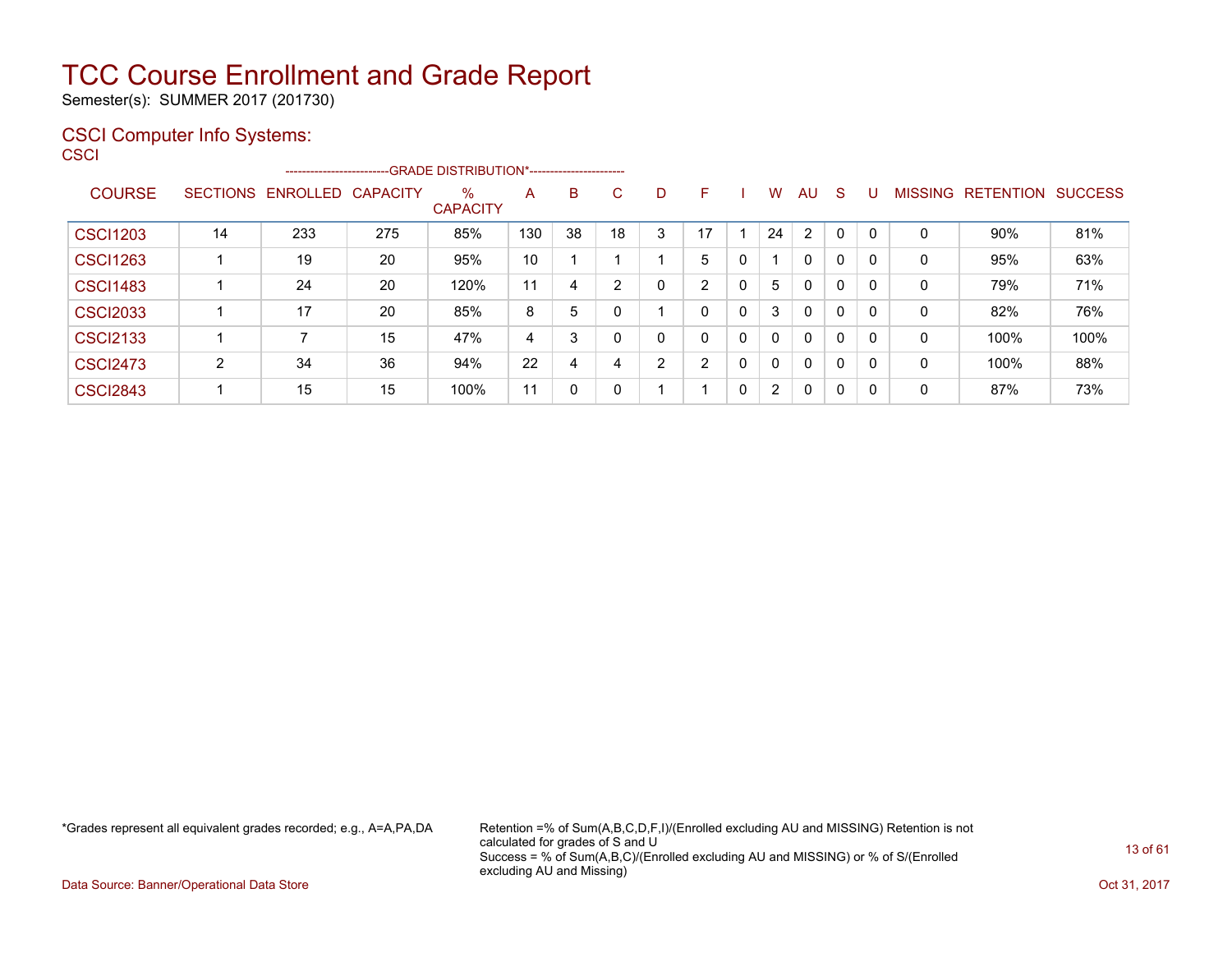Semester(s): SUMMER 2017 (201730)

#### CSYS Computer Info Systems:

**CSYS** 

|                 |                 |                | --------------------------GRADE DISTRIBUTION*---------------------- |                         |    |                |    |              |   |   |    |              |              |          |                |                  |                |
|-----------------|-----------------|----------------|---------------------------------------------------------------------|-------------------------|----|----------------|----|--------------|---|---|----|--------------|--------------|----------|----------------|------------------|----------------|
| <b>COURSE</b>   | <b>SECTIONS</b> | ENROLLED       | <b>CAPACITY</b>                                                     | $\%$<br><b>CAPACITY</b> | A  | B              | C. | D            | F |   | W  | AU           | <sub>S</sub> |          | <b>MISSING</b> | <b>RETENTION</b> | <b>SUCCESS</b> |
| <b>CSYS1013</b> |                 | 23             | 20                                                                  | 115%                    | 6  | $\overline{2}$ | 3  | 0            | ⇁ |   | 5  | $\mathbf 0$  | $\mathbf 0$  | $\Omega$ | 0              | 78%              | 48%            |
| <b>CSYS1033</b> |                 | 25             | 20                                                                  | 125%                    | 10 | 8              |    | 2            |   | 0 | 3  | 0            | $\mathbf 0$  | -0       | 0              | 88%              | 76%            |
| <b>CSYS1203</b> | $\overline{2}$  | 38             | 40                                                                  | 95%                     | 14 | 6              | 4  | 2            | 7 | 0 | 5  | $\mathbf{0}$ | 0            | -0       | 0              | 87%              | 63%            |
| <b>CSYS2073</b> | 4               | 58             | 68                                                                  | 85%                     | 36 | $\mathbf{0}$   | 3  | 3            | 2 |   | 13 | $\mathbf{0}$ | 0            | $\Omega$ | 0              | 78%              | 67%            |
| <b>CSYS2293</b> |                 | $\overline{2}$ | 20                                                                  | 10%                     |    | $\Omega$       |    | $\mathbf{0}$ | 0 | 0 |    | $\mathbf{0}$ | 0            | $\Omega$ | 0              | 50%              | 50%            |
| <b>CSYS2613</b> |                 | 15             | 15                                                                  | 100%                    | 5  | 5              |    | 2            |   | 0 |    | 0            | 0            | $\Omega$ | 0              | 93%              | 73%            |
| <b>CSYS2643</b> |                 | 15             | 20                                                                  | 75%                     | 9  | $\overline{2}$ |    | 0            | 0 | 0 | 1. | 2            | $\mathbf{0}$ | 0        | 0              | 92%              | 92%            |

\*Grades represent all equivalent grades recorded; e.g., A=A,PA,DA Retention =% of Sum(A,B,C,D,F,I)/(Enrolled excluding AU and MISSING) Retention is not calculated for grades of S and U Success = % of Sum(A,B,C)/(Enrolled excluding AU and MISSING) or % of S/(Enrolled excluding AU and Missing)

Data Source: Banner/Operational Data Store Contract Contract Contract Contract Contract Contract Contract Contract Contract Contract Contract Contract Contract Contract Contract Contract Contract Contract Contract Contract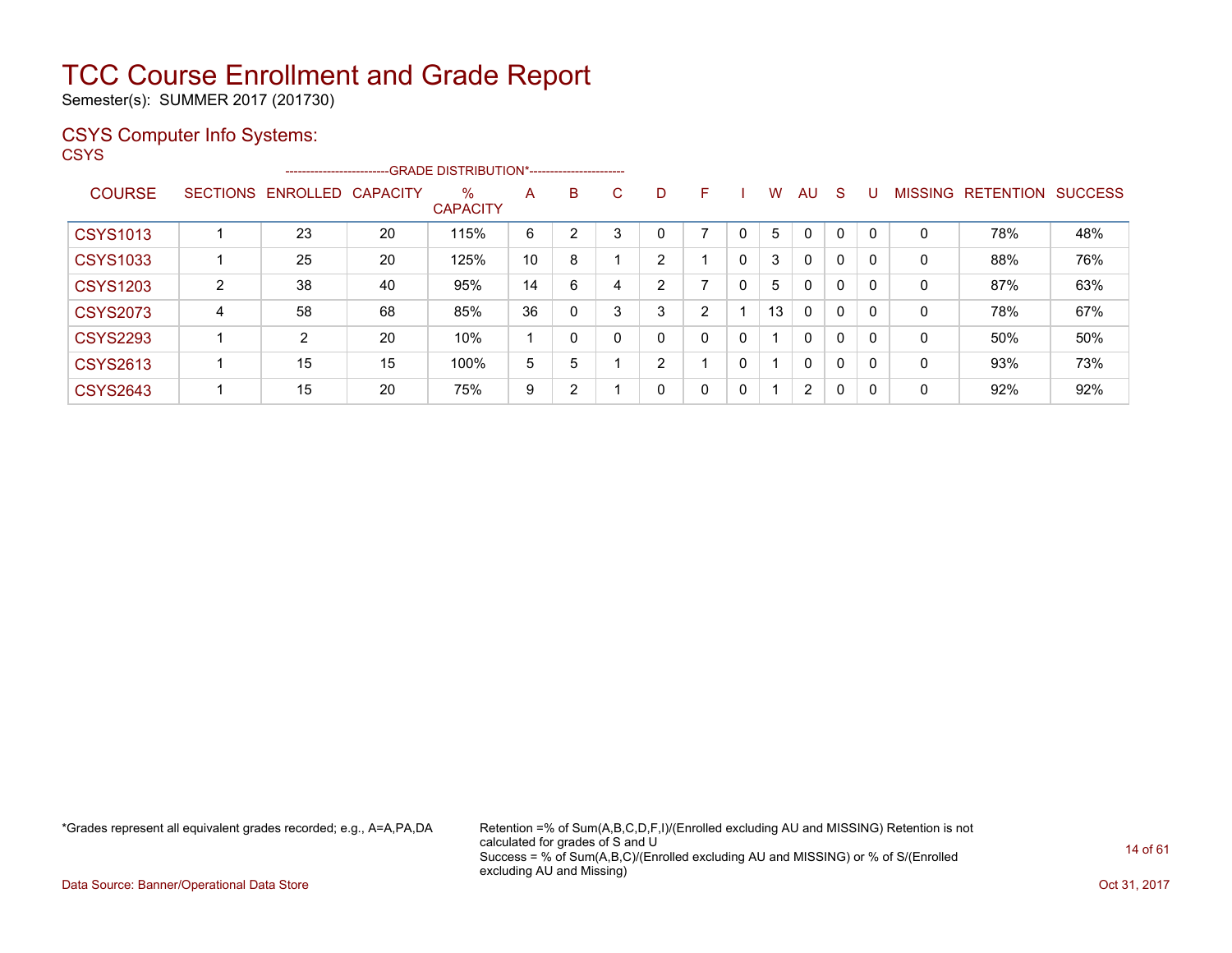Semester(s): SUMMER 2017 (201730)

### Cardiovascular Technology:

**CVTC** 

|                 |                            | ------------------------GRADE DISTRIBUTION*------------------------ |  |       |     |  |   |  |                                      |     |
|-----------------|----------------------------|---------------------------------------------------------------------|--|-------|-----|--|---|--|--------------------------------------|-----|
| <b>COURSE</b>   | SECTIONS ENROLLED CAPACITY | %<br><b>CAPACITY</b>                                                |  | A B C | DFI |  |   |  | I W AU S U MISSING RETENTION SUCCESS |     |
| <b>CVTC1063</b> |                            | 67%                                                                 |  |       | 0   |  | 0 |  | 88%                                  | 88% |

\*Grades represent all equivalent grades recorded; e.g., A=A,PA,DA Retention =% of Sum(A,B,C,D,F,I)/(Enrolled excluding AU and MISSING) Retention is not calculated for grades of S and U Success = % of Sum(A,B,C)/(Enrolled excluding AU and MISSING) or % of S/(Enrolled excluding AU and Missing)

Data Source: Banner/Operational Data Store Contract Contract Contract Contract Contract Contract Contract Contract Contract Contract Contract Contract Contract Contract Contract Contract Contract Contract Contract Contract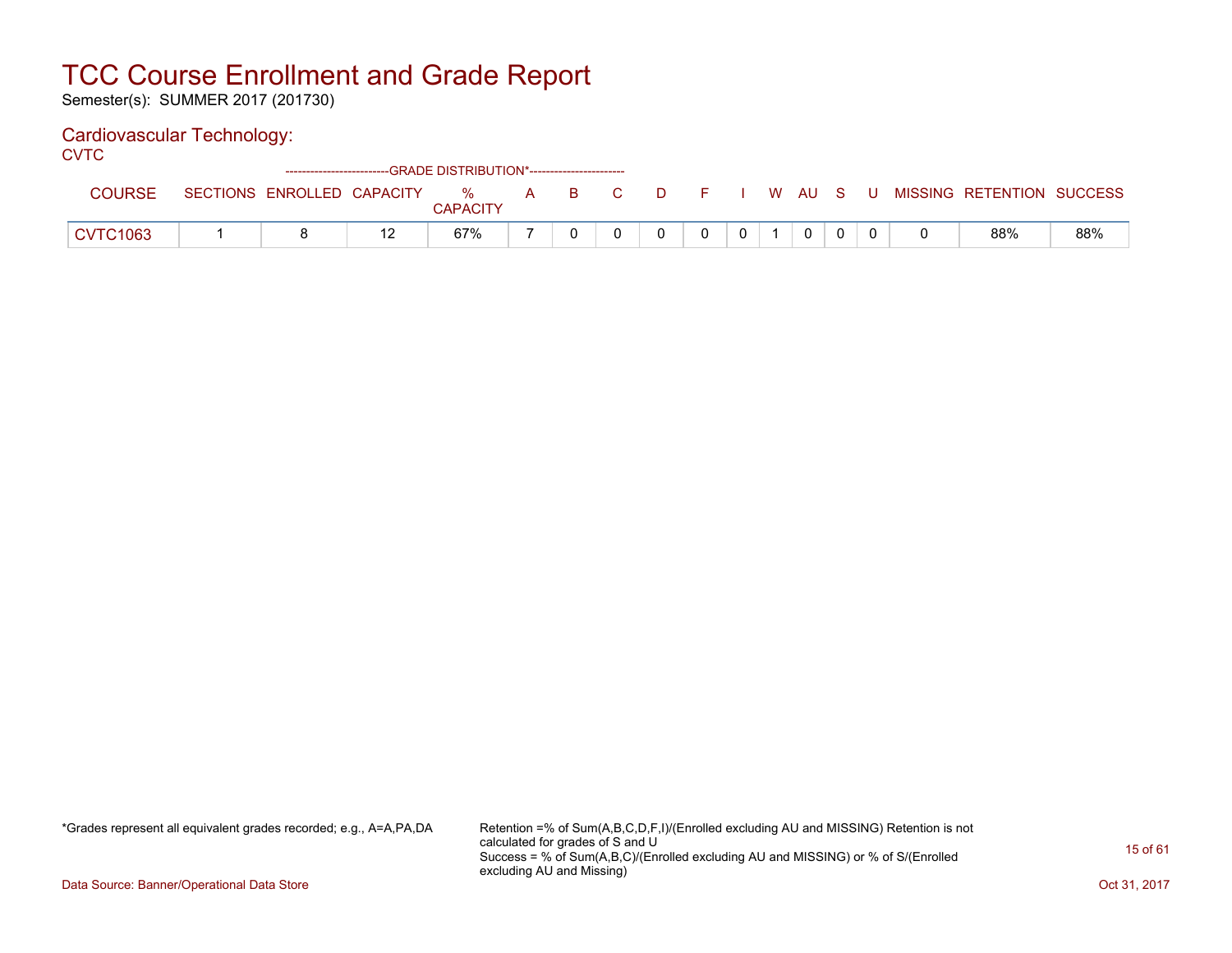Semester(s): SUMMER 2017 (201730)

#### Dental Hygiene:

DHYG

|                 | -------------------------  |    | -GRADE DISTRIBUTION*----------------------- |    |  |   |  |    |     |  |                           |      |
|-----------------|----------------------------|----|---------------------------------------------|----|--|---|--|----|-----|--|---------------------------|------|
| COURSE          | SECTIONS ENROLLED CAPACITY |    | ℅<br><b>CAPACITY</b>                        | А  |  | D |  | W. | AU. |  | MISSING RETENTION SUCCESS |      |
| <b>DHYG1302</b> |                            | 14 | 93%                                         | 11 |  |   |  |    |     |  | 100%                      | 100% |
| <b>DHYG2991</b> |                            | 14 | 64%                                         | a  |  |   |  |    |     |  | 100%                      | 100% |

\*Grades represent all equivalent grades recorded; e.g., A=A,PA,DA Retention =% of Sum(A,B,C,D,F,I)/(Enrolled excluding AU and MISSING) Retention is not calculated for grades of S and U Success = % of Sum(A,B,C)/(Enrolled excluding AU and MISSING) or % of S/(Enrolled excluding AU and Missing)

Data Source: Banner/Operational Data Store Contract Contract Contract Contract Contract Contract Contract Contract Contract Contract Contract Contract Contract Contract Contract Contract Contract Contract Contract Contract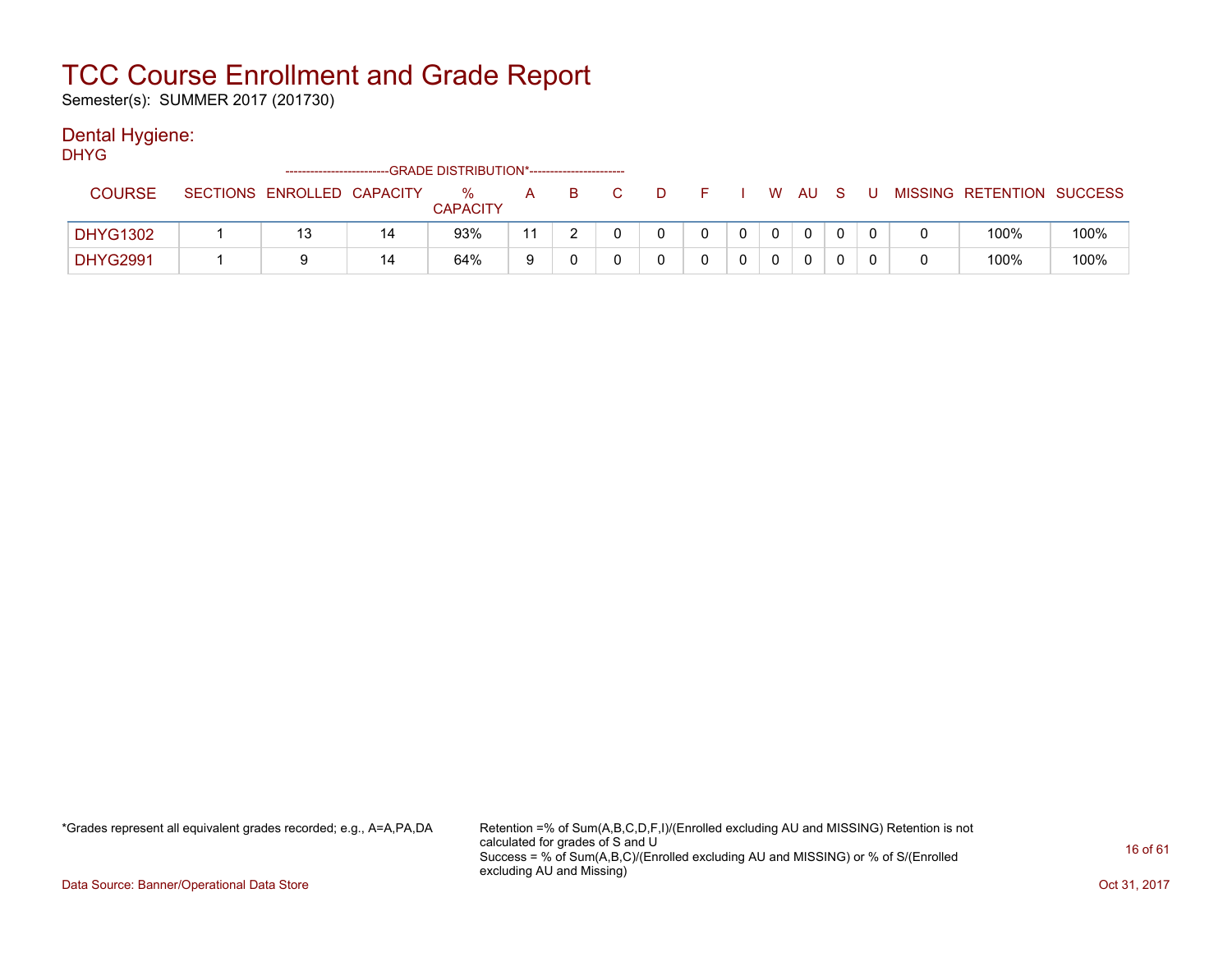Semester(s): SUMMER 2017 (201730)

### Diagnostic Medical Sonography:

DMS

|                |                            |    | ------------------------GRADE DISTRIBUTION*----------------------- |    |   |    |  |    |              |  |                           |      |
|----------------|----------------------------|----|--------------------------------------------------------------------|----|---|----|--|----|--------------|--|---------------------------|------|
| <b>COURSE</b>  | SECTIONS ENROLLED CAPACITY |    | $\%$<br><b>CAPACITY</b>                                            | A  | B | D. |  | W. | AU           |  | MISSING RETENTION SUCCESS |      |
| <b>DMS1252</b> |                            | 12 | 92%                                                                |    |   |    |  |    | $\mathbf{0}$ |  | 100%                      | 100% |
| <b>DMS1263</b> |                            | 10 | 92%                                                                | 10 |   |    |  |    |              |  | 100%                      | 100% |

\*Grades represent all equivalent grades recorded; e.g., A=A,PA,DA Retention =% of Sum(A,B,C,D,F,I)/(Enrolled excluding AU and MISSING) Retention is not calculated for grades of S and U Success = % of Sum(A,B,C)/(Enrolled excluding AU and MISSING) or % of S/(Enrolled excluding AU and Missing)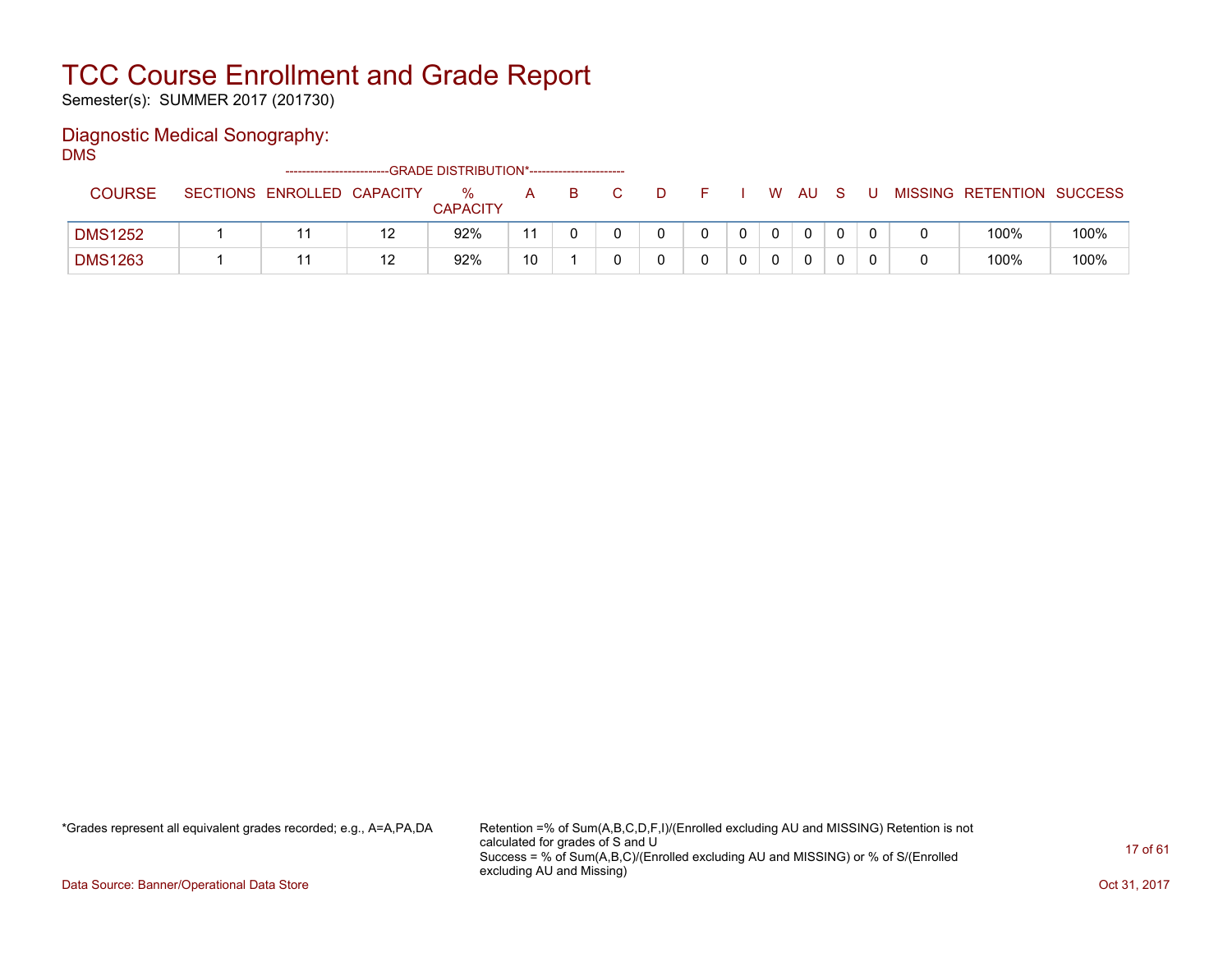Semester(s): SUMMER 2017 (201730)

### Drafting Design Engr Tech:

DRFT

|                 |                            | ------------------------GRADE DISTRIBUTION*----------------------- |                         |   |     |          |    |          |      |    |       |                           |     |
|-----------------|----------------------------|--------------------------------------------------------------------|-------------------------|---|-----|----------|----|----------|------|----|-------|---------------------------|-----|
| <b>COURSE</b>   | SECTIONS ENROLLED CAPACITY |                                                                    | $\%$<br><b>CAPACITY</b> | A | B C | $\Box$ D |    |          | W AU | S. | - U - | MISSING RETENTION SUCCESS |     |
| <b>DRFT1442</b> |                            | 15                                                                 | 73%                     |   |     |          | O. | $\Omega$ | 0    |    |       | 91%                       | 91% |

\*Grades represent all equivalent grades recorded; e.g., A=A,PA,DA Retention =% of Sum(A,B,C,D,F,I)/(Enrolled excluding AU and MISSING) Retention is not calculated for grades of S and U Success = % of Sum(A,B,C)/(Enrolled excluding AU and MISSING) or % of S/(Enrolled excluding AU and Missing)

Data Source: Banner/Operational Data Store Contract Contract Contract Contract Contract Contract Contract Contract Contract Contract Contract Contract Contract Contract Contract Contract Contract Contract Contract Contract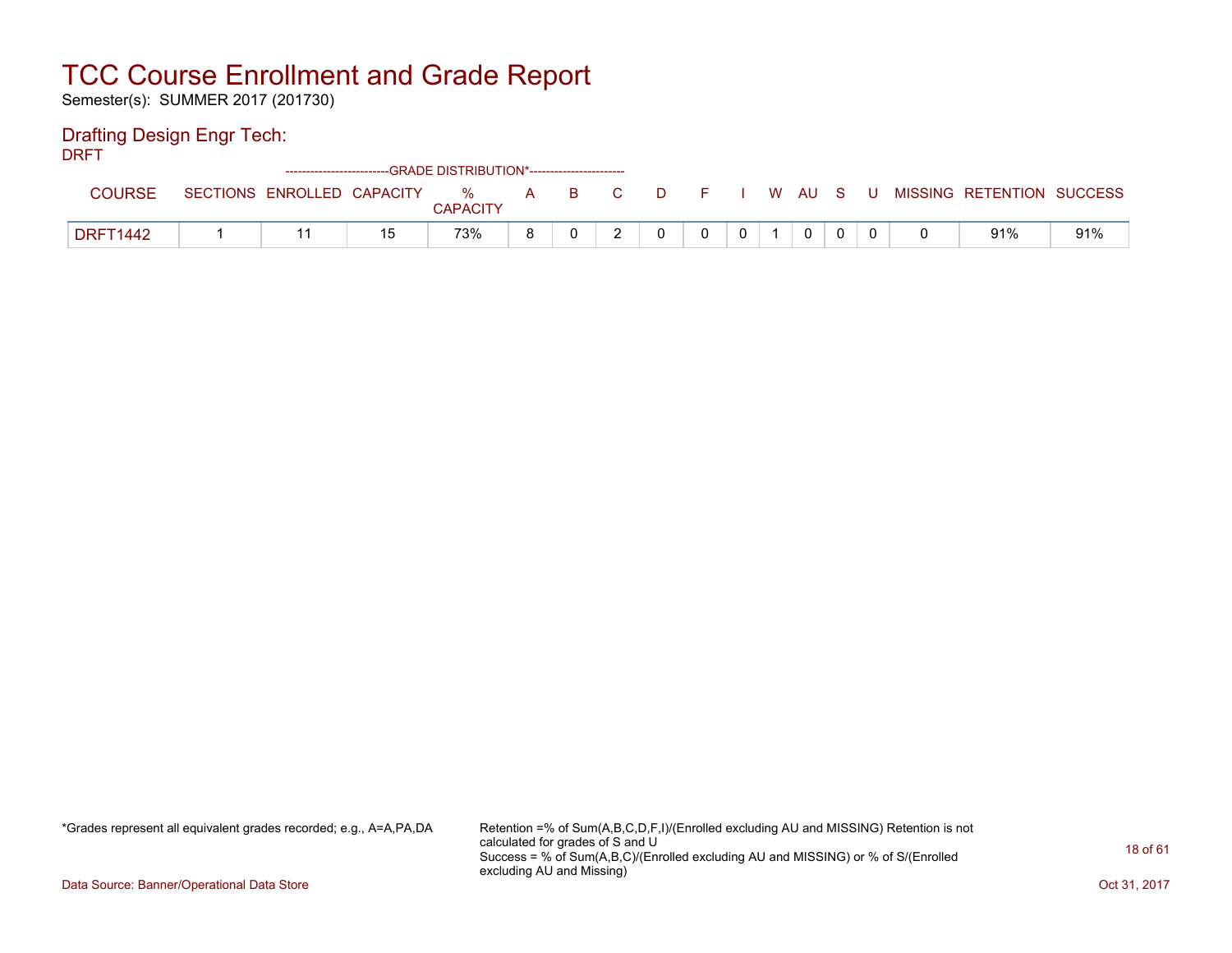Semester(s): SUMMER 2017 (201730)

### Economics:

**ECON** 

|                 |   | ----------------------     |     | -GRADE DISTRIBUTION*---------------------- |     |    |    |   |   |    |              |   |  |                           |     |
|-----------------|---|----------------------------|-----|--------------------------------------------|-----|----|----|---|---|----|--------------|---|--|---------------------------|-----|
| <b>COURSE</b>   |   | SECTIONS ENROLLED CAPACITY |     | $\%$<br><b>CAPACITY</b>                    | A   | B. |    | D |   | W. | AU.          | S |  | MISSING RETENTION SUCCESS |     |
| <b>ECON1353</b> |   | 16                         | 20  | 80%                                        | 10  |    |    |   |   | 2  | $\mathbf{0}$ |   |  | 88%                       | 81% |
| <b>ECON2013</b> |   | 158                        | 202 | 78%                                        | 82  | 38 | 23 |   |   | 9  | $\mathbf{0}$ |   |  | 94%                       | 91% |
| <b>ECON2023</b> | 9 | 182                        | 238 | 76%                                        | 100 | 36 | 18 |   | 8 | 16 | $\mathbf{0}$ |   |  | 91%                       | 85% |

\*Grades represent all equivalent grades recorded; e.g., A=A,PA,DA Retention =% of Sum(A,B,C,D,F,I)/(Enrolled excluding AU and MISSING) Retention is not calculated for grades of S and U Success = % of Sum(A,B,C)/(Enrolled excluding AU and MISSING) or % of S/(Enrolled excluding AU and Missing)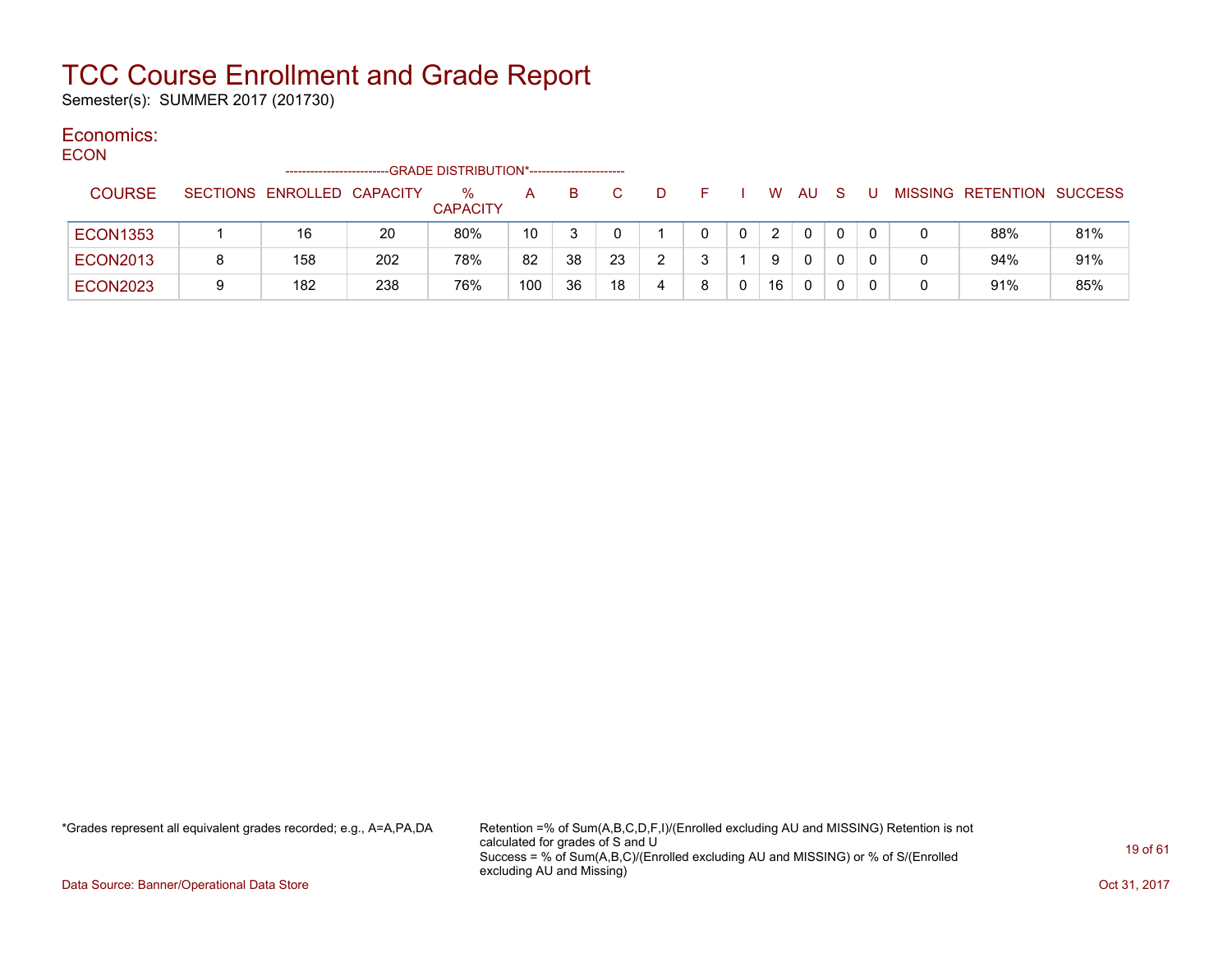Semester(s): SUMMER 2017 (201730)

#### Electronics Technology:

ELET

|                 |                            |    | -----------------------GRADE DISTRIBUTION*---------------------- |              |    |  |  |    |     |   |   |                           |     |
|-----------------|----------------------------|----|------------------------------------------------------------------|--------------|----|--|--|----|-----|---|---|---------------------------|-----|
| <b>COURSE</b>   | SECTIONS ENROLLED CAPACITY |    | $\%$<br><b>CAPACITY</b>                                          | $\mathsf{A}$ | -B |  |  | W. | AU. | S | U | MISSING RETENTION SUCCESS |     |
| <b>ELET1223</b> |                            | 12 | 58%                                                              |              |    |  |  |    | 0   |   |   | 86%                       | 86% |
| <b>ELET2525</b> | 10                         | 15 | 67%                                                              |              |    |  |  |    | 0   |   |   | 90%                       | 60% |

\*Grades represent all equivalent grades recorded; e.g., A=A,PA,DA Retention =% of Sum(A,B,C,D,F,I)/(Enrolled excluding AU and MISSING) Retention is not calculated for grades of S and U Success = % of Sum(A,B,C)/(Enrolled excluding AU and MISSING) or % of S/(Enrolled excluding AU and Missing)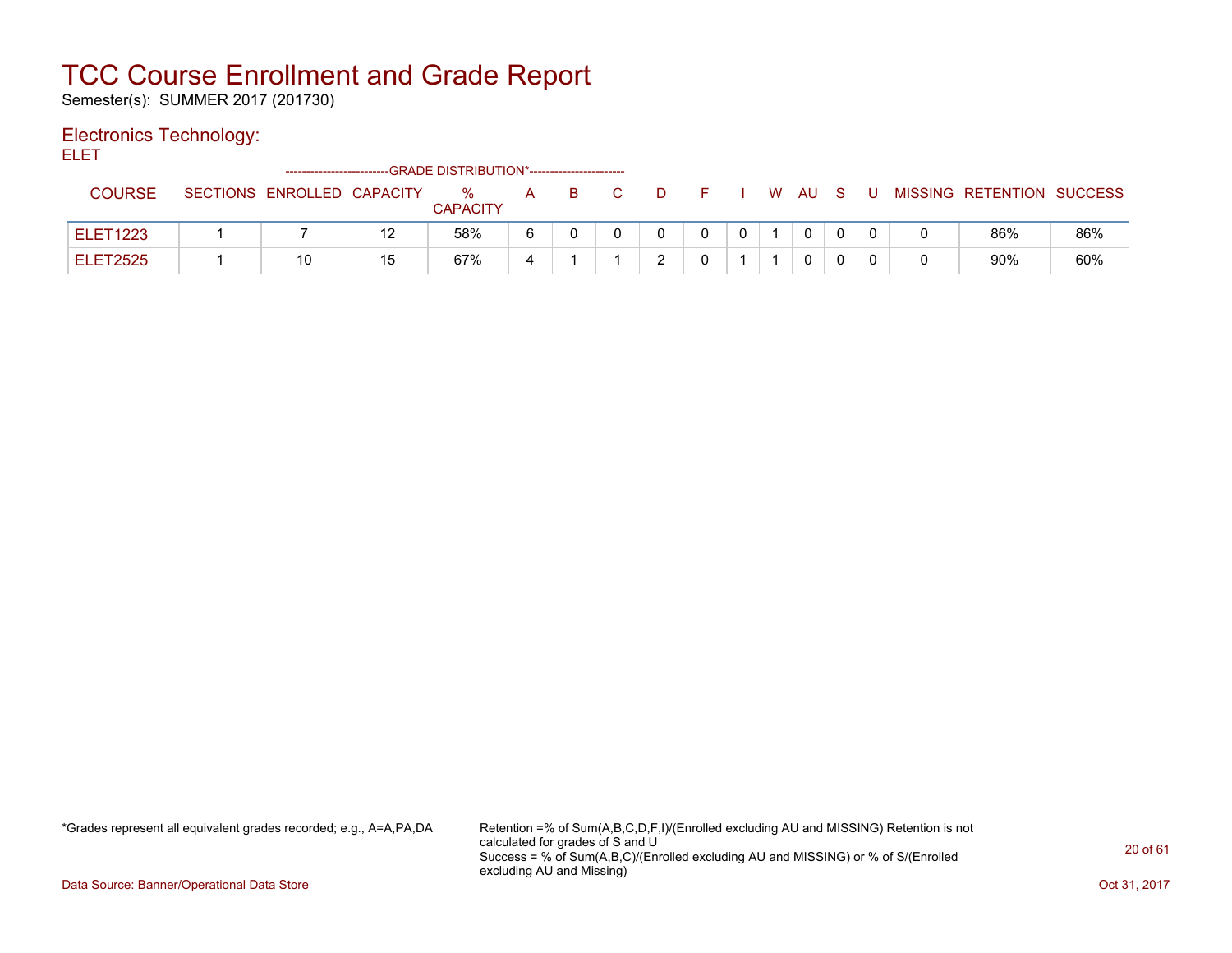Semester(s): SUMMER 2017 (201730)

### Emergency Medical Services Pro:

EMSP

|                 |                            |    | -GRADE DISTRIBUTION*---------------------- |          |    |   |            |              |        |  |                           |      |
|-----------------|----------------------------|----|--------------------------------------------|----------|----|---|------------|--------------|--------|--|---------------------------|------|
| <b>COURSE</b>   | SECTIONS ENROLLED CAPACITY |    | $\%$<br><b>CAPACITY</b>                    | A        | B. | D |            |              | W AU S |  | MISSING RETENTION SUCCESS |      |
| <b>EMSP2314</b> | 15                         | 20 | 75%                                        |          |    |   | $^{\circ}$ | $\mathbf{0}$ | 0      |  | 100%                      | 100% |
| <b>EMSP2325</b> | 15                         | 20 | 75%                                        | <b>6</b> |    |   |            |              |        |  | 100%                      | 100% |

\*Grades represent all equivalent grades recorded; e.g., A=A,PA,DA Retention =% of Sum(A,B,C,D,F,I)/(Enrolled excluding AU and MISSING) Retention is not calculated for grades of S and U Success = % of Sum(A,B,C)/(Enrolled excluding AU and MISSING) or % of S/(Enrolled excluding AU and Missing)

Data Source: Banner/Operational Data Store Contract Contract Contract Contract Contract Contract Contract Contract Contract Contract Contract Contract Contract Contract Contract Contract Contract Contract Contract Contract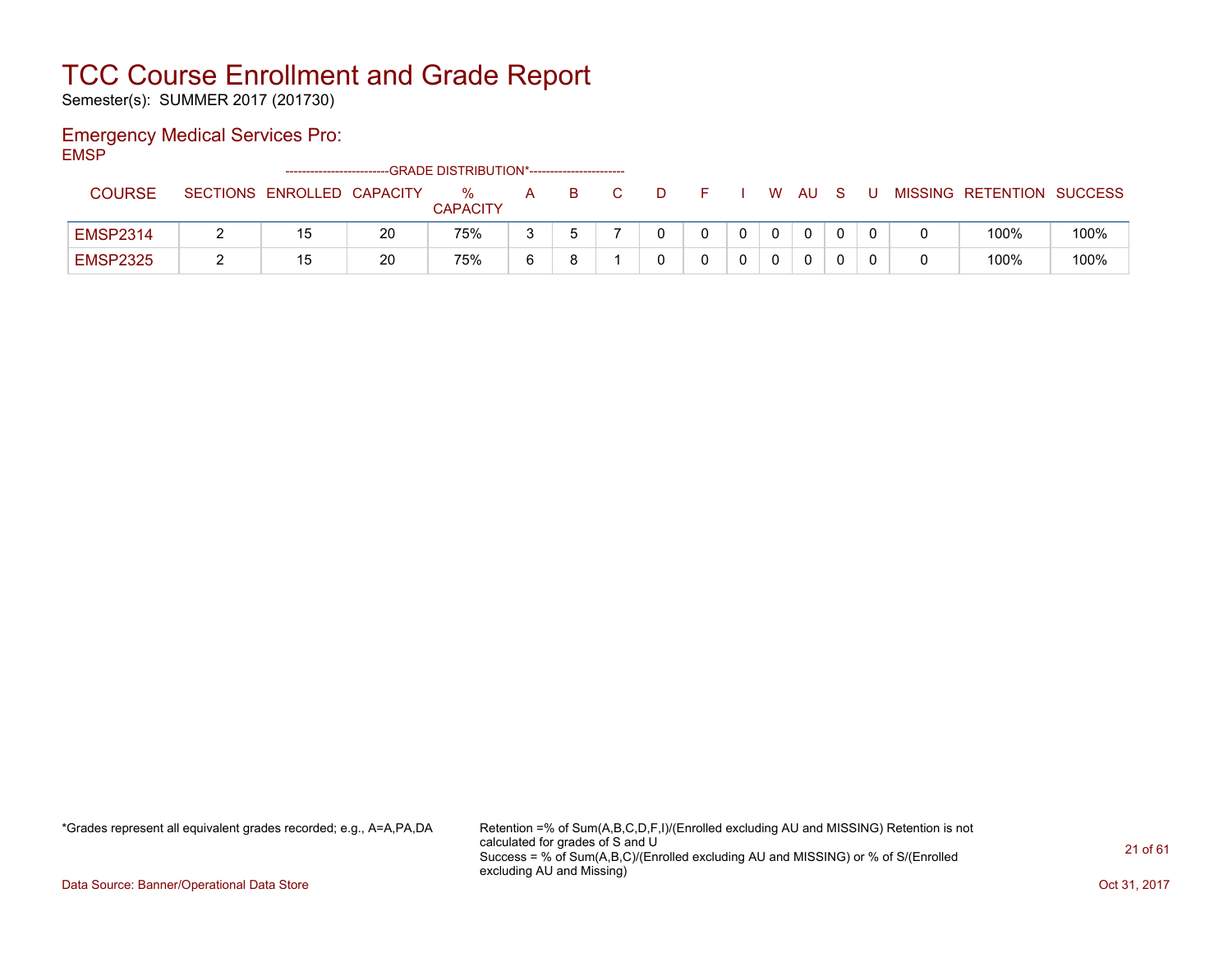Semester(s): SUMMER 2017 (201730)

#### English: **ENGL**

|                 |                 | ----------------------- |                 | -GRADE DISTRIBUTION*----------------------- |                |                |          |              |                |              |                |              |              |              |                |                  |                |
|-----------------|-----------------|-------------------------|-----------------|---------------------------------------------|----------------|----------------|----------|--------------|----------------|--------------|----------------|--------------|--------------|--------------|----------------|------------------|----------------|
| <b>COURSE</b>   | <b>SECTIONS</b> | <b>ENROLLED</b>         | <b>CAPACITY</b> | $\%$<br><b>CAPACITY</b>                     | A              | B              | C        | D            | F              |              | W              | AU           | <sub>S</sub> | U            | <b>MISSING</b> | <b>RETENTION</b> | <b>SUCCESS</b> |
| <b>ENGL0611</b> | 1               | 3                       | 5               | 60%                                         | $\overline{2}$ |                | 0        | 0            | 0              | 0            | 0              | 0            | $\mathbf{0}$ | $\mathbf{0}$ | 0              | 100%             | 100%           |
| <b>ENGL0621</b> | 1               | $\overline{2}$          | 5               | 40%                                         | $\mathbf{0}$   | $\overline{2}$ | 0        | 0            | 0              | 0            | 0              | $\mathbf{0}$ | $\Omega$     | 0            | $\mathbf{0}$   | 100%             | 100%           |
| <b>ENGL0913</b> | 4               | 55                      | 80              | 69%                                         | 28             | 15             |          | $\mathbf{0}$ | 4              | 0            | $\overline{7}$ | $\mathbf{0}$ | 0            | $\mathbf{0}$ | $\mathbf{0}$   | 87%              | 80%            |
| <b>ENGL0923</b> | $\mathbf 1$     | 15                      | 20              | 75%                                         | 5              | 4              | 3        |              | $\overline{2}$ | $\Omega$     | 0              | $\mathbf{0}$ | 0            | 0            | 0              | 100%             | 80%            |
| <b>ENGL0933</b> | 4               | 55                      | 80              | 69%                                         | 24             | 6              |          |              | 5              | $\mathbf{0}$ | 12             | $\mathbf{0}$ | 0            | $\Omega$     | $\mathbf{0}$   | 78%              | 67%            |
| <b>ENGL1003</b> | 13              | 194                     | 260             | 75%                                         | 98             | 28             | 18       | 7            | 13             | 0            | 30             | $\mathbf{0}$ | 0            | $\Omega$     | 0              | 85%              | 74%            |
| <b>ENGL1083</b> | $\mathbf{1}$    | $\overline{7}$          | 20              | 35%                                         | $\overline{2}$ |                |          | 0            |                | $\Omega$     | $\overline{2}$ | $\mathbf{0}$ | $\Omega$     | $\Omega$     | $\mathbf 0$    | 71%              | 57%            |
| <b>ENGL1113</b> | 19              | 323                     | 380             | 85%                                         | 105            | 84             | 34       | 11           | 26             | 0            | 63             | $\mathbf{0}$ | 0            | 0            | $\mathbf{0}$   | 80%              | 69%            |
| <b>ENGL1213</b> | 22              | 374                     | 440             | 85%                                         | 117            | 113            | 72       | 11           | 18             | $\mathbf{0}$ | 43             | $\mathbf{0}$ | $\Omega$     | 0            | $\mathbf{0}$   | 89%              | 81%            |
| <b>ENGL2343</b> | $\mathbf{1}$    | 18                      | 20              | 90%                                         | 8              | $\overline{2}$ | 4        |              | 0              | $\Omega$     | 3              | $\mathbf{0}$ | $\Omega$     | $\Omega$     | 0              | 83%              | 78%            |
| <b>ENGL2383</b> |                 | 13                      | 20              | 65%                                         | 5              | 4              |          |              |                | $\mathbf{0}$ |                | $\Omega$     | 0            | $\Omega$     | $\mathbf{0}$   | 92%              | 77%            |
| <b>ENGL2413</b> | $\overline{2}$  | 28                      | 40              | 70%                                         | 5              | 9              |          | $\Omega$     | 0              |              | 6              | $\mathbf{0}$ | $\Omega$     | $\Omega$     | 0              | 79%              | 75%            |
| <b>ENGL2443</b> | $\mathbf{1}$    | 11                      | 20              | 55%                                         | 5              | 4              |          | 0            |                | 0            | 0              | 0            | 0            | $\Omega$     | 0              | 100%             | 91%            |
| <b>ENGL2883</b> |                 | 6                       | 20              | 30%                                         | 6              | 0              | $\Omega$ | $\mathbf{0}$ | 0              | 0            | 0              | $\mathbf{0}$ | $\Omega$     | 0            | $\mathbf{0}$   | 100%             | 100%           |

\*Grades represent all equivalent grades recorded; e.g., A=A,PA,DA Retention =% of Sum(A,B,C,D,F,I)/(Enrolled excluding AU and MISSING) Retention is not calculated for grades of S and U Success = % of Sum(A,B,C)/(Enrolled excluding AU and MISSING) or % of S/(Enrolled excluding AU and Missing)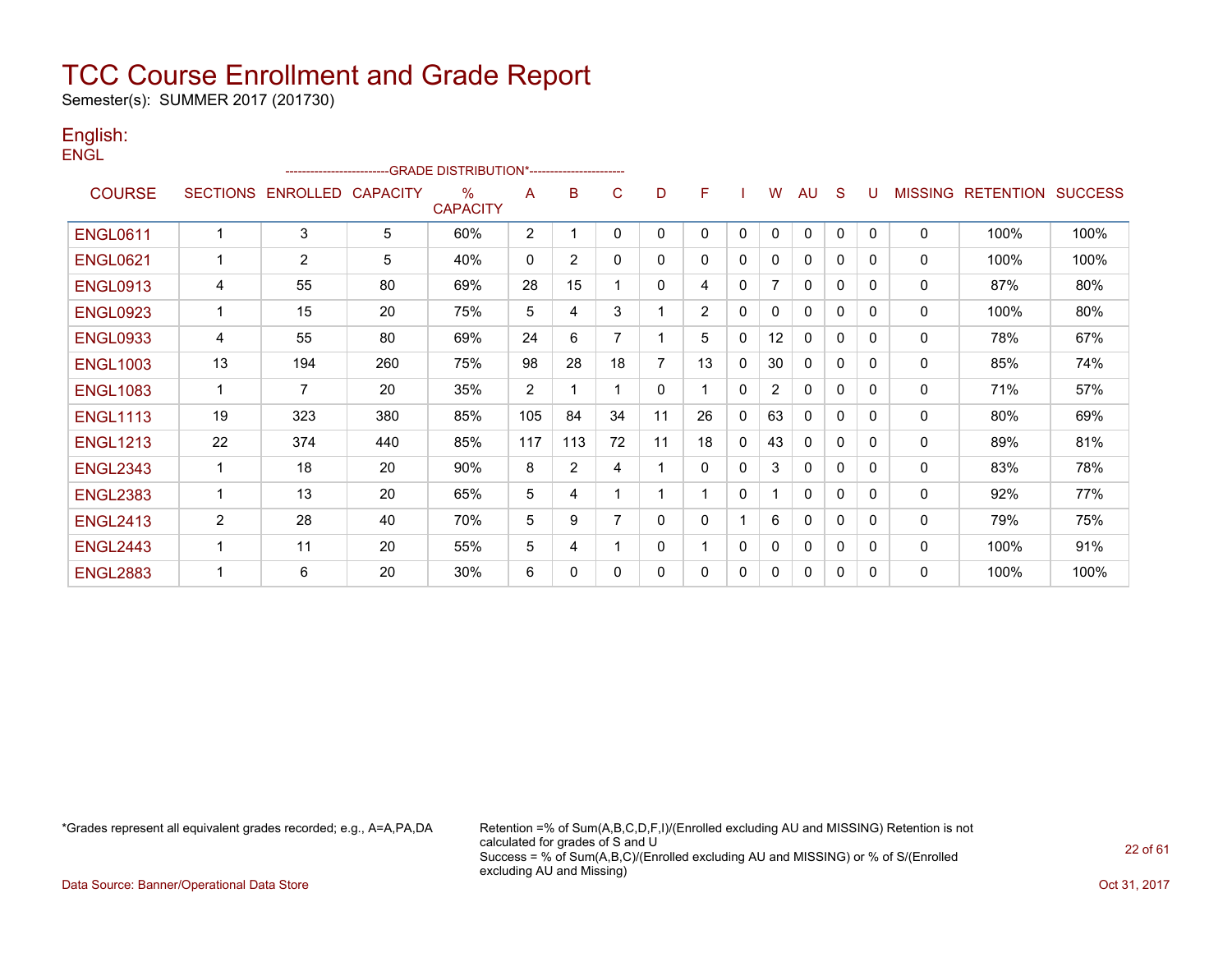Semester(s): SUMMER 2017 (201730)

#### Engineering: **ENGR**

|                 |                | ------------------------ |                 | -GRADE DISTRIBUTION*----------------------- |    |    |    |   |   |          |                |              |          |              |                |                  |                |
|-----------------|----------------|--------------------------|-----------------|---------------------------------------------|----|----|----|---|---|----------|----------------|--------------|----------|--------------|----------------|------------------|----------------|
| <b>COURSE</b>   |                | SECTIONS ENROLLED        | <b>CAPACITY</b> | $\%$<br><b>CAPACITY</b>                     | A  | B  | C. | D | F |          | W              | AU           | S        |              | <b>MISSING</b> | <b>RETENTION</b> | <b>SUCCESS</b> |
| <b>ENGR1111</b> | $\overline{2}$ | 37                       | 50              | 74%                                         | 35 |    |    |   | 0 |          |                | $\Omega$     | 0        |              | 0              | 97%              | 97%            |
| <b>ENGR1132</b> |                | 19                       | 20              | 95%                                         | 8  | 10 |    | 0 | 0 | 0        | 0              | $\mathbf{0}$ | 0        |              | 0              | 100%             | 100%           |
| <b>ENGR1242</b> |                | 12                       | 18              | 67%                                         | 3  | ⇁  |    | 0 | 0 | 0        |                | $\mathbf{0}$ | $\Omega$ | $\Omega$     | 0              | 92%              | 92%            |
| <b>ENGR2103</b> | 2              | 36                       | 44              | 82%                                         | 21 | 6  |    |   |   | 0        | 3              | $\mathbf{0}$ | $\Omega$ | $\Omega$     | 0              | 92%              | 86%            |
| <b>ENGR2143</b> |                | 21                       | 22              | 95%                                         | 6  | 3  |    | 0 |   | 0        | 4              | $\mathbf{0}$ | 0        | $\Omega$     | 0              | 81%              | 76%            |
| <b>ENGR2213</b> |                | 10                       | 28              | 36%                                         | 2  | 3  | 4  |   | 0 | $\Omega$ |                | $\mathbf{0}$ | $\Omega$ |              | 0              | 90%              | 90%            |
| <b>ENGR2523</b> |                | 21                       | 21              | 100%                                        | 19 | 2  |    | 0 | 0 | 0        | 0              | $\mathbf{0}$ | 0        |              | 0              | 100%             | 100%           |
| <b>ENGR2613</b> | 2              | 33                       | 36              | 92%                                         | 16 | 10 | 5  | 0 | 0 | 0        | $\overline{2}$ | $\mathbf{0}$ | $\Omega$ | $\mathsf{C}$ | 0              | 94%              | 94%            |

\*Grades represent all equivalent grades recorded; e.g., A=A,PA,DA Retention =% of Sum(A,B,C,D,F,I)/(Enrolled excluding AU and MISSING) Retention is not calculated for grades of S and U Success = % of Sum(A,B,C)/(Enrolled excluding AU and MISSING) or % of S/(Enrolled excluding AU and Missing)

Data Source: Banner/Operational Data Store Contract Contract Contract Contract Contract Contract Contract Contract Contract Contract Contract Contract Contract Contract Contract Contract Contract Contract Contract Contract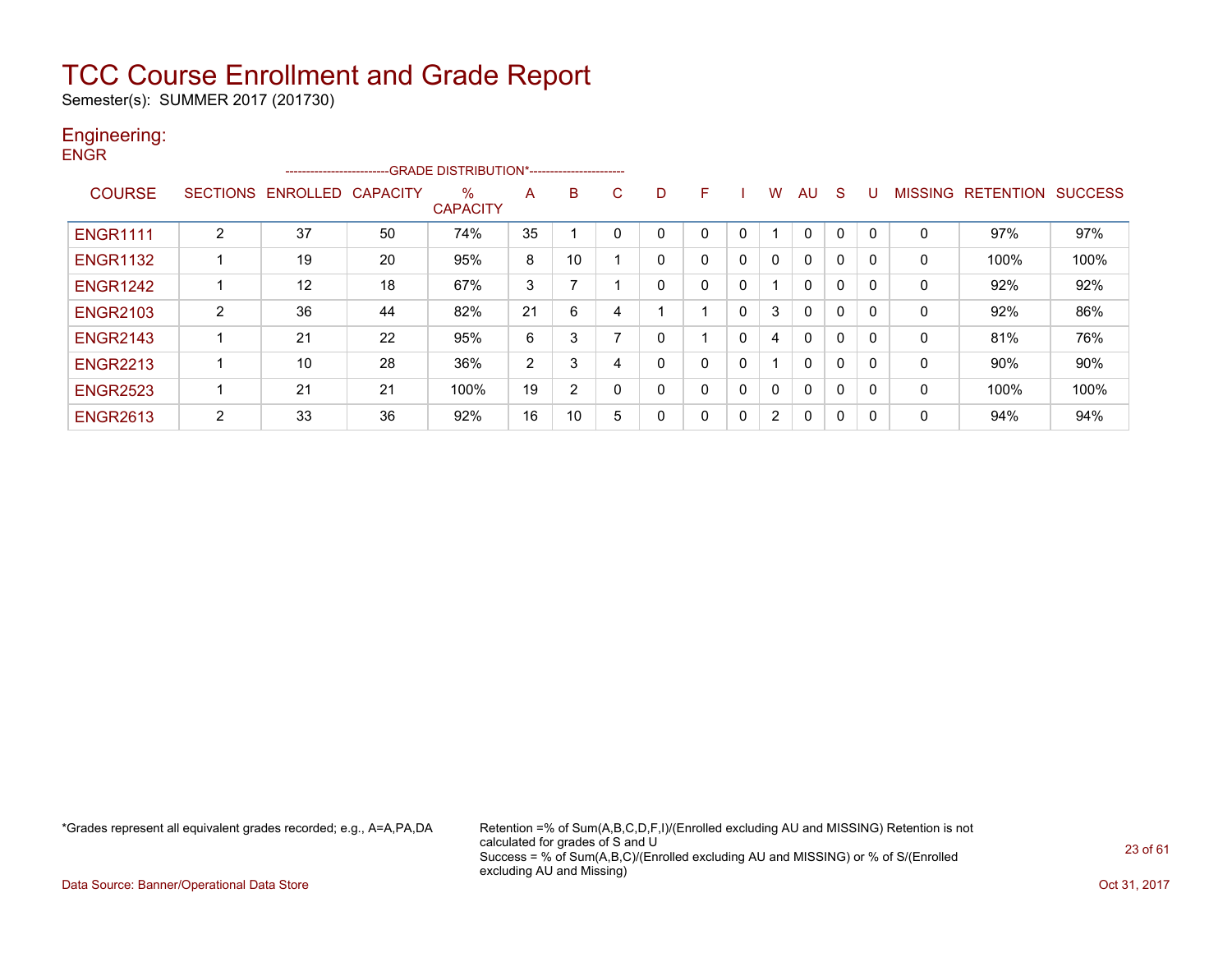Semester(s): SUMMER 2017 (201730)

### Engineering Technology:

**ENGT** 

|                 |                            |    | -GRADE DISTRIBUTION*----------------------- |   |  |  |   |     |     |   |                           |      |
|-----------------|----------------------------|----|---------------------------------------------|---|--|--|---|-----|-----|---|---------------------------|------|
| COURSE          | SECTIONS ENROLLED CAPACITY |    | $\%$<br><b>CAPACITY</b>                     | A |  |  | W | AU. | - S | U | MISSING RETENTION SUCCESS |      |
| <b>ENGT1513</b> |                            |    |                                             |   |  |  |   | 0   |     |   | 100%                      | 100% |
| <b>ENGT2462</b> |                            | 15 | 27%                                         |   |  |  |   | 0   |     |   | 100%                      | 100% |

\*Grades represent all equivalent grades recorded; e.g., A=A,PA,DA Retention =% of Sum(A,B,C,D,F,I)/(Enrolled excluding AU and MISSING) Retention is not calculated for grades of S and U Success = % of Sum(A,B,C)/(Enrolled excluding AU and MISSING) or % of S/(Enrolled excluding AU and Missing)

Data Source: Banner/Operational Data Store Contract Contract Contract Contract Contract Contract Contract Contract Contract Contract Contract Contract Contract Contract Contract Contract Contract Contract Contract Contract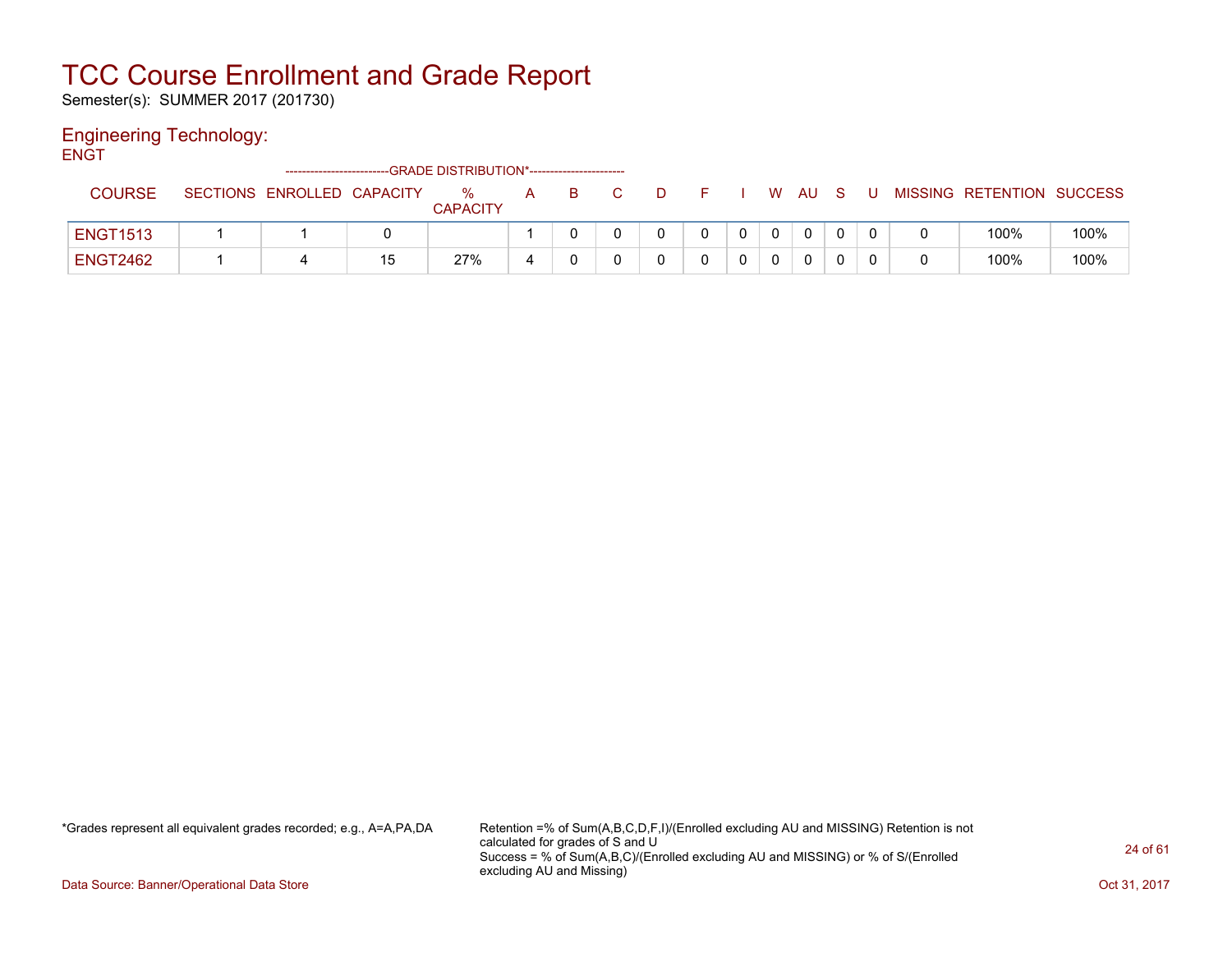Semester(s): SUMMER 2017 (201730)

### English as a Second Language:

**ESLG** 

|                 | -------------------------- |    | --GRADE DISTRIBUTION*----------------------- |              |    |   |   |  |              |     |                           |      |
|-----------------|----------------------------|----|----------------------------------------------|--------------|----|---|---|--|--------------|-----|---------------------------|------|
| <b>COURSE</b>   | SECTIONS ENROLLED CAPACITY |    | $\%$<br><b>CAPACITY</b>                      | $\mathsf{A}$ | B. | D |   |  | W AU         | . U | MISSING RETENTION SUCCESS |      |
| <b>ESLG0992</b> |                            |    | 13%                                          | $\sim$       |    |   |   |  | $\mathbf{0}$ |     | 100%                      | 100% |
| <b>ESLG0993</b> | 18                         | 90 | 20%                                          | 10           |    |   | 4 |  | 0            |     | 100%                      | 78%  |

\*Grades represent all equivalent grades recorded; e.g., A=A,PA,DA Retention =% of Sum(A,B,C,D,F,I)/(Enrolled excluding AU and MISSING) Retention is not calculated for grades of S and U Success = % of Sum(A,B,C)/(Enrolled excluding AU and MISSING) or % of S/(Enrolled excluding AU and Missing)

Data Source: Banner/Operational Data Store Contract Contract Contract Contract Contract Contract Contract Contract Contract Contract Contract Contract Contract Contract Contract Contract Contract Contract Contract Contract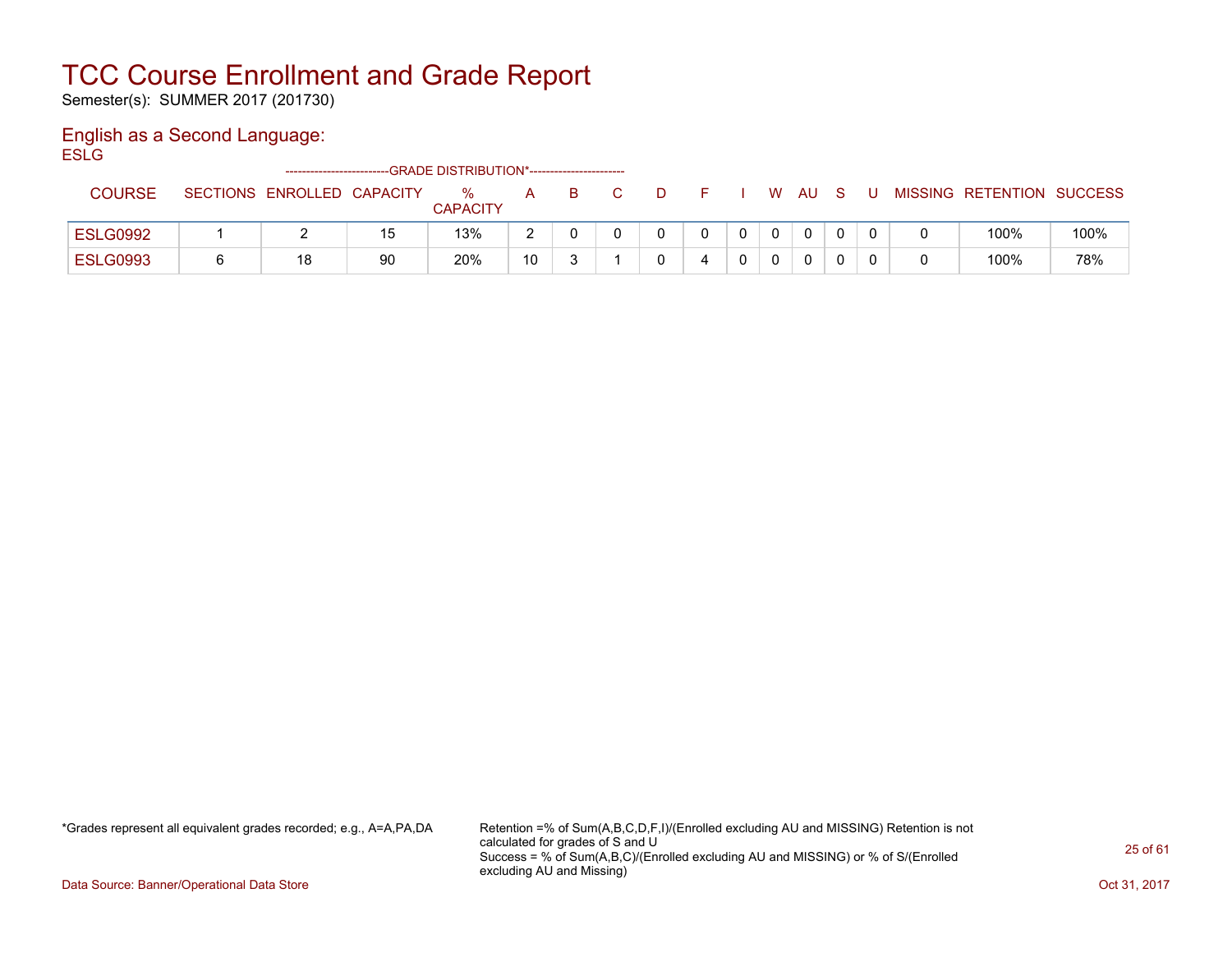Semester(s): SUMMER 2017 (201730)

### Fire & Emergency Medical Svcs:

FEMS

|                 | ------------------------   |    | -GRADE DISTRIBUTION*----------------------- |    |    |   |  |              |     |   |                           |     |
|-----------------|----------------------------|----|---------------------------------------------|----|----|---|--|--------------|-----|---|---------------------------|-----|
| <b>COURSE</b>   | SECTIONS ENROLLED CAPACITY |    | $\%$                                        | A  | B. | D |  | W AU         | - S | U | MISSING RETENTION SUCCESS |     |
|                 |                            |    | <b>CAPACITY</b>                             |    |    |   |  |              |     |   |                           |     |
| <b>FEMS2319</b> | 18                         | 30 | 60%                                         |    |    |   |  | $\mathbf{0}$ |     |   | 94%                       | 67% |
| <b>FEMS2993</b> | つつ<br>ںے                   | 70 | 33%                                         | 22 |    |   |  | 0            |     |   | 96%                       | 96% |

\*Grades represent all equivalent grades recorded; e.g., A=A,PA,DA Retention =% of Sum(A,B,C,D,F,I)/(Enrolled excluding AU and MISSING) Retention is not calculated for grades of S and U Success = % of Sum(A,B,C)/(Enrolled excluding AU and MISSING) or % of S/(Enrolled excluding AU and Missing)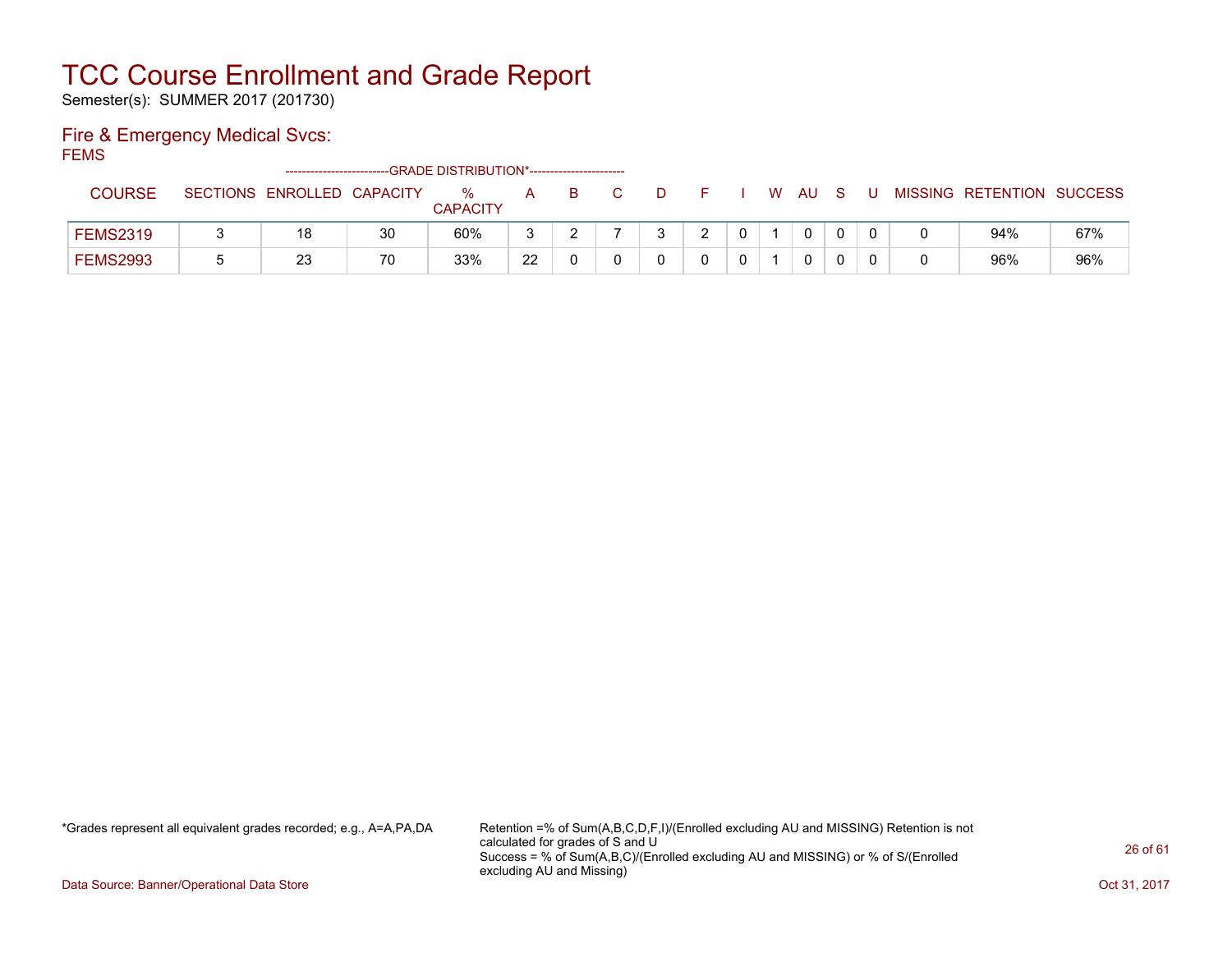Semester(s): SUMMER 2017 (201730)

### French:

**FREN** 

| .               | -------------------------  |    | --GRADE DISTRIBUTION*----------------------- |   |    |   |  |    |               |     |  |                           |      |
|-----------------|----------------------------|----|----------------------------------------------|---|----|---|--|----|---------------|-----|--|---------------------------|------|
| COURSE          | SECTIONS ENROLLED CAPACITY |    | %<br><b>CAPACITY</b>                         | А | В. | D |  | W  | - AU          | - S |  | MISSING RETENTION SUCCESS |      |
| <b>FREN1103</b> | 30                         | 40 | 75%                                          |   |    |   |  | 15 |               |     |  | 50%                       | 37%  |
| <b>FREN2323</b> | 10                         | 15 | 67%                                          | я |    |   |  |    | $\mathcal{P}$ |     |  | 100%                      | 100% |

\*Grades represent all equivalent grades recorded; e.g., A=A,PA,DA Retention =% of Sum(A,B,C,D,F,I)/(Enrolled excluding AU and MISSING) Retention is not calculated for grades of S and U Success = % of Sum(A,B,C)/(Enrolled excluding AU and MISSING) or % of S/(Enrolled excluding AU and Missing)

Data Source: Banner/Operational Data Store Contract Contract Contract Contract Contract Contract Contract Contract Contract Contract Contract Contract Contract Contract Contract Contract Contract Contract Contract Contract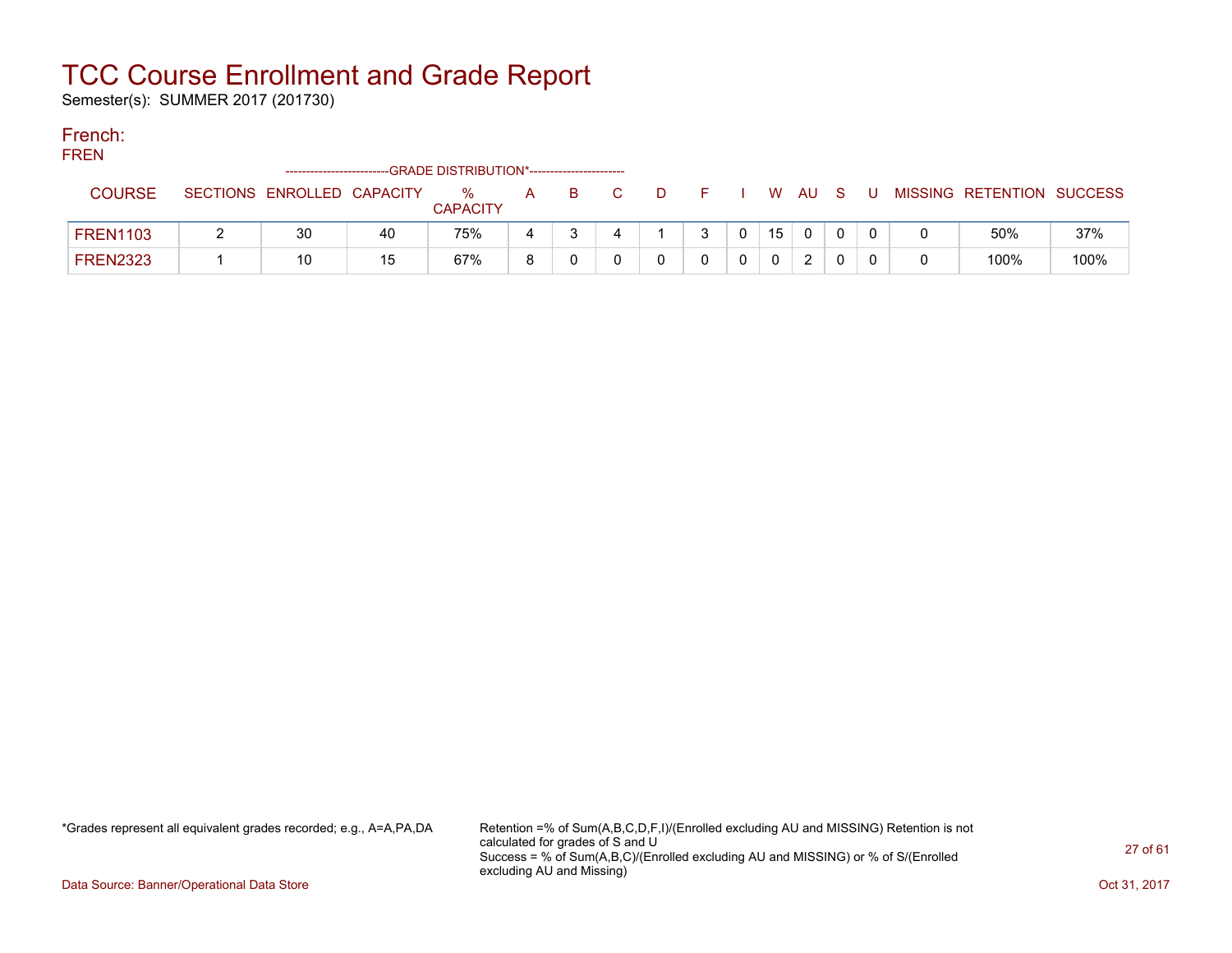Semester(s): SUMMER 2017 (201730)

### Geography:

| <b>GEOG</b>   |   | -------------------        |    | -GRADE DISTRIBUTION*----------------------- |              |    |    |   |    |   |                |          |              |   |   |                           |      |
|---------------|---|----------------------------|----|---------------------------------------------|--------------|----|----|---|----|---|----------------|----------|--------------|---|---|---------------------------|------|
| <b>COURSE</b> |   | SECTIONS ENROLLED CAPACITY |    | $\%$<br><b>CAPACITY</b>                     | $\mathsf{A}$ | B  | C. | D | F. |   | W              | AU.      | <sub>S</sub> |   |   | MISSING RETENTION SUCCESS |      |
| GEOG1014      |   | 18                         | 20 | 90%                                         | 3            |    |    |   | 0  | 0 | 5              | 0        | 0            | 0 | 0 | 72%                       | 67%  |
| GEOG1023      |   |                            | 15 | 47%                                         | 4            |    |    |   | 0  |   | 0              | $\Omega$ | 0            | 0 | 0 | 100%                      | 100% |
| GEOG1043      | 4 | 49                         | 70 | 70%                                         | 21           | 22 |    |   |    | 0 | $\overline{2}$ | 0        | $\Omega$     | 0 | 0 | 96%                       | 92%  |
| GEOG2033      |   | 19                         | 20 | 95%                                         | 8            | 9  |    |   |    |   | 0              | 0        | 0            |   | 0 | 100%                      | 95%  |

\*Grades represent all equivalent grades recorded; e.g., A=A,PA,DA Retention =% of Sum(A,B,C,D,F,I)/(Enrolled excluding AU and MISSING) Retention is not calculated for grades of S and U Success = % of Sum(A,B,C)/(Enrolled excluding AU and MISSING) or % of S/(Enrolled excluding AU and Missing)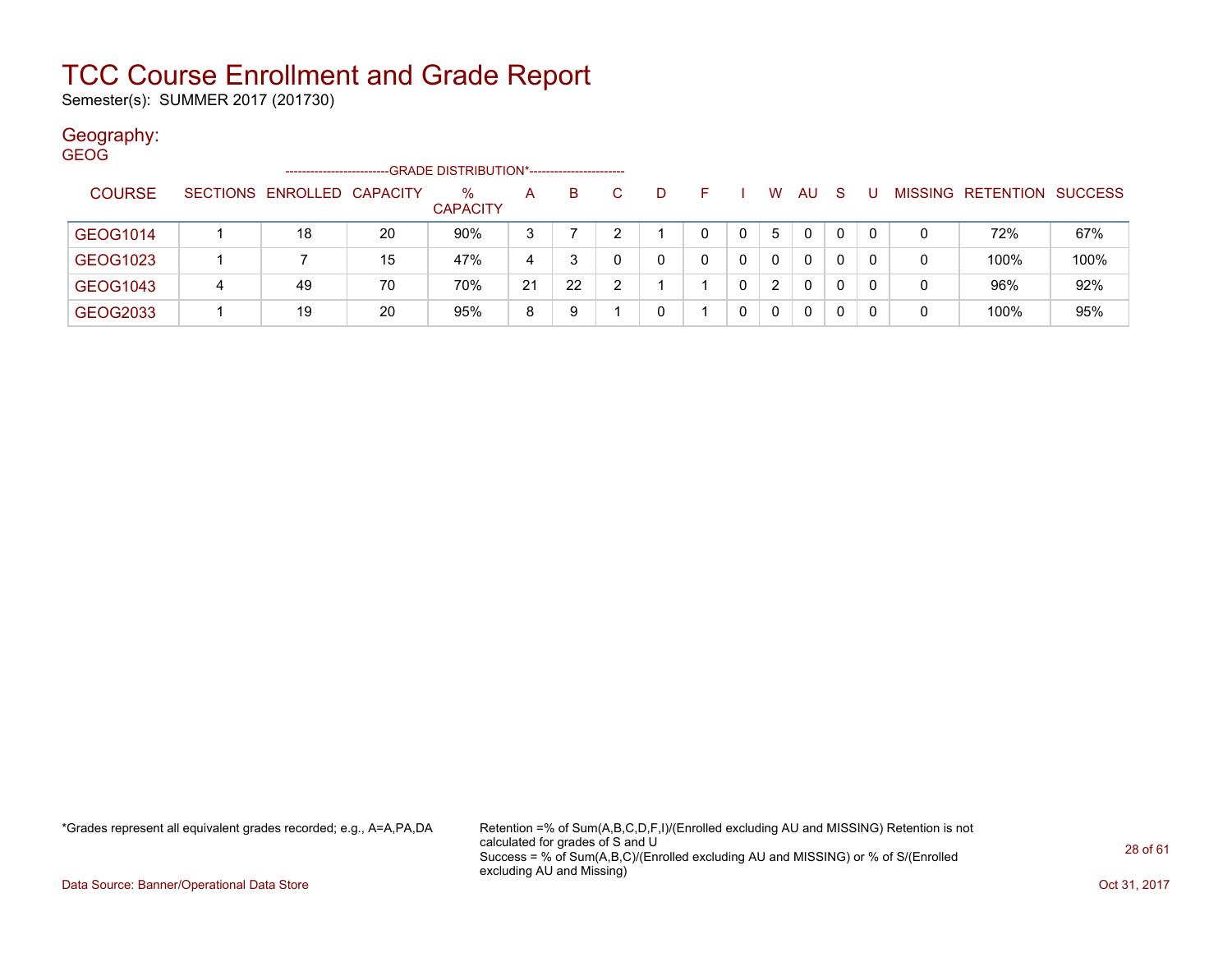Semester(s): SUMMER 2017 (201730)

### History:

| HIST            |                 | ------------------ |     | -GRADE DISTRIBUTION*----------------------- |     |    |    |    |    |   |                |              |              |              |   |                   |                |
|-----------------|-----------------|--------------------|-----|---------------------------------------------|-----|----|----|----|----|---|----------------|--------------|--------------|--------------|---|-------------------|----------------|
| <b>COURSE</b>   | <b>SECTIONS</b> | ENROLLED CAPACITY  |     | $\%$<br><b>CAPACITY</b>                     | A   | B  | C  | D. | F  |   | w              | AU           | <sub>S</sub> |              |   | MISSING RETENTION | <b>SUCCESS</b> |
| <b>HIST1053</b> | າ               | 25                 | 40  | 62%                                         | 11  | 6  |    |    | 3  |   | 3              | 0            | $\Omega$     | $\mathbf{0}$ | 0 | 88%               | 72%            |
| <b>HIST1063</b> |                 | 16                 | 20  | 80%                                         | 10  | 3  |    |    |    | 0 | $\overline{2}$ | 0            | $\Omega$     | 0            | 0 | 88%               | 81%            |
| <b>HIST1483</b> | 11              | 191                | 260 | 73%                                         | 81  | 43 | 23 |    | 17 | 0 | 20             | $\mathbf{0}$ | 0            | 0            | 0 | 90%               | 77%            |
| <b>HIST1493</b> | 19              | 371                | 451 | 82%                                         | 201 | 59 | 27 | 15 | 30 | 0 | 38             |              | 0            | 0            | 0 | 90%               | 78%            |
| <b>HIST2523</b> |                 | 11                 | 20  | 55%                                         | 4   | າ  |    |    | າ  |   | 0              | 0            | 0            | 0            | 0 | 100%              | 82%            |

\*Grades represent all equivalent grades recorded; e.g., A=A,PA,DA Retention =% of Sum(A,B,C,D,F,I)/(Enrolled excluding AU and MISSING) Retention is not calculated for grades of S and U Success = % of Sum(A,B,C)/(Enrolled excluding AU and MISSING) or % of S/(Enrolled excluding AU and Missing)

Data Source: Banner/Operational Data Store Contract Contract Contract Contract Contract Contract Contract Contract Contract Contract Contract Contract Contract Contract Contract Contract Contract Contract Contract Contract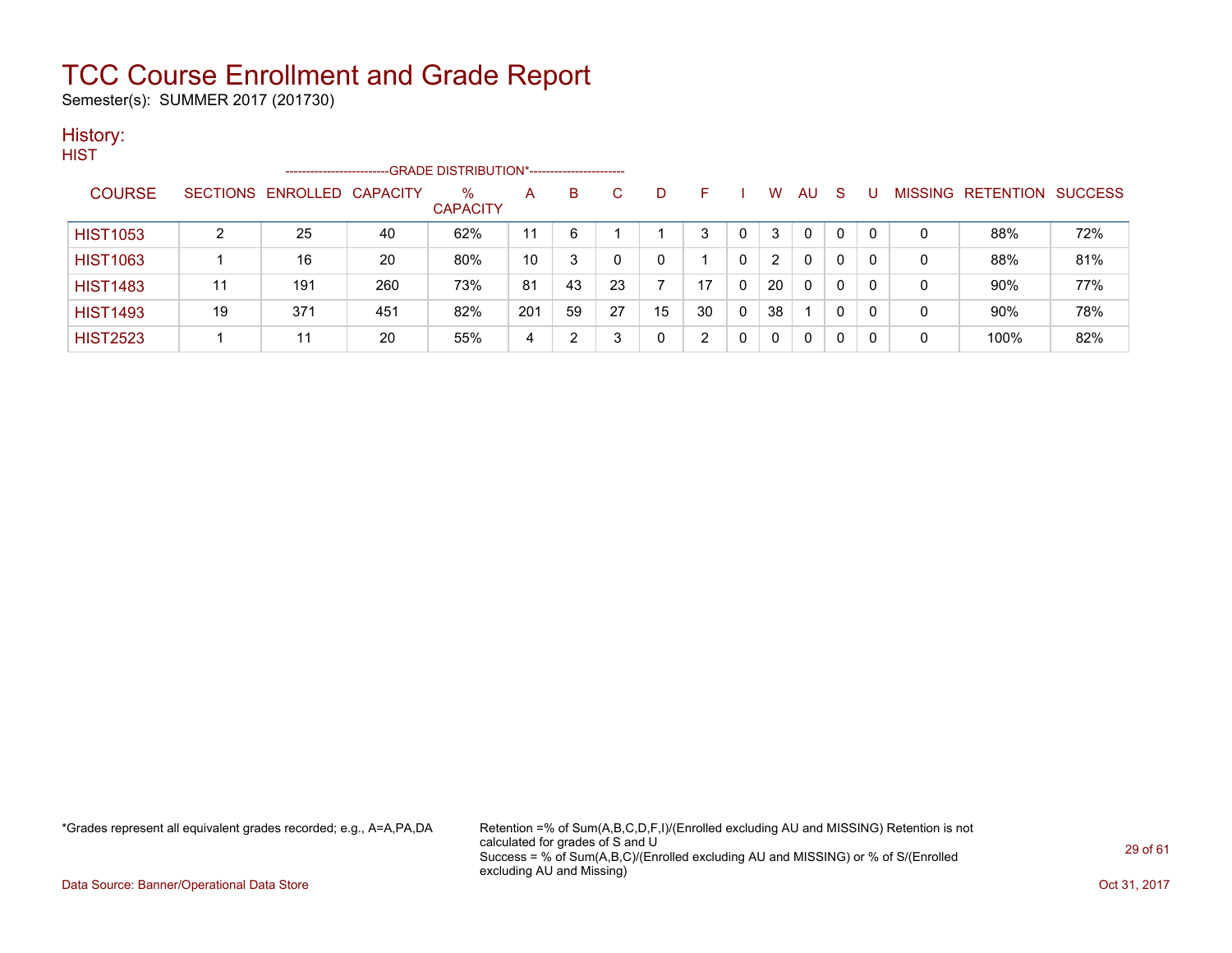Semester(s): SUMMER 2017 (201730)

### Health Information Technology:

**HITC** 

|                 | ---------------------      |    | --GRADE DISTRIBUTION*------------------------ |    |    |   |   |   |    |              |          |   |                                  |      |
|-----------------|----------------------------|----|-----------------------------------------------|----|----|---|---|---|----|--------------|----------|---|----------------------------------|------|
| <b>COURSE</b>   | SECTIONS ENROLLED CAPACITY |    | %<br><b>CAPACITY</b>                          | A  | B. | D |   | W | AU | <sub>S</sub> |          |   | <b>MISSING RETENTION SUCCESS</b> |      |
| <b>HITC1231</b> |                            | 18 | 50%                                           | 6  |    | 0 | 0 | 0 | 0  |              | $\Omega$ | 0 | 100%                             | 100% |
| <b>HITC1412</b> |                            | 15 | 47%                                           | 6  |    | 0 |   | 0 | 0  |              | $\Omega$ | 0 | 100%                             | 100% |
| <b>HITC2342</b> | 15                         | 18 | 83%                                           | 5  |    |   | 0 | 0 |    |              |          | 0 | 100%                             | 100% |
| <b>HITC2992</b> | 12                         | 15 | 80%                                           | 12 |    |   | 0 | 0 |    |              |          | 0 | 100%                             | 100% |

\*Grades represent all equivalent grades recorded; e.g., A=A,PA,DA Retention =% of Sum(A,B,C,D,F,I)/(Enrolled excluding AU and MISSING) Retention is not calculated for grades of S and U Success = % of Sum(A,B,C)/(Enrolled excluding AU and MISSING) or % of S/(Enrolled excluding AU and Missing)

Data Source: Banner/Operational Data Store Contract Contract Contract Contract Contract Contract Contract Contract Contract Contract Contract Contract Contract Contract Contract Contract Contract Contract Contract Contract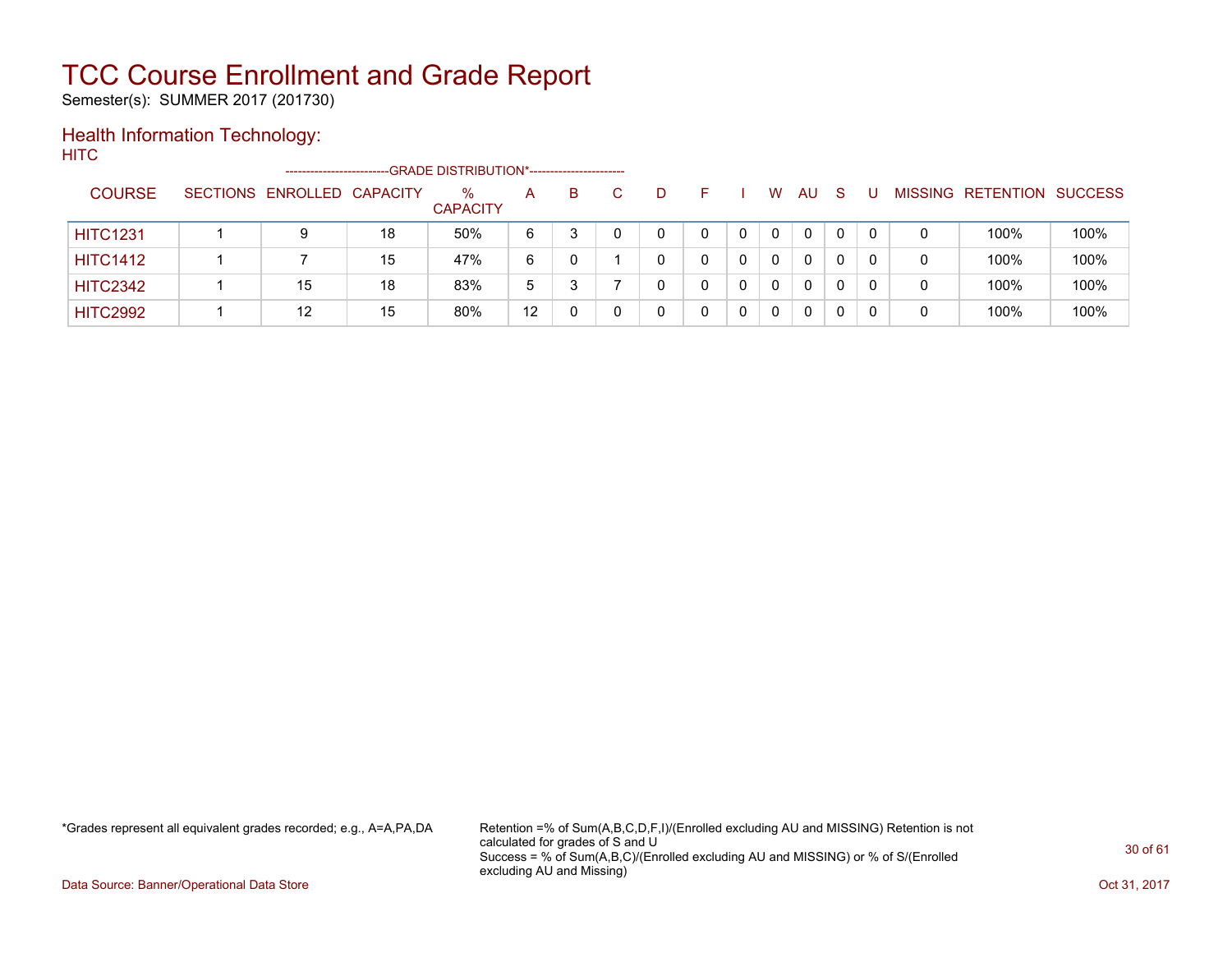Semester(s): SUMMER 2017 (201730)

#### Horticulture Technology:

**HORT** 

|                 | ----------------------     |    | -- GRADE DISTRIBUTION*------------------------ |               |    |   |    |   |          |              |   |   |                          |                |
|-----------------|----------------------------|----|------------------------------------------------|---------------|----|---|----|---|----------|--------------|---|---|--------------------------|----------------|
| <b>COURSE</b>   | SECTIONS ENROLLED CAPACITY |    | %<br><b>CAPACITY</b>                           | A             | B. | D |    | W | AU       | -S           |   |   | <b>MISSING RETENTION</b> | <b>SUCCESS</b> |
| <b>HORT1201</b> | 4                          | 20 | 20%                                            | 4             |    | 0 |    | 0 | 0        | $\mathbf{0}$ | 0 | 0 | 100%                     | 100%           |
| <b>HORT2251</b> |                            | 10 | 10%                                            | 0             |    |   | 0. | 0 | 0        |              |   | 0 | 100%                     | 100%           |
| <b>HORT2273</b> |                            | 2  | 100%                                           | $\mathcal{D}$ |    | 0 |    | 0 | $\Omega$ |              |   | 0 | 100%                     | 100%           |
| <b>HORT2401</b> | 11                         | 20 | 55%                                            |               |    |   |    |   | 0        |              |   | 0 | 100%                     | 100%           |

\*Grades represent all equivalent grades recorded; e.g., A=A,PA,DA Retention =% of Sum(A,B,C,D,F,I)/(Enrolled excluding AU and MISSING) Retention is not calculated for grades of S and U Success = % of Sum(A,B,C)/(Enrolled excluding AU and MISSING) or % of S/(Enrolled excluding AU and Missing)

Data Source: Banner/Operational Data Store Contract Contract Contract Contract Contract Contract Contract Contract Contract Contract Contract Contract Contract Contract Contract Contract Contract Contract Contract Contract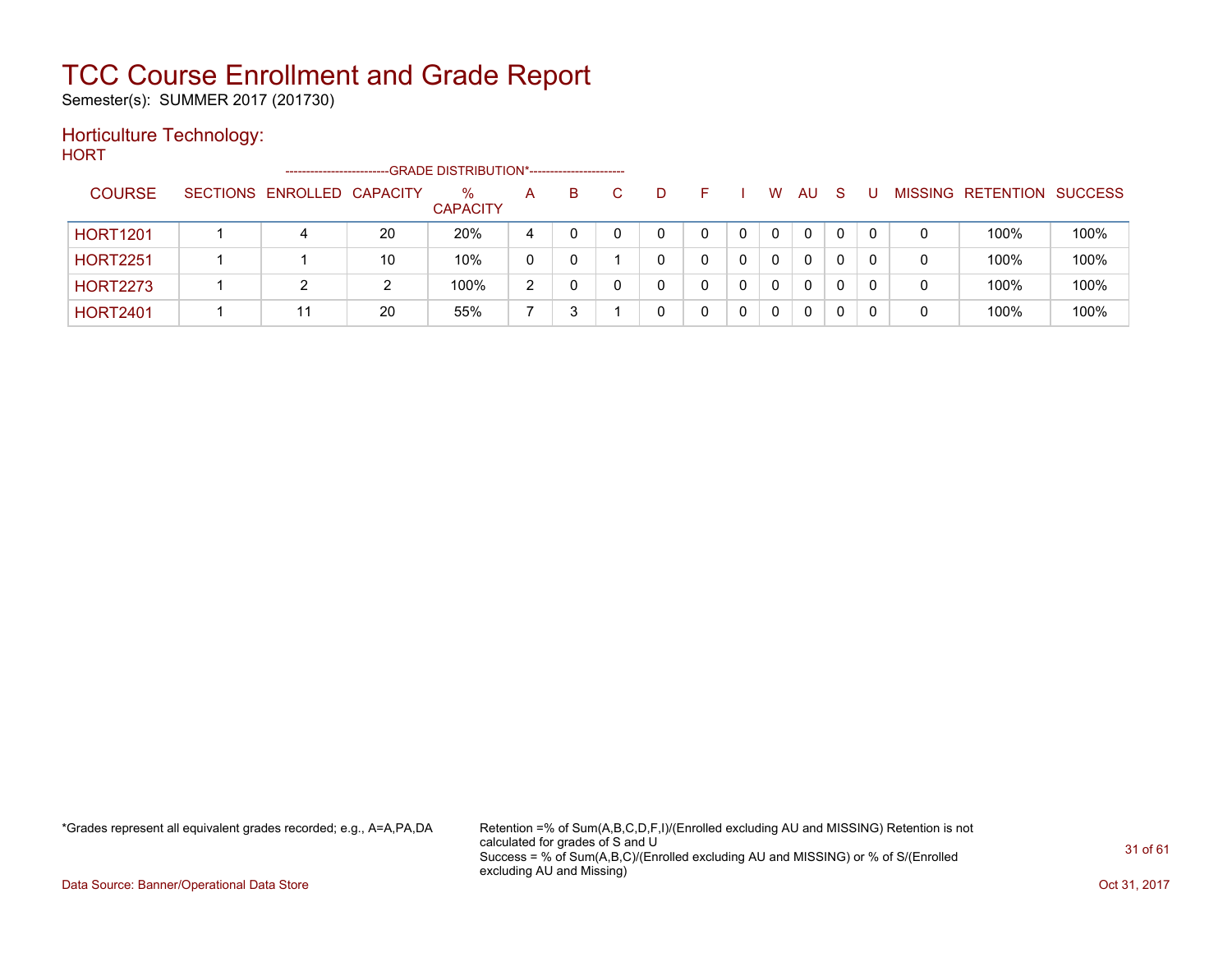Semester(s): SUMMER 2017 (201730)

### Human Resources:

**HRES** 

|                 | -------------------------  |    | -GRADE DISTRIBUTION*---------------------- |   |    |   |  |   |    |  |                           |     |
|-----------------|----------------------------|----|--------------------------------------------|---|----|---|--|---|----|--|---------------------------|-----|
| <b>COURSE</b>   | SECTIONS ENROLLED CAPACITY |    | $\%$<br><b>CAPACITY</b>                    | A | в. | D |  | W | AU |  | MISSING RETENTION SUCCESS |     |
| <b>HRES1313</b> |                            | 20 | 40%                                        |   |    |   |  |   |    |  | 100%                      | 88% |
| <b>HRES1333</b> |                            | 20 | 75%                                        | a |    |   |  |   |    |  | 100%                      | 93% |

\*Grades represent all equivalent grades recorded; e.g., A=A,PA,DA Retention =% of Sum(A,B,C,D,F,I)/(Enrolled excluding AU and MISSING) Retention is not calculated for grades of S and U Success = % of Sum(A,B,C)/(Enrolled excluding AU and MISSING) or % of S/(Enrolled excluding AU and Missing)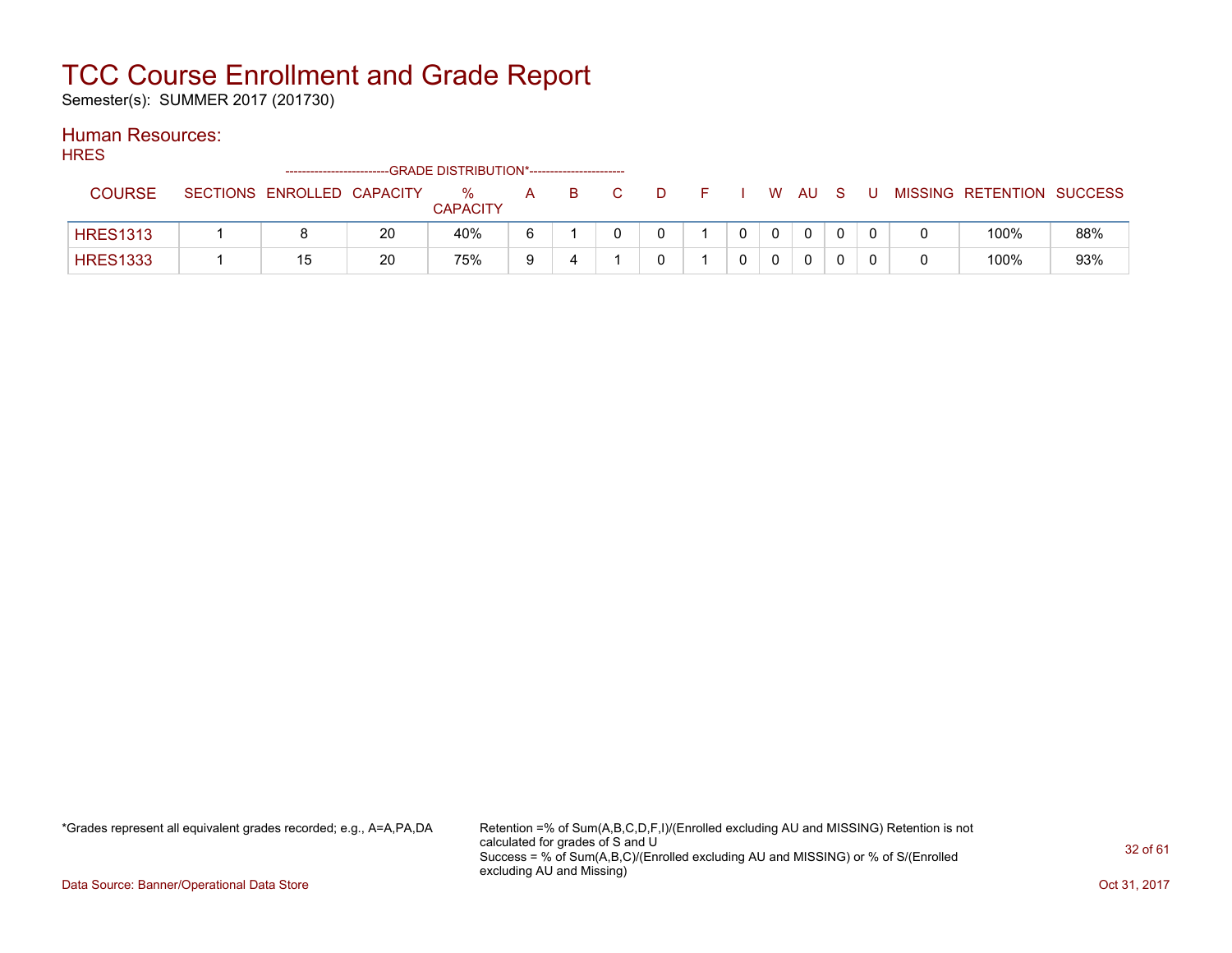Semester(s): SUMMER 2017 (201730)

### Human Services:

**HSVC** 

|                 |                 | ------------------------ |    | -GRADE DISTRIBUTION*---------------------- |    |   |   |  |   |              |              |          |   |                          |                |
|-----------------|-----------------|--------------------------|----|--------------------------------------------|----|---|---|--|---|--------------|--------------|----------|---|--------------------------|----------------|
| <b>COURSE</b>   | <b>SECTIONS</b> | ENROLLED CAPACITY        |    | $\%$<br><b>CAPACITY</b>                    | A  | в | D |  | w | AU           | S            |          |   | <b>MISSING RETENTION</b> | <b>SUCCESS</b> |
| <b>HSVC1113</b> |                 | 6                        | 20 | 30%                                        | 6  |   | 0 |  | 0 | 0            | $\mathbf{0}$ | $\Omega$ | 0 | 100%                     | 100%           |
| <b>HSVC1413</b> |                 | 9                        | 20 | 45%                                        | 4  |   |   |  | 2 | 0            |              |          | 0 | 78%                      | 56%            |
| <b>HSVC1443</b> |                 |                          | 20 | 5%                                         |    |   |   |  | 0 | $\mathbf{0}$ |              |          | 0 | 100%                     | 100%           |
| <b>HSVC2993</b> |                 | 13                       | 13 | 100%                                       | 13 |   |   |  |   | 0            |              |          | 0 | 100%                     | 100%           |

\*Grades represent all equivalent grades recorded; e.g., A=A,PA,DA Retention =% of Sum(A,B,C,D,F,I)/(Enrolled excluding AU and MISSING) Retention is not calculated for grades of S and U Success = % of Sum(A,B,C)/(Enrolled excluding AU and MISSING) or % of S/(Enrolled excluding AU and Missing)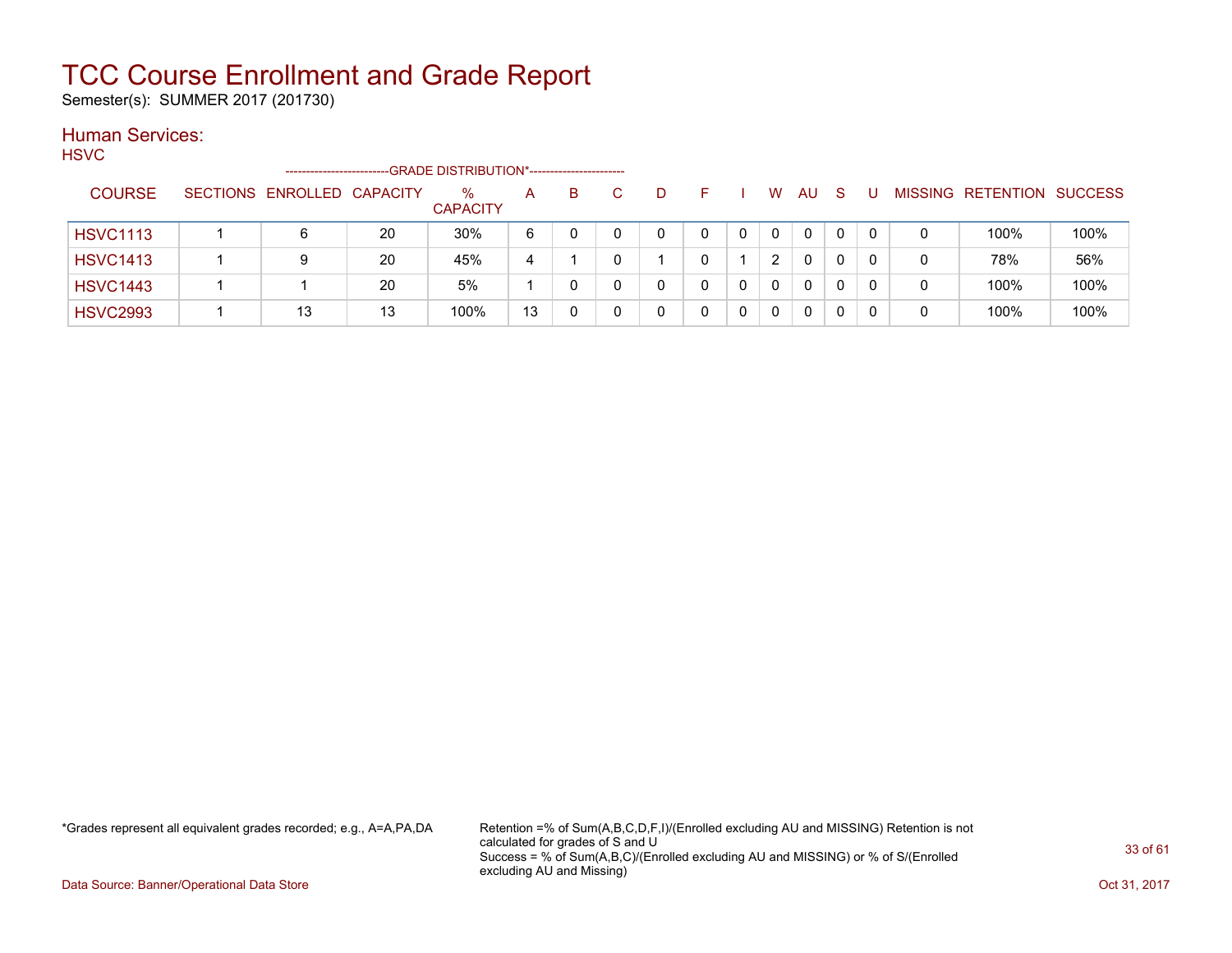Semester(s): SUMMER 2017 (201730)

#### Humanities: HUMN

| 1101111 |                 |    | -----------------------    |     |                         |     |    |    |   |    |   |    |              |          |          |   |                                  |      |
|---------|-----------------|----|----------------------------|-----|-------------------------|-----|----|----|---|----|---|----|--------------|----------|----------|---|----------------------------------|------|
|         | <b>COURSE</b>   |    | SECTIONS ENROLLED CAPACITY |     | $\%$<br><b>CAPACITY</b> | A   | B  | C. | D |    |   | W  | AU           | - S      |          |   | <b>MISSING RETENTION SUCCESS</b> |      |
|         | <b>HUMN2113</b> | 12 | 230                        | 265 | 87%                     | 137 | 29 | 19 | 6 | 19 |   | 20 | 0            |          | $\Omega$ | 0 | 91%                              | 80%  |
|         | <b>HUMN2223</b> | 6  | 75                         | 130 | 58%                     | 27  | 24 |    | 3 | 5  | 0 | 9  | $\mathbf{0}$ | $\Omega$ | -0       | 0 | 88%                              | 77%  |
|         | <b>HUMN2323</b> |    | 4                          | 15  | 27%                     | 4   |    |    | 0 |    | 0 | 0  | 0            | $\Omega$ | $\Omega$ | 0 | 100%                             | 100% |
|         | <b>HUMN2443</b> |    | 20                         | 20  | 100%                    | 8   |    |    | 0 | 3  | 0 | 2  | 0            | $\Omega$ | $\Omega$ | 0 | 90%                              | 75%  |
|         | <b>HUMN2663</b> | ົ  | 38                         | 40  | 95%                     | 11  | 11 | 6  | 0 | 4  | 0 | 6  | 0            | 0        | 0        | 0 | 84%                              | 74%  |

\*Grades represent all equivalent grades recorded; e.g., A=A,PA,DA Retention =% of Sum(A,B,C,D,F,I)/(Enrolled excluding AU and MISSING) Retention is not calculated for grades of S and U Success = % of Sum(A,B,C)/(Enrolled excluding AU and MISSING) or % of S/(Enrolled excluding AU and Missing)

Data Source: Banner/Operational Data Store Contract Contract Contract Contract Contract Contract Contract Contract Contract Contract Contract Contract Contract Contract Contract Contract Contract Contract Contract Contract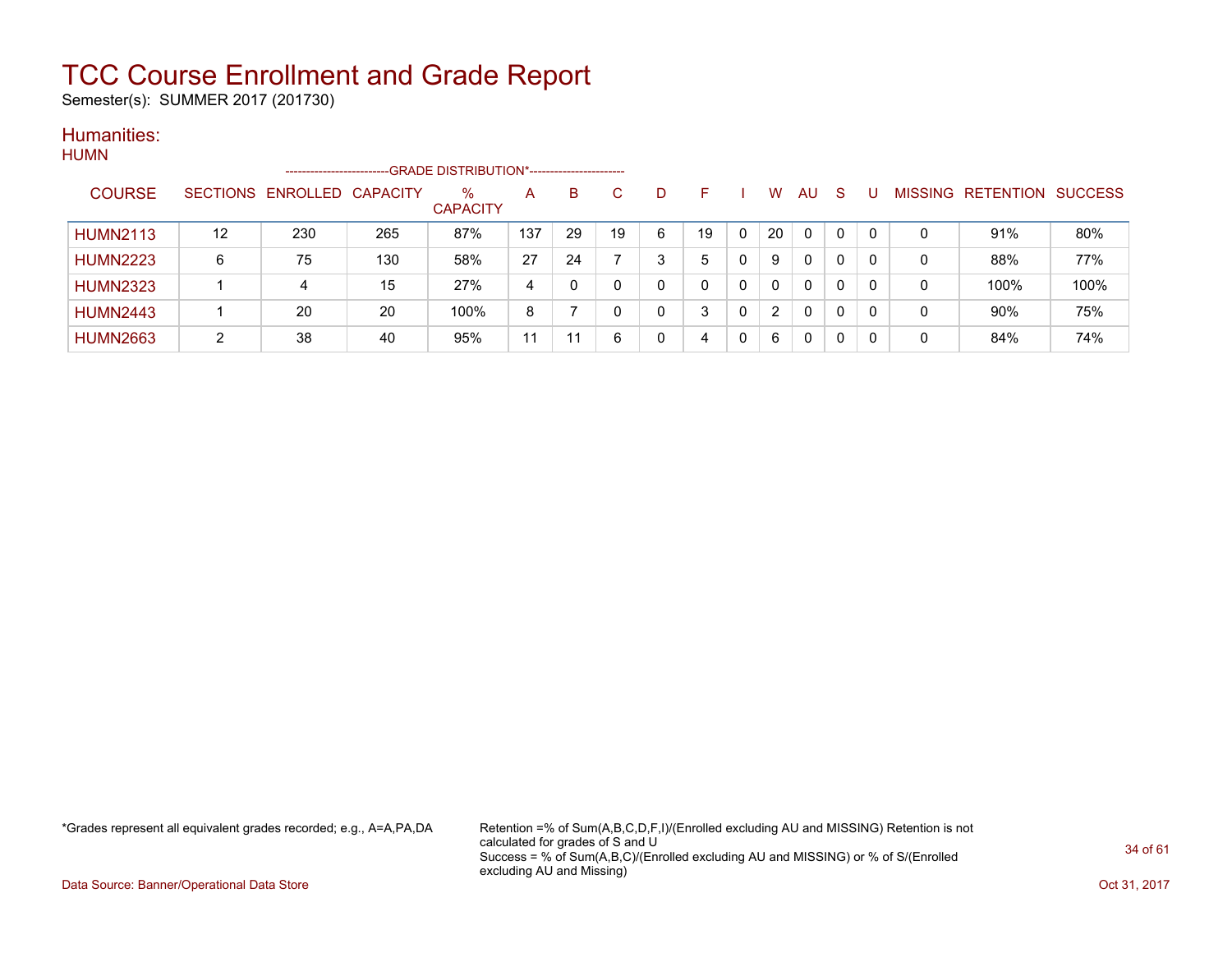Semester(s): SUMMER 2017 (201730)

#### Interpreter Education:

INED

|                 |                            |    | ------------------------GRADE DISTRIBUTION*----------------------- |          |                           |    |          |             |             |             |  |                           |     |
|-----------------|----------------------------|----|--------------------------------------------------------------------|----------|---------------------------|----|----------|-------------|-------------|-------------|--|---------------------------|-----|
| COURSE          | SECTIONS ENROLLED CAPACITY |    | %<br><b>CAPACITY</b>                                               | <b>A</b> | $\mathbf{B} = \mathbf{C}$ | C. | DFIWAUSU |             |             |             |  | MISSING RETENTION SUCCESS |     |
| <b>INED1423</b> |                            | 20 | 30%                                                                |          |                           |    |          | $\mathbf 0$ | $\mathbf 0$ | $\mathbf 0$ |  | 100%                      | 67% |

\*Grades represent all equivalent grades recorded; e.g., A=A,PA,DA Retention =% of Sum(A,B,C,D,F,I)/(Enrolled excluding AU and MISSING) Retention is not calculated for grades of S and U Success = % of Sum(A,B,C)/(Enrolled excluding AU and MISSING) or % of S/(Enrolled excluding AU and Missing)

Data Source: Banner/Operational Data Store Contract Contract Contract Contract Contract Contract Contract Contract Contract Contract Contract Contract Contract Contract Contract Contract Contract Contract Contract Contract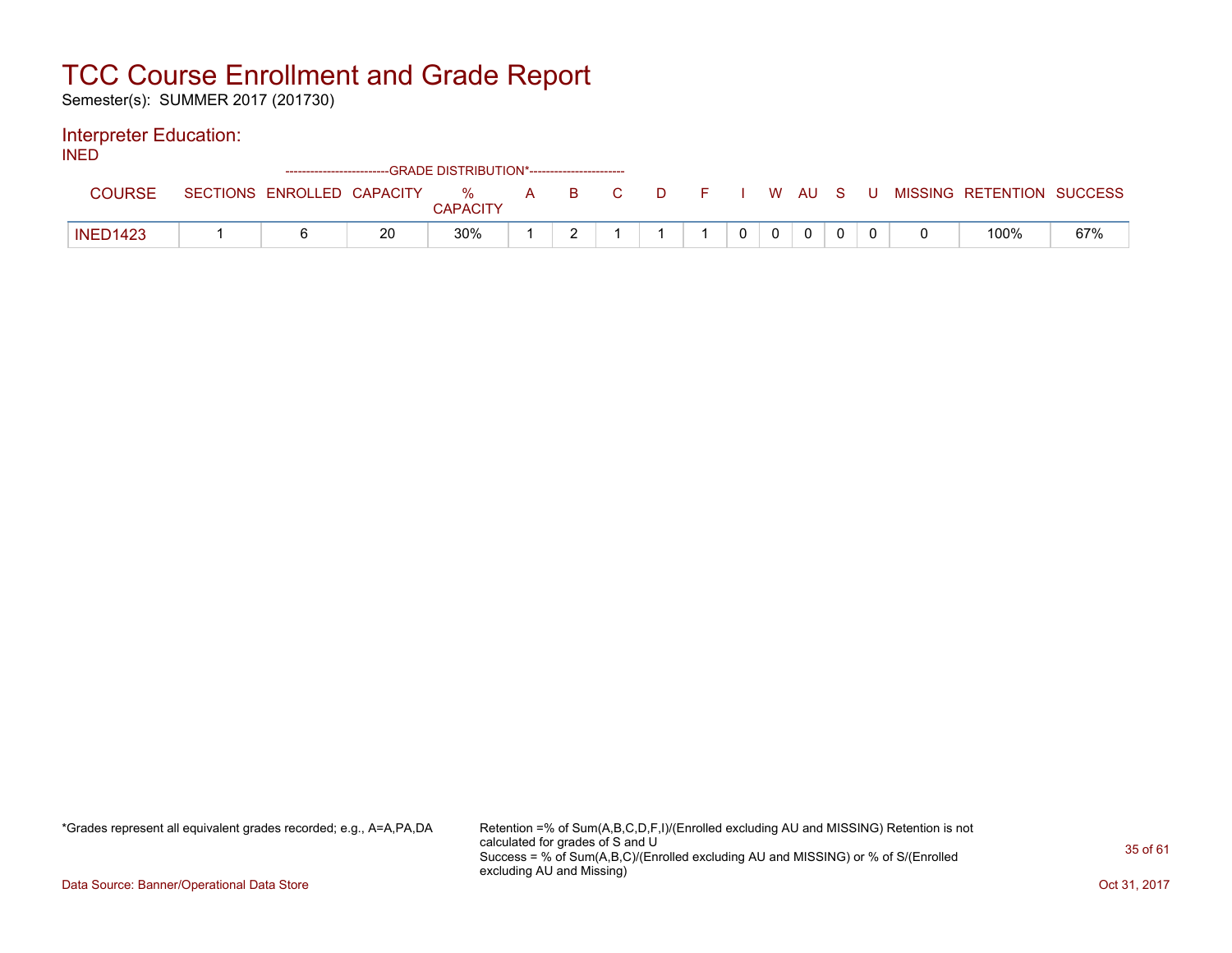Semester(s): SUMMER 2017 (201730)

#### Interior Design:

INTD

|                 |                            |    | ------------------------GRADE DISTRIBUTION*----------------------- |   |  |   |  |   |     |  |                           |     |
|-----------------|----------------------------|----|--------------------------------------------------------------------|---|--|---|--|---|-----|--|---------------------------|-----|
| COURSE          | SECTIONS ENROLLED CAPACITY |    | ℅<br><b>CAPACITY</b>                                               | A |  | D |  | W | AU. |  | MISSING RETENTION SUCCESS |     |
| <b>INTD2403</b> |                            | 16 | 56%                                                                |   |  |   |  |   |     |  | 100%                      | 89% |
| <b>INTD2453</b> | 10                         | 15 | 67%                                                                |   |  |   |  |   |     |  | 100%                      | 90% |

\*Grades represent all equivalent grades recorded; e.g., A=A,PA,DA Retention =% of Sum(A,B,C,D,F,I)/(Enrolled excluding AU and MISSING) Retention is not calculated for grades of S and U Success = % of Sum(A,B,C)/(Enrolled excluding AU and MISSING) or % of S/(Enrolled excluding AU and Missing)

Data Source: Banner/Operational Data Store Contract Contract Contract Contract Contract Contract Contract Contract Contract Contract Contract Contract Contract Contract Contract Contract Contract Contract Contract Contract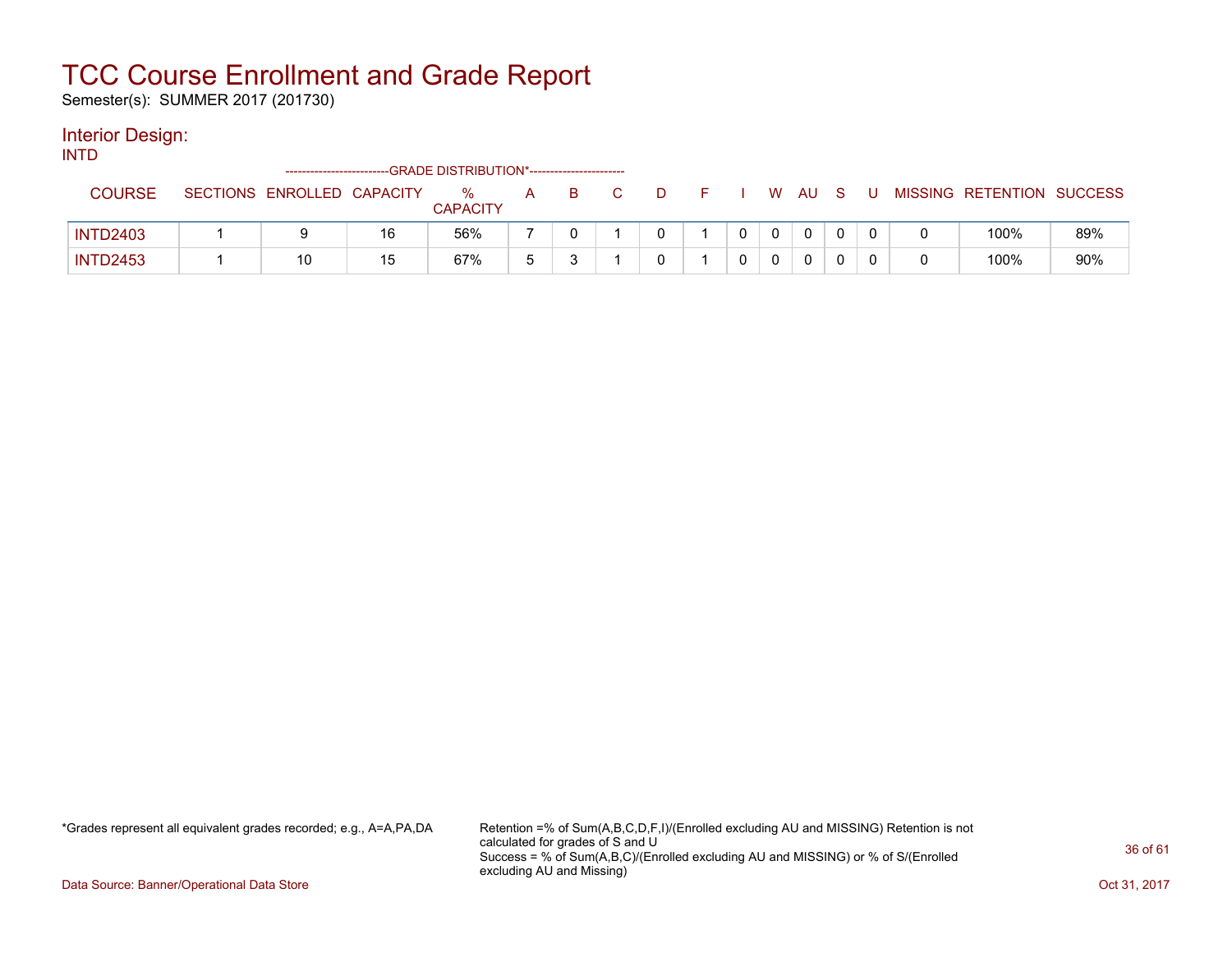Semester(s): SUMMER 2017 (201730)

#### Japanese:

| <b>JAPN</b>     |                            |    |                 |    |  |          |                |          |          |  |                                                  |      |
|-----------------|----------------------------|----|-----------------|----|--|----------|----------------|----------|----------|--|--------------------------------------------------|------|
| <b>COURSE</b>   | SECTIONS ENROLLED CAPACITY |    | <b>CAPACITY</b> |    |  |          |                |          |          |  | % A B C D F I W AU S U MISSING—RETENTION SUCCESS |      |
| <b>JAPN2323</b> |                            | 15 | 73%             | 11 |  | $\Omega$ | 0 <sup>1</sup> | $\Omega$ | $\Omega$ |  | 100%                                             | 100% |

\*Grades represent all equivalent grades recorded; e.g., A=A,PA,DA Retention =% of Sum(A,B,C,D,F,I)/(Enrolled excluding AU and MISSING) Retention is not calculated for grades of S and U Success = % of Sum(A,B,C)/(Enrolled excluding AU and MISSING) or % of S/(Enrolled excluding AU and Missing)

Data Source: Banner/Operational Data Store Contract Contract Contract Contract Contract Contract Contract Contract Contract Contract Contract Contract Contract Contract Contract Contract Contract Contract Contract Contract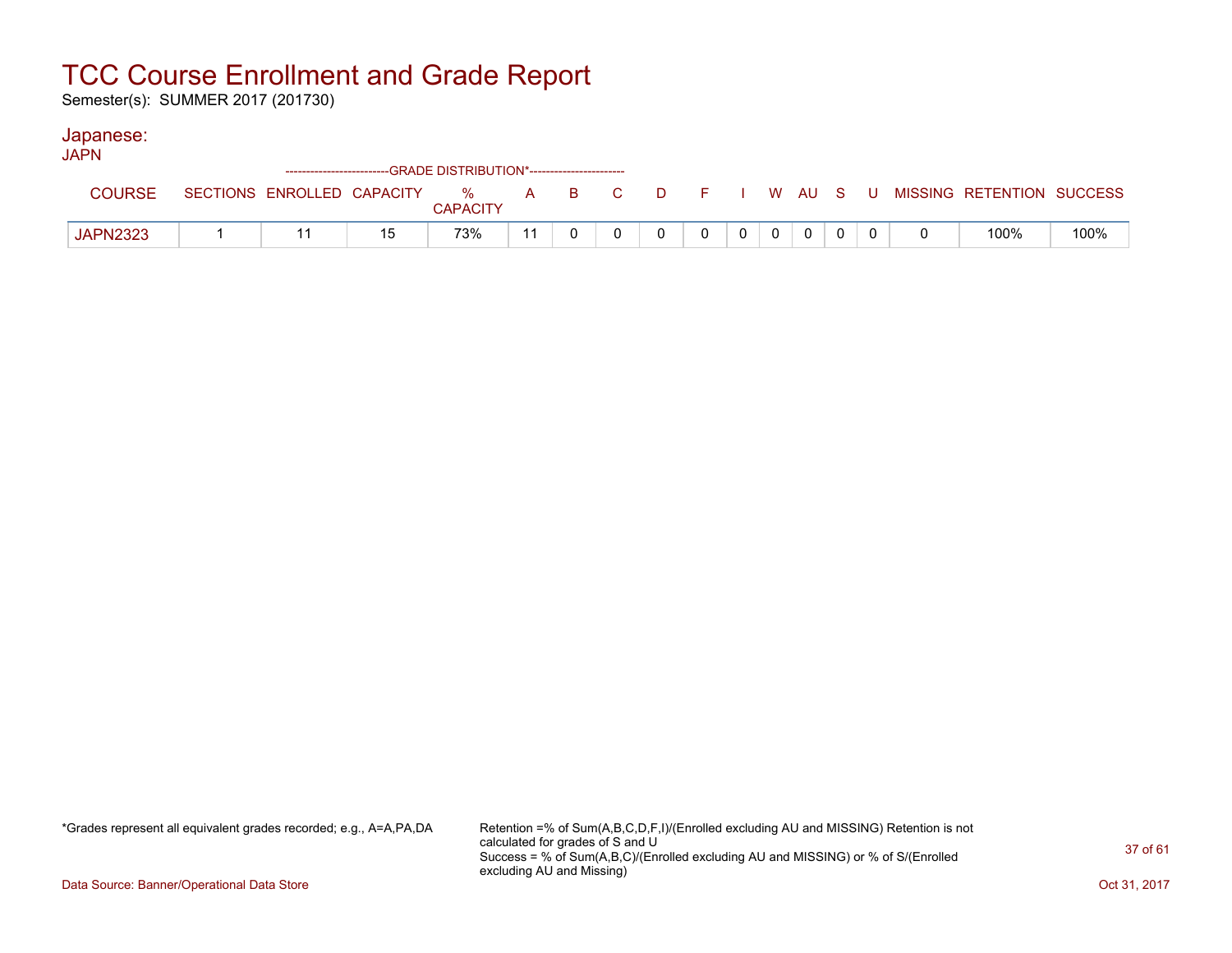Semester(s): SUMMER 2017 (201730)

### Journalism Mass Communications:

JRMC

|                 |                            |    | -GRADE DISTRIBUTION*----------------------- |              |    |  |  |              |     |  |                           |      |
|-----------------|----------------------------|----|---------------------------------------------|--------------|----|--|--|--------------|-----|--|---------------------------|------|
| <b>COURSE</b>   | SECTIONS ENROLLED CAPACITY |    | $\%$<br><b>CAPACITY</b>                     | $\mathsf{A}$ | B. |  |  | W            | AU. |  | MISSING RETENTION SUCCESS |      |
| <b>JRMC1013</b> | 12                         | 20 | 60%                                         | 10           |    |  |  | $\mathbf{0}$ | 0   |  | 100%                      | 92%  |
| <b>JRMC2523</b> |                            | 20 | 45%                                         | 9            |    |  |  | $\mathbf{0}$ | 0   |  | 100%                      | 100% |
| <b>JRMC2983</b> |                            |    | 67%                                         | ົ            |    |  |  | 0            | 0   |  | 100%                      | 100% |

\*Grades represent all equivalent grades recorded; e.g., A=A,PA,DA Retention =% of Sum(A,B,C,D,F,I)/(Enrolled excluding AU and MISSING) Retention is not calculated for grades of S and U Success = % of Sum(A,B,C)/(Enrolled excluding AU and MISSING) or % of S/(Enrolled excluding AU and Missing)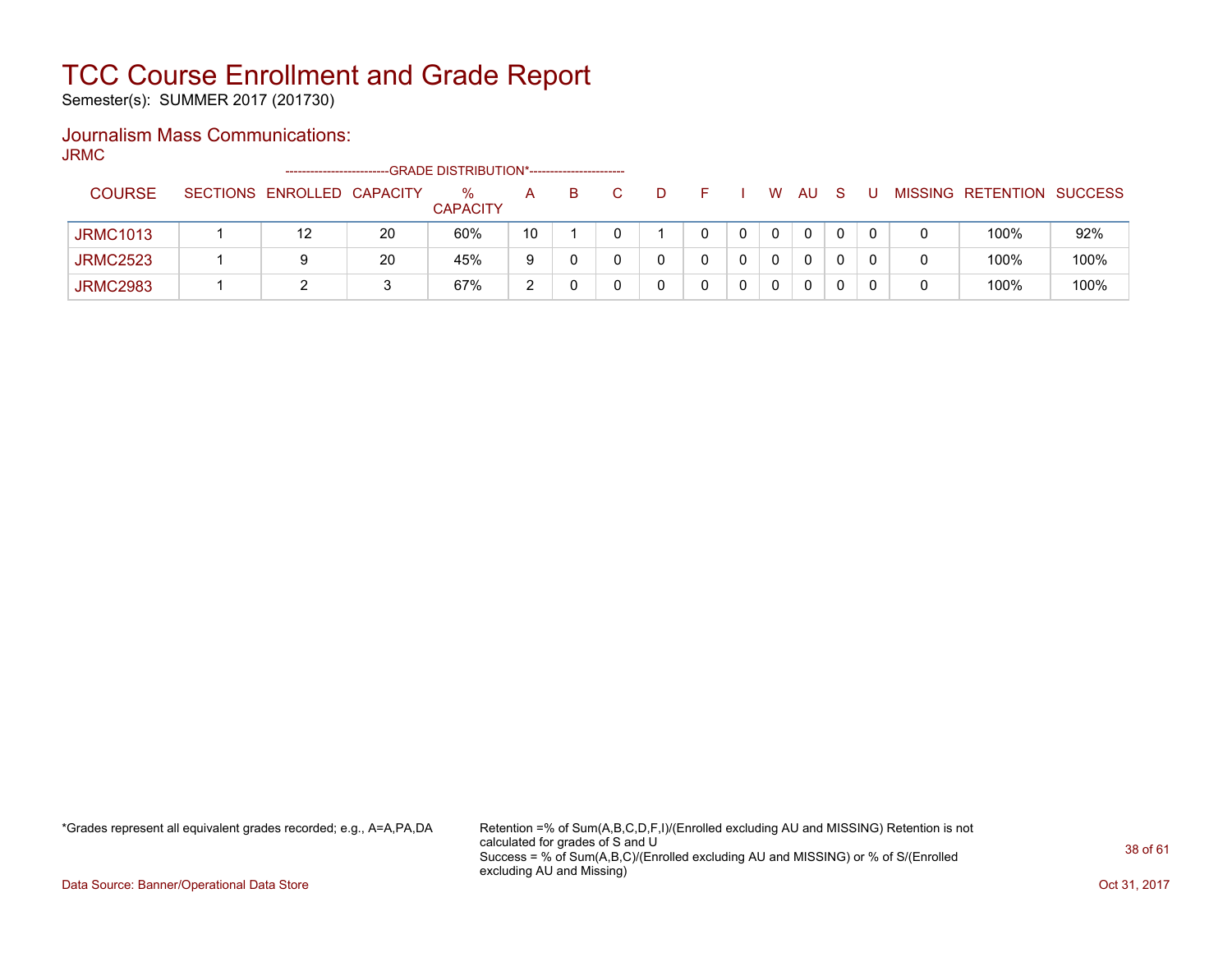Semester(s): SUMMER 2017 (201730)

#### Mathematics: MATH

|                 |                |                            | --------------------------GRADE                DISTRIBUTION*--------------------- |                         |              |          |                |                |                |              |    |                |              |              |              |                                  |      |
|-----------------|----------------|----------------------------|-----------------------------------------------------------------------------------|-------------------------|--------------|----------|----------------|----------------|----------------|--------------|----|----------------|--------------|--------------|--------------|----------------------------------|------|
| <b>COURSE</b>   |                | SECTIONS ENROLLED CAPACITY |                                                                                   | $\%$<br><b>CAPACITY</b> | A            | B        | C              | D              | F              |              | W  | AU             | S            | U            |              | <b>MISSING RETENTION SUCCESS</b> |      |
| <b>MATH0003</b> | 4              | 69                         | 80                                                                                | 86%                     | 18           | 20       | 6              | 7              | 7              | $\mathbf{0}$ | 11 | $\mathbf{0}$   | $\Omega$     | $\Omega$     | $\mathbf{0}$ | 84%                              | 64%  |
| <b>MATH0013</b> | 9              | 161                        | 180                                                                               | 89%                     | 49           | 32       | 21             | 9              | 28             | $\mathbf{0}$ | 22 | $\mathbf{0}$   | $\mathbf{0}$ | $\Omega$     | $\mathbf{0}$ | 86%                              | 63%  |
| <b>MATH0055</b> | $\mathbf 1$    | 18                         | 20                                                                                | 90%                     | $\mathbf{0}$ | $\Omega$ | $\overline{2}$ | $\overline{2}$ | 6              | 0            | 8  | $\mathbf{0}$   | $\Omega$     | $\Omega$     | $\mathbf{0}$ | 56%                              | 11%  |
| <b>MATH0105</b> | 3              | 53                         | 60                                                                                | 88%                     | 5            | 11       | 9              | 3              | 18             | $\Omega$     | 7  | $\mathbf{0}$   | $\Omega$     | $\Omega$     | 0            | 87%                              | 47%  |
| <b>MATH0123</b> | 10             | 172                        | 200                                                                               | 86%                     | 41           | 33       | 29             | 9              | 29             |              | 30 | $\mathbf{0}$   | $\mathbf{0}$ | $\Omega$     | 0            | 83%                              | 60%  |
| <b>MATH1473</b> | 3              | 49                         | 60                                                                                | 82%                     | 20           | 6        | 5              | 3              | 5              | $\mathbf{0}$ | 10 | 0              | 0            | $\Omega$     | 0            | 80%                              | 63%  |
| <b>MATH1513</b> | 20             | 408                        | 559                                                                               | 73%                     | 101          | 101      | 63             | 21             | 59             |              | 62 | 0              | $\mathbf{0}$ | $\Omega$     | 0            | 85%                              | 65%  |
| <b>MATH1613</b> | 5              | 88                         | 145                                                                               | 61%                     | 22           | 25       | 10             | 5              | 11             | $\Omega$     | 13 | $\overline{2}$ | $\Omega$     | $\Omega$     | 0            | 85%                              | 66%  |
| <b>MATH1715</b> | $\overline{2}$ | 34                         | 60                                                                                | 57%                     | 6            | 5        | 8              | $\overline{2}$ | 6              | $\mathbf{0}$ |    | 0              | $\mathbf{0}$ | 0            | 0            | 79%                              | 56%  |
| <b>MATH2114</b> | 5              | 100                        | 113                                                                               | 88%                     | 21           | 30       | 20             | 9              | 5              | $\Omega$     | 13 | $\overline{2}$ | $\Omega$     | $\Omega$     | 0            | 87%                              | 72%  |
| <b>MATH2124</b> | 5              | 78                         | 108                                                                               | 72%                     | 16           | 18       | 17             |                | $\overline{2}$ | $\mathbf{0}$ | 22 | $\overline{2}$ | $\mathbf{0}$ | $\Omega$     | 0            | 71%                              | 67%  |
| <b>MATH2134</b> | 3              | 56                         | 60                                                                                | 93%                     | 13           | 21       | 10             | $\overline{2}$ | $\overline{2}$ | $\Omega$     | 8  | 0              | $\Omega$     | $\Omega$     | 0            | 86%                              | 79%  |
| <b>MATH2193</b> | 11             | 240                        | 287                                                                               | 84%                     | 104          | 55       | 30             | 9              | 12             | $\Omega$     | 30 | $\mathbf{0}$   | $\Omega$     | <sup>0</sup> | 0            | 88%                              | 79%  |
| <b>MATH2423</b> | $\overline{2}$ | 31                         | 44                                                                                | 70%                     | 19           | 7        | 2              | $\overline{2}$ |                | $\Omega$     | 0  | 0              | $\mathbf{0}$ | $\Omega$     | 0            | 100%                             | 90%  |
| <b>MATH2523</b> | 5              | 115                        | 140                                                                               | 82%                     | 24           | 21       | 26             | 10             | 8              | $\mathbf{0}$ | 26 | $\mathbf{0}$   | $\mathbf{0}$ | $\Omega$     | 0            | 77%                              | 62%  |
| <b>MATH2553</b> | $\mathbf 1$    | 21                         | 24                                                                                | 88%                     | 16           | 5        | $\Omega$       | 0              | 0              | 0            | 0  | 0              | 0            | $\Omega$     | 0            | 100%                             | 100% |
| <b>MATH2613</b> | 2              | 38                         | 48                                                                                | 79%                     | 8            | 9        | 9              | 3              | 3              | 0            | 6  | 0              | 0            | $\Omega$     | 0            | 84%                              | 68%  |

\*Grades represent all equivalent grades recorded; e.g., A=A,PA,DA Retention =% of Sum(A,B,C,D,F,I)/(Enrolled excluding AU and MISSING) Retention is not calculated for grades of S and U Success = % of Sum(A,B,C)/(Enrolled excluding AU and MISSING) or % of S/(Enrolled excluding AU and Missing)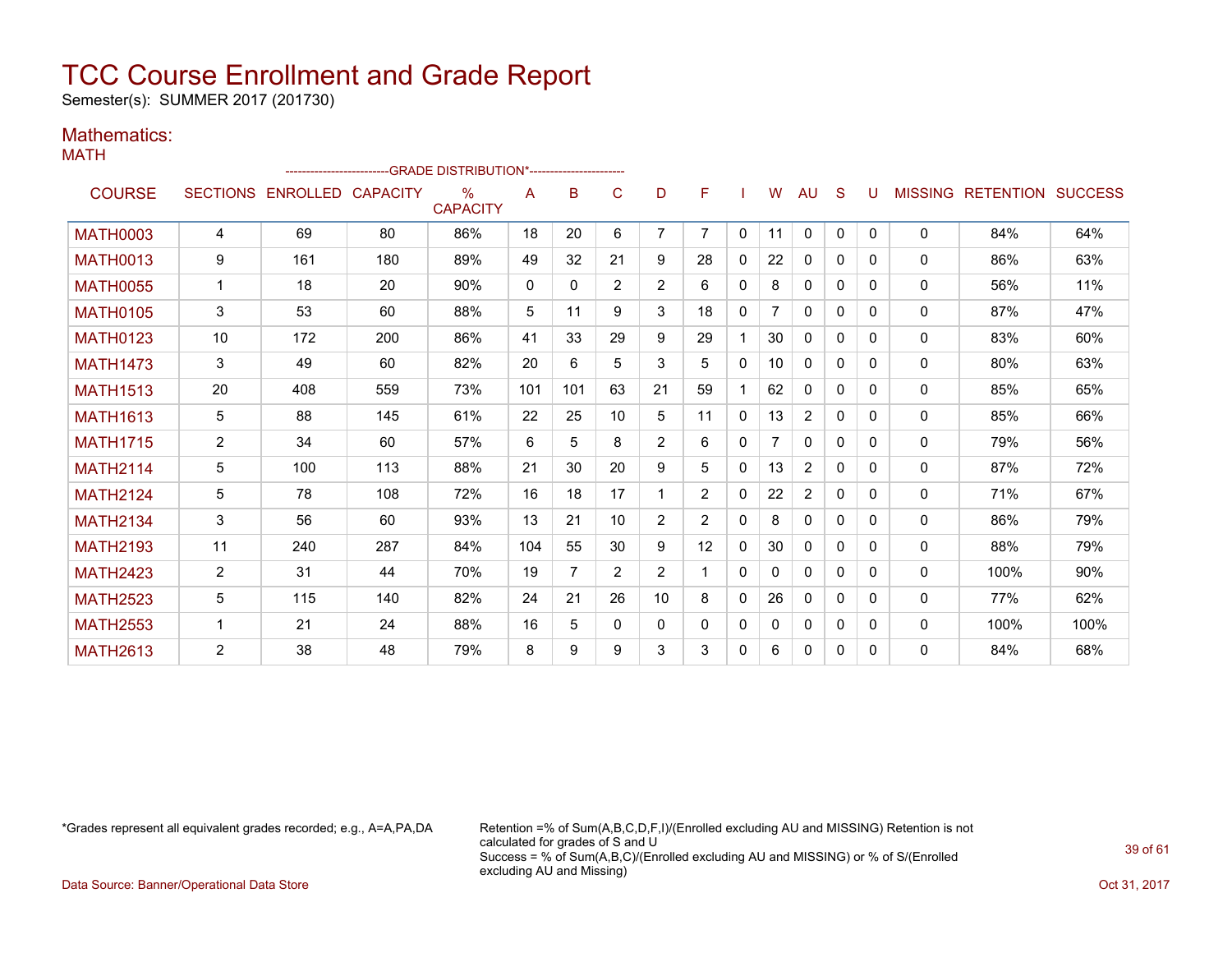Semester(s): SUMMER 2017 (201730)

### Medical Laboratory Technology:

MDLT

|                 | ------------------------   |    | --GRADE DISTRIBUTION*----------------------- |    |    |              |   |   |              |              |          |   |                           |      |
|-----------------|----------------------------|----|----------------------------------------------|----|----|--------------|---|---|--------------|--------------|----------|---|---------------------------|------|
| <b>COURSE</b>   | SECTIONS ENROLLED CAPACITY |    | $\%$<br><b>CAPACITY</b>                      | A  | B. | D            |   | W | AU           | <sub>S</sub> |          |   | MISSING RETENTION SUCCESS |      |
| <b>MDLT1203</b> | 13                         | 18 | 72%                                          |    | 4  |              | 0 |   | 0            |              | $\Omega$ | 0 | 92%                       | 92%  |
| <b>MDLT1212</b> | 14                         | 18 | 78%                                          |    |    | <sup>n</sup> | 0 |   |              |              |          | 0 | 93%                       | 93%  |
| <b>MDLT1222</b> | 10                         | 18 | 56%                                          | 6  |    | 0            | 0 |   | $\mathbf{0}$ |              | 0        | 0 | 90%                       | 90%  |
| <b>MDLT2466</b> | 13                         | 15 | 87%                                          | 11 |    |              | 0 | 0 |              |              |          | 0 | 100%                      | 100% |

\*Grades represent all equivalent grades recorded; e.g., A=A,PA,DA Retention =% of Sum(A,B,C,D,F,I)/(Enrolled excluding AU and MISSING) Retention is not calculated for grades of S and U Success = % of Sum(A,B,C)/(Enrolled excluding AU and MISSING) or % of S/(Enrolled excluding AU and Missing)

Data Source: Banner/Operational Data Store Contract Contract Contract Contract Contract Contract Contract Contract Contract Contract Contract Contract Contract Contract Contract Contract Contract Contract Contract Contract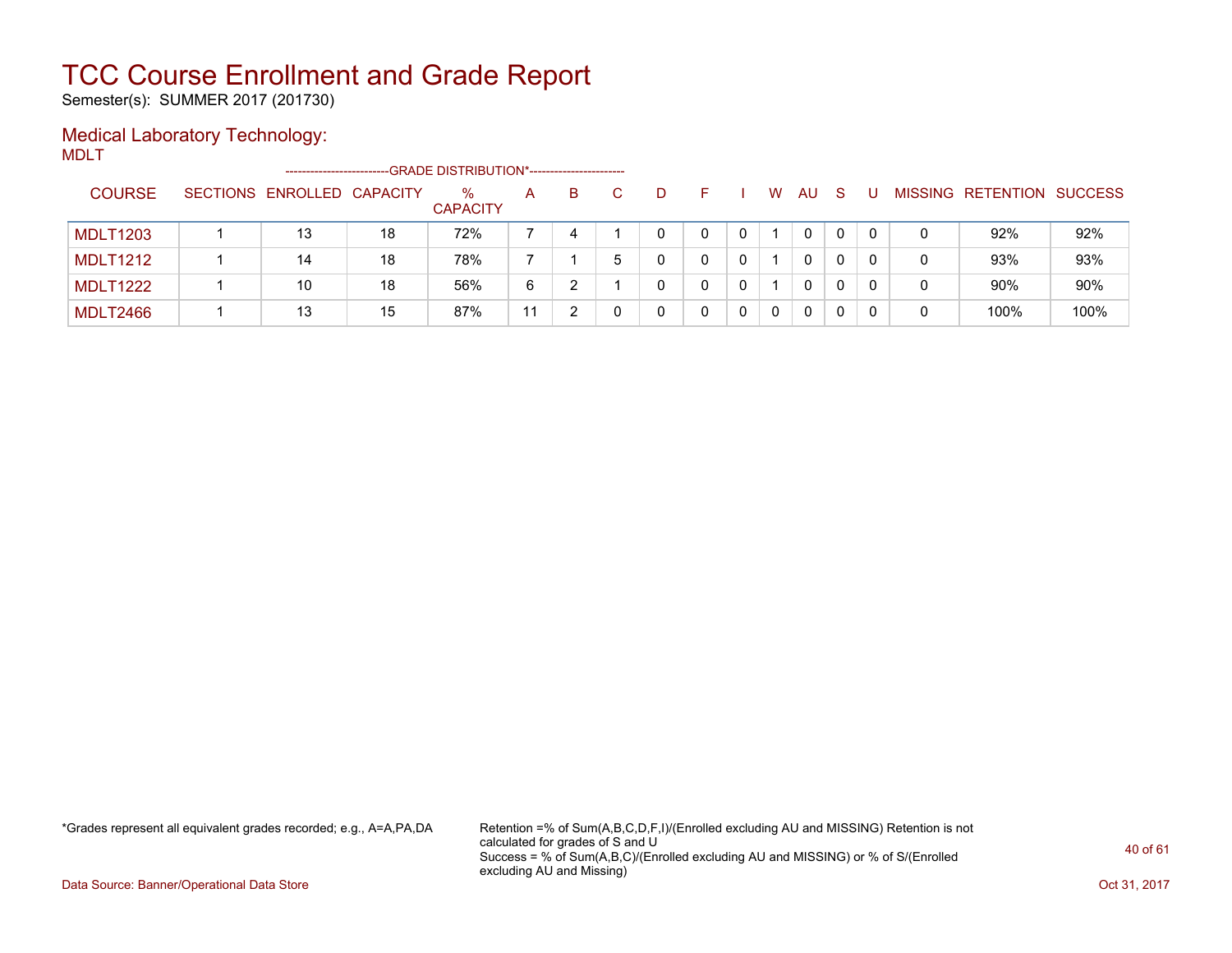Semester(s): SUMMER 2017 (201730)

#### Management:

| <b>MGMT</b> |                 |    |    | ---GRADE DISTRIBUTION*------------------------ |    |    |  |   |                |                |             |  |                                                                             |     |
|-------------|-----------------|----|----|------------------------------------------------|----|----|--|---|----------------|----------------|-------------|--|-----------------------------------------------------------------------------|-----|
|             | <b>COURSE</b>   |    |    | <b>CAPACITY</b>                                |    |    |  |   |                |                |             |  | SECTIONS ENROLLED CAPACITY % A B C D F I W AU S U MISSING RETENTION SUCCESS |     |
|             | <b>MGMT2363</b> | 36 | 40 | 90%                                            | 18 | R. |  | ર | 0 <sup>1</sup> | $\overline{2}$ | $\mathbf 0$ |  | 94%                                                                         | 83% |

\*Grades represent all equivalent grades recorded; e.g., A=A,PA,DA Retention =% of Sum(A,B,C,D,F,I)/(Enrolled excluding AU and MISSING) Retention is not calculated for grades of S and U Success = % of Sum(A,B,C)/(Enrolled excluding AU and MISSING) or % of S/(Enrolled excluding AU and Missing)

Data Source: Banner/Operational Data Store Contract Contract Contract Contract Contract Contract Contract Contract Contract Contract Contract Contract Contract Contract Contract Contract Contract Contract Contract Contract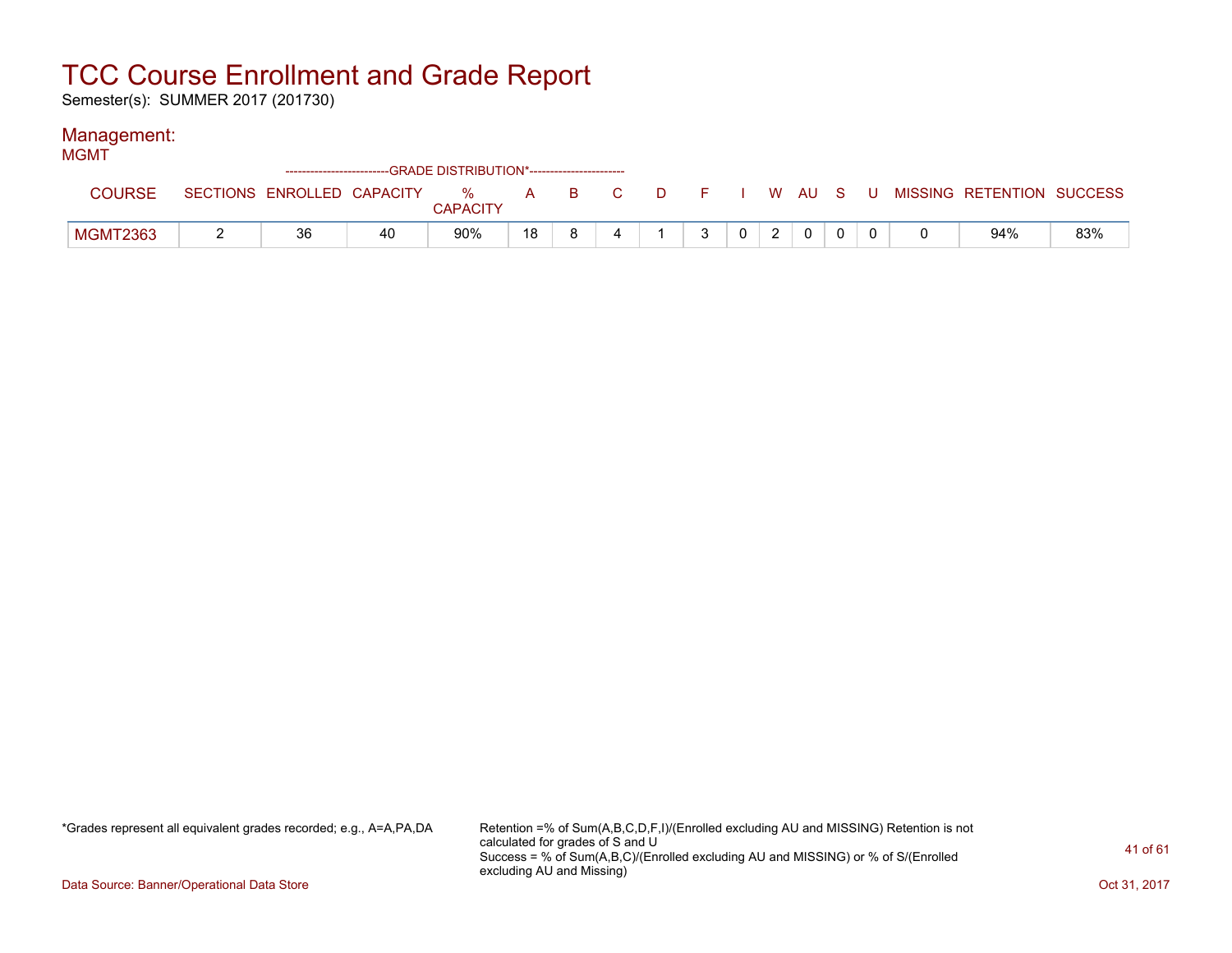Semester(s): SUMMER 2017 (201730)

#### Marketing:

**MKTG** 

|                 |                            |    | -GRADE DISTRIBUTION*----------------------- |    |    |   |    |  |   |           |              |  |                           |     |
|-----------------|----------------------------|----|---------------------------------------------|----|----|---|----|--|---|-----------|--------------|--|---------------------------|-----|
| <b>COURSE</b>   | SECTIONS ENROLLED CAPACITY |    | ℅<br><b>CAPACITY</b>                        | A  | B. |   | D. |  | W | <b>AU</b> | <sub>S</sub> |  | MISSING RETENTION SUCCESS |     |
| <b>MKTG2293</b> | 16                         | 20 | 80%                                         | 9  |    |   |    |  |   | 0         |              |  | 94%                       | 88% |
| <b>MKTG2343</b> | 26                         | 34 | 76%                                         | 16 | 4  |   |    |  | 4 | 0         |              |  | 85%                       | 85% |
| <b>MKTG2423</b> | 38                         | 40 | 95%                                         | 6  | 16 | 6 |    |  | 5 | 0         |              |  | 87%                       | 74% |

\*Grades represent all equivalent grades recorded; e.g., A=A,PA,DA Retention =% of Sum(A,B,C,D,F,I)/(Enrolled excluding AU and MISSING) Retention is not calculated for grades of S and U Success = % of Sum(A,B,C)/(Enrolled excluding AU and MISSING) or % of S/(Enrolled excluding AU and Missing)

Data Source: Banner/Operational Data Store Contract Contract Contract Contract Contract Contract Contract Contract Contract Contract Contract Contract Contract Contract Contract Contract Contract Contract Contract Contract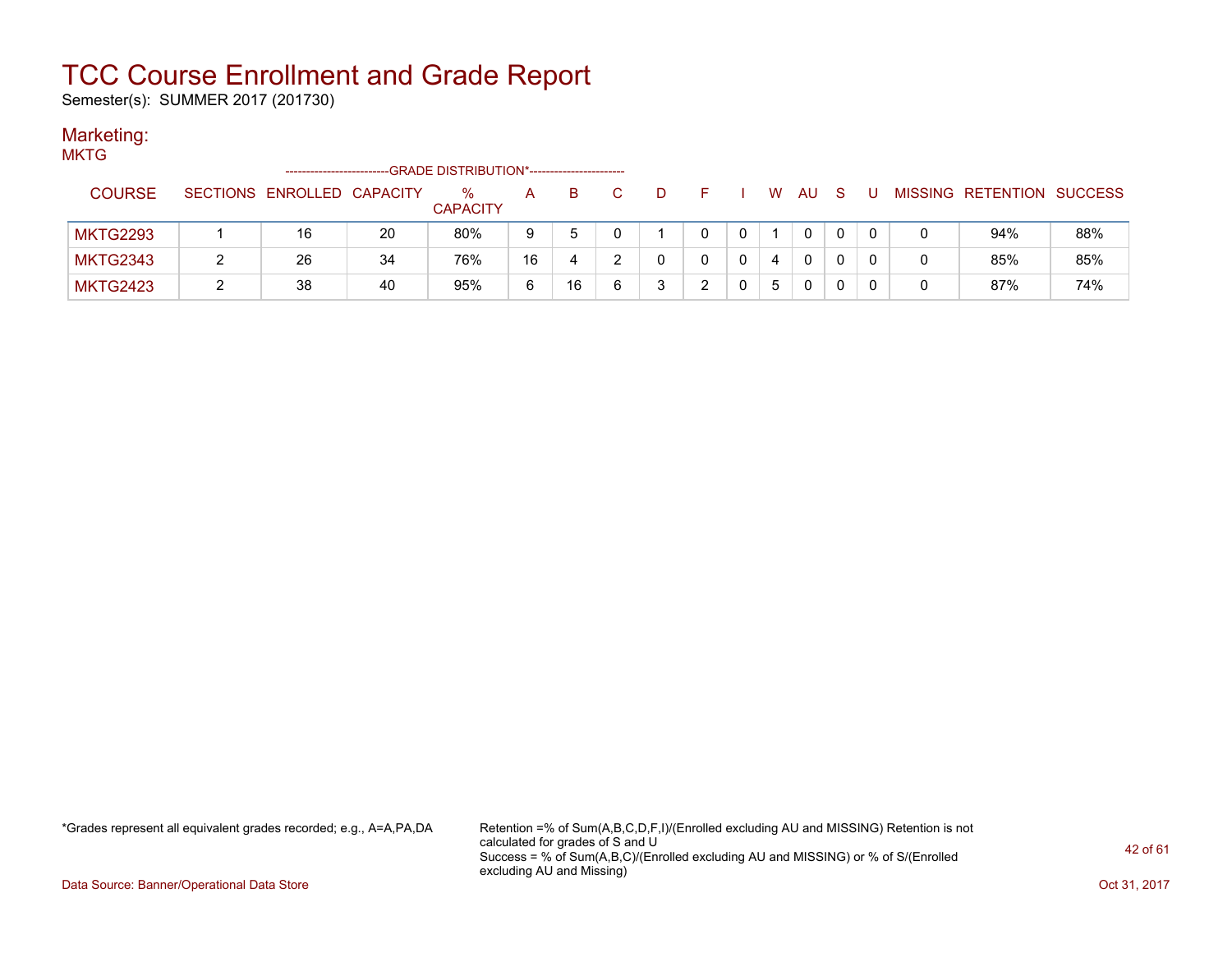Semester(s): SUMMER 2017 (201730)

#### Music: **MUSC**

|                 |                 | ------------------------ |                 | -GRADE DISTRIBUTION*---------------------- |                |                |                |   |          |          |              |              |          |          |                |                  |                |
|-----------------|-----------------|--------------------------|-----------------|--------------------------------------------|----------------|----------------|----------------|---|----------|----------|--------------|--------------|----------|----------|----------------|------------------|----------------|
| <b>COURSE</b>   | <b>SECTIONS</b> | <b>ENROLLED</b>          | <b>CAPACITY</b> | $\frac{0}{0}$<br><b>CAPACITY</b>           | A              | B              | C              | D | F        |          | W            | AU           | S        |          | <b>MISSING</b> | <b>RETENTION</b> | <b>SUCCESS</b> |
| <b>MUSC1002</b> |                 | 13                       | 15              | 87%                                        | 10             | 1              | $\overline{2}$ | 0 | $\Omega$ | $\Omega$ | 0            | $\mathbf{0}$ | $\Omega$ | $\Omega$ | $\Omega$       | 100%             | 100%           |
| <b>MUSC1023</b> |                 | 13                       | 24              | 54%                                        | 10             | $\overline{2}$ |                | 0 | 0        | 0        | 0            | $\mathbf{0}$ | 0        | $\Omega$ | 0              | 100%             | 100%           |
| <b>MUSC1072</b> |                 | 13                       | 16              | 81%                                        | 10             | $\overline{2}$ |                | 0 | 0        | 0        | 0            | $\mathbf{0}$ | 0        | 0        | 0              | 100%             | 100%           |
| <b>MUSC1191</b> | $\overline{7}$  | 16                       | 70              | 23%                                        | 13             | 3              | $\mathbf{0}$   | 0 | 0        | 0        | 0            | $\mathbf{0}$ | 0        | 0        | $\mathbf{0}$   | 100%             | 100%           |
| <b>MUSC1201</b> | 3               | 5                        | 30              | 17%                                        | 5              | $\mathbf{0}$   | $\mathbf{0}$   | 0 | 0        | 0        | 0            | 0            | 0        | 0        | $\mathbf 0$    | 100%             | 100%           |
| <b>MUSC1241</b> | 3               | 6                        | 30              | 20%                                        | 5              |                | 0              | 0 | 0        | 0        | 0            | 0            | 0        | 0        | 0              | 100%             | 100%           |
| <b>MUSC1251</b> |                 | 3                        | 10              | 30%                                        | 3              | 0              | 0              | 0 | 0        | 0        | $\mathbf{0}$ | $\mathbf{0}$ | 0        | 0        | $\mathbf{0}$   | 100%             | 100%           |
| <b>MUSC1331</b> |                 | 1                        | 10              | 10%                                        | 1              | 0              | 0              | 0 | $\Omega$ | 0        | 0            | $\mathbf{0}$ | 0        | 0        | $\Omega$       | 100%             | 100%           |
| <b>MUSC1341</b> |                 | $\overline{2}$           | 10              | 20%                                        | $\overline{2}$ | $\mathbf{0}$   | 0              | 0 | 0        | 0        | 0            | $\mathbf{0}$ | $\Omega$ | $\Omega$ | $\Omega$       | 100%             | 100%           |
| <b>MUSC1351</b> | $\mathbf{1}$    | 1                        | 10              | 10%                                        | 1              | $\Omega$       | $\Omega$       | 0 | 0        | $\Omega$ | 0            | $\mathbf{0}$ | $\Omega$ | 0        | 0              | 100%             | 100%           |
| <b>MUSC1391</b> | $\mathbf{1}$    | 1                        | 10              | 10%                                        | -1             | $\Omega$       | $\mathbf{0}$   | 0 | 0        | 0        | 0            | $\mathbf{0}$ | $\Omega$ | 0        | $\mathbf{0}$   | 100%             | 100%           |
| <b>MUSC1612</b> |                 | $\overline{2}$           | 3               | 67%                                        | $\overline{2}$ | 0              | $\Omega$       | 0 | 0        | 0        | 0            | $\Omega$     | $\Omega$ | $\Omega$ | 0              | 100%             | 100%           |
| <b>MUSC1622</b> |                 | 4                        | 6               | 67%                                        | 3              | 0              | 0              | 0 | 0        | 0        |              | $\mathbf{0}$ | $\Omega$ | 0        | 0              | 75%              | 75%            |
| <b>MUSC1632</b> |                 | 1                        | $\overline{2}$  | 50%                                        | 1              | 0              | 0              | 0 | 0        | 0        | 0            | $\mathbf{0}$ | 0        | 0        | $\mathbf{0}$   | 100%             | 100%           |
| <b>MUSC1642</b> |                 | 1                        | -1              | 100%                                       | 1              | 0              | 0              | 0 | 0        | 0        | 0            | 0            | 0        | 0        | 0              | 100%             | 100%           |
| <b>MUSC2991</b> |                 | 4                        | 6               | 67%                                        | 3              |                | 0              | 0 | 0        | 0        | 0            | 0            | 0        | 0        | 0              | 100%             | 100%           |

\*Grades represent all equivalent grades recorded; e.g., A=A,PA,DA Retention =% of Sum(A,B,C,D,F,I)/(Enrolled excluding AU and MISSING) Retention is not calculated for grades of S and U Success = % of Sum(A,B,C)/(Enrolled excluding AU and MISSING) or % of S/(Enrolled excluding AU and Missing)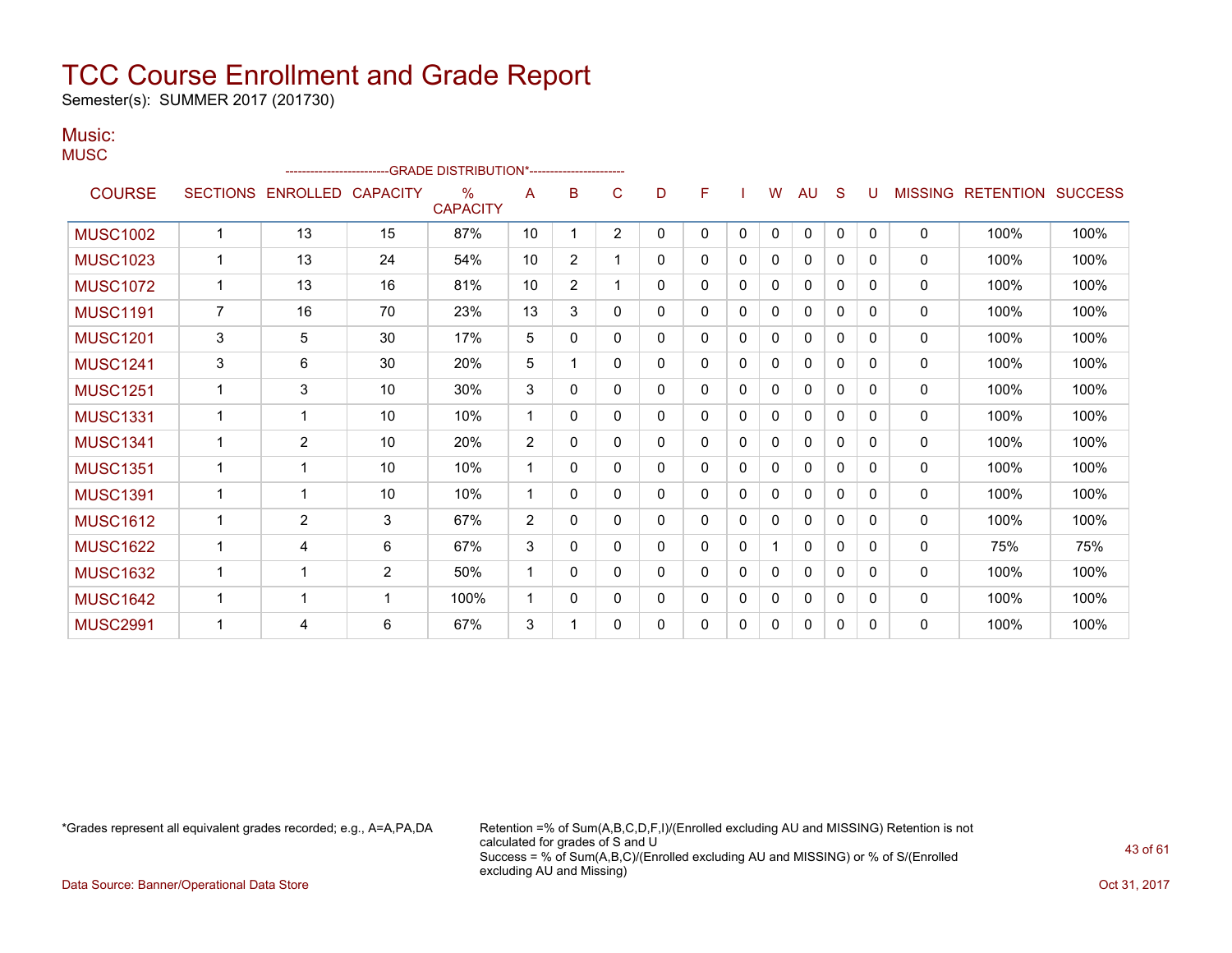Semester(s): SUMMER 2017 (201730)

#### Nursing:

NURS

| .               | ------------------------   |    | -GRADE DISTRIBUTION*---------------------- |   |  |   |      |  |        |  |          |                           |      |
|-----------------|----------------------------|----|--------------------------------------------|---|--|---|------|--|--------|--|----------|---------------------------|------|
| <b>COURSE</b>   | SECTIONS ENROLLED CAPACITY |    | ℅<br><b>CAPACITY</b>                       | A |  | D | $ -$ |  | W AU S |  |          | MISSING RETENTION SUCCESS |      |
| <b>NURS2992</b> |                            | 13 | 62%                                        | 8 |  |   |      |  |        |  |          | 100%                      | 100% |
| <b>NURS2993</b> |                            | 10 | 70%                                        | ี |  |   |      |  |        |  | $\Omega$ | 100%                      | 100% |

\*Grades represent all equivalent grades recorded; e.g., A=A,PA,DA Retention =% of Sum(A,B,C,D,F,I)/(Enrolled excluding AU and MISSING) Retention is not calculated for grades of S and U Success = % of Sum(A,B,C)/(Enrolled excluding AU and MISSING) or % of S/(Enrolled excluding AU and Missing)

Data Source: Banner/Operational Data Store Contract Contract Contract Contract Contract Contract Contract Contract Contract Contract Contract Contract Contract Contract Contract Contract Contract Contract Contract Contract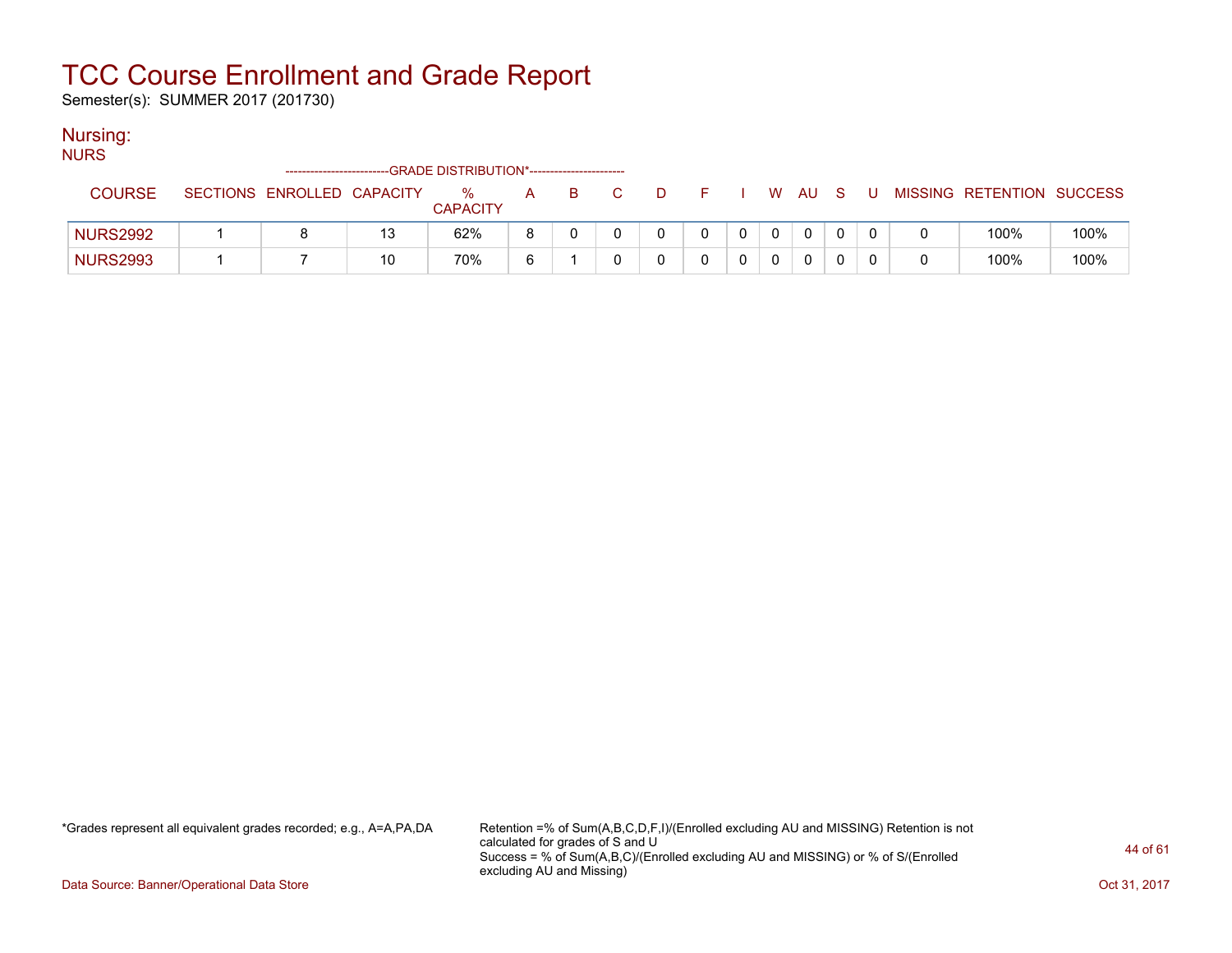Semester(s): SUMMER 2017 (201730)

### Occupational Therapy Assistant:

OCTA<sup>'</sup>

|                 |                            | ------------------------GRADE DISTRIBUTION*------------------------ |    |    |    |   |  |          |     |     |                           |      |
|-----------------|----------------------------|---------------------------------------------------------------------|----|----|----|---|--|----------|-----|-----|---------------------------|------|
| COURSE          | SECTIONS ENROLLED CAPACITY | $\%$<br><b>CAPACITY</b>                                             | A  | B. | D. |   |  | W AU     | - S | . U | MISSING RETENTION SUCCESS |      |
| <b>OCTA1521</b> |                            | 76%                                                                 | 10 |    |    | 0 |  | $\Omega$ |     |     | 100%                      | 100% |

\*Grades represent all equivalent grades recorded; e.g., A=A,PA,DA Retention =% of Sum(A,B,C,D,F,I)/(Enrolled excluding AU and MISSING) Retention is not calculated for grades of S and U Success = % of Sum(A,B,C)/(Enrolled excluding AU and MISSING) or % of S/(Enrolled excluding AU and Missing)

Data Source: Banner/Operational Data Store Contract Contract Contract Contract Contract Contract Contract Contract Contract Contract Contract Contract Contract Contract Contract Contract Contract Contract Contract Contract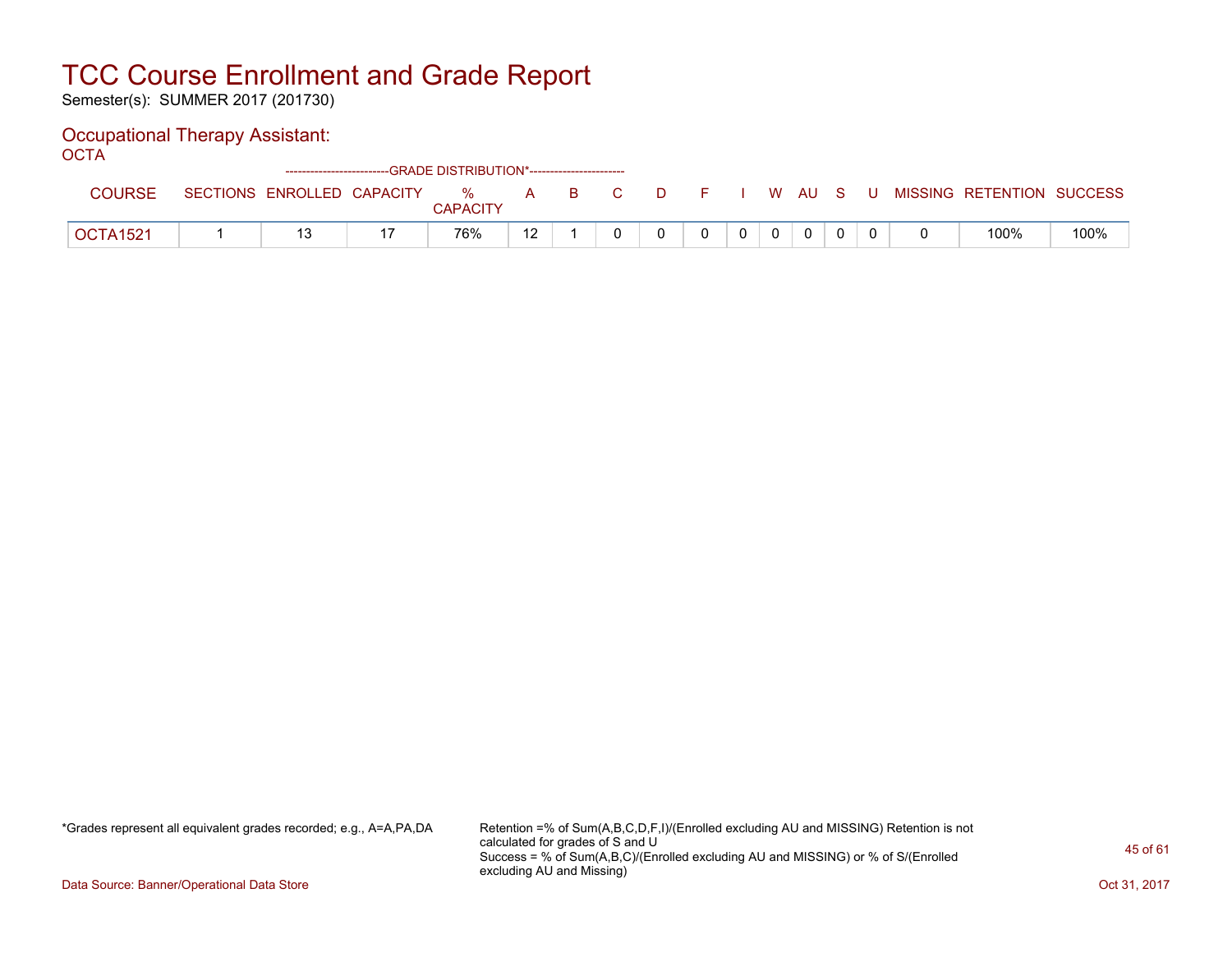Semester(s): SUMMER 2017 (201730)

#### Physical Education:

PHED

|                 | -----------------------    |    | -GRADE DISTRIBUTION*---------------------- |    |   |  |   |   |              |          |  |                           |      |
|-----------------|----------------------------|----|--------------------------------------------|----|---|--|---|---|--------------|----------|--|---------------------------|------|
| <b>COURSE</b>   | SECTIONS ENROLLED CAPACITY |    | $\%$<br><b>CAPACITY</b>                    | Α  | в |  |   | W | AU           | <b>S</b> |  | MISSING RETENTION SUCCESS |      |
| <b>PHED2212</b> | 33                         | 40 | 82%                                        | 26 |   |  |   | 4 | $\mathbf{0}$ |          |  | 88%                       | 88%  |
| <b>PHED2603</b> | 31                         | 40 | 78%                                        | 8  | a |  | 6 |   | 0            |          |  | 97%                       | 74%  |
| <b>PHED2662</b> |                            | 20 | 40%                                        | 8  |   |  |   | 0 | 0            |          |  | 100%                      | 100% |

\*Grades represent all equivalent grades recorded; e.g., A=A,PA,DA Retention =% of Sum(A,B,C,D,F,I)/(Enrolled excluding AU and MISSING) Retention is not calculated for grades of S and U Success = % of Sum(A,B,C)/(Enrolled excluding AU and MISSING) or % of S/(Enrolled excluding AU and Missing)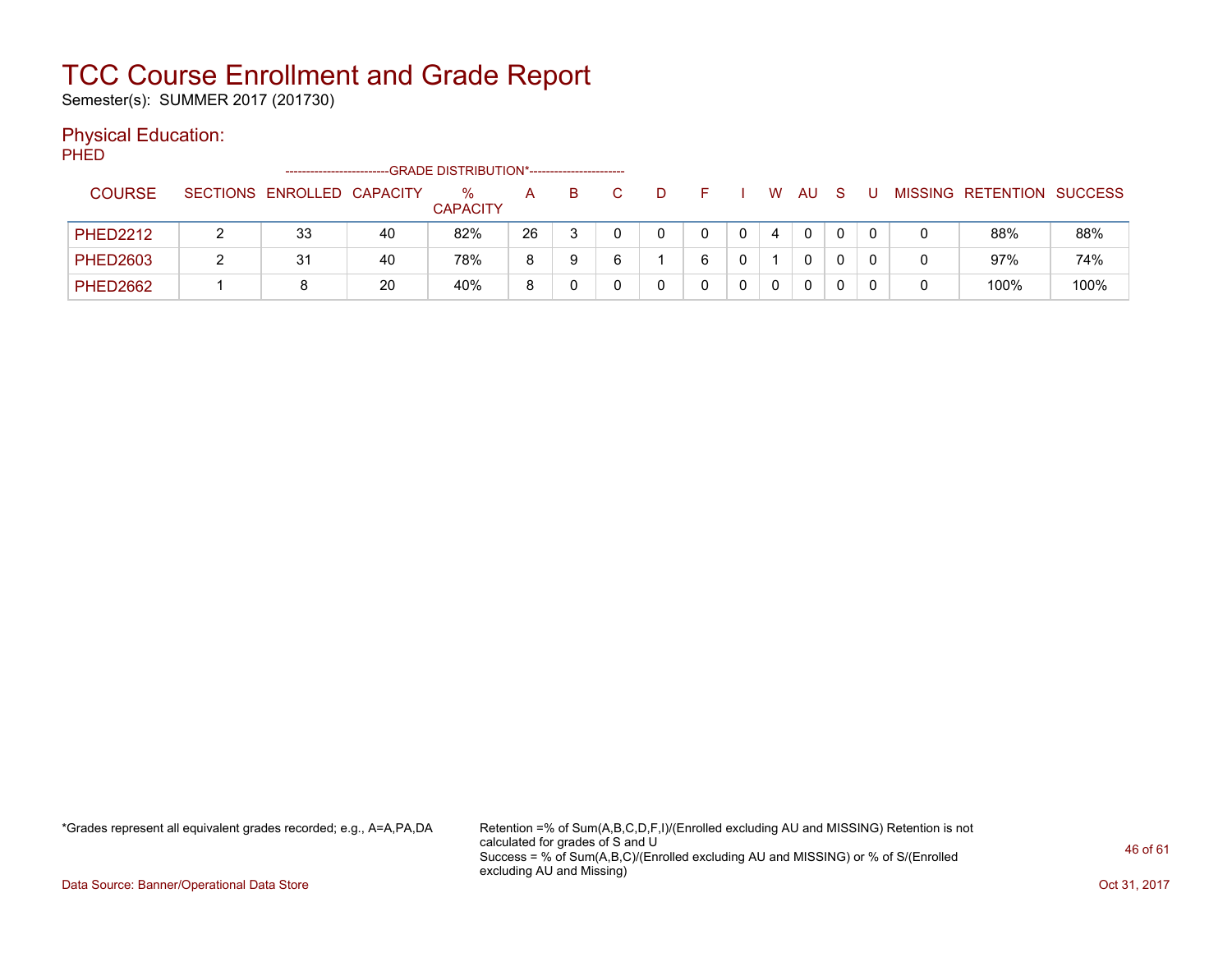Semester(s): SUMMER 2017 (201730)

#### Philosophy:

PHIL

|                 | ----------------------     |    | -GRADE DISTRIBUTION*---------------------- |    |   |   |   |                      |     |    |   |   |                   |                |
|-----------------|----------------------------|----|--------------------------------------------|----|---|---|---|----------------------|-----|----|---|---|-------------------|----------------|
| <b>COURSE</b>   | SECTIONS ENROLLED CAPACITY |    | %<br><b>CAPACITY</b>                       | A  | B | D |   | W                    | AU. | -S |   |   | MISSING RETENTION | <b>SUCCESS</b> |
| <b>PHIL1113</b> | 33                         | 50 | 66%                                        | 10 | 8 | 2 |   | 2                    | 0   | 0  | 0 |   | 94%               | 76%            |
| <b>PHIL1143</b> | 22                         | 40 | 55%                                        | 13 | 5 |   |   | 3                    | 0   | 0  |   | 0 | 86%               | 86%            |
| <b>PHIL1213</b> | 9                          | 14 | 64%                                        | 6  |   |   | 0 | $\mathbf{0}$         | 0   | 0  |   |   | 100%              | 100%           |
| <b>PHIL2143</b> |                            | 20 | 35%                                        | 2  |   |   |   | $\mathbf{2}^{\circ}$ | 0   |    |   |   | 71%               | 71%            |

\*Grades represent all equivalent grades recorded; e.g., A=A,PA,DA Retention =% of Sum(A,B,C,D,F,I)/(Enrolled excluding AU and MISSING) Retention is not calculated for grades of S and U Success = % of Sum(A,B,C)/(Enrolled excluding AU and MISSING) or % of S/(Enrolled excluding AU and Missing)

Data Source: Banner/Operational Data Store Contract Contract Contract Contract Contract Contract Contract Contract Contract Contract Contract Contract Contract Contract Contract Contract Contract Contract Contract Contract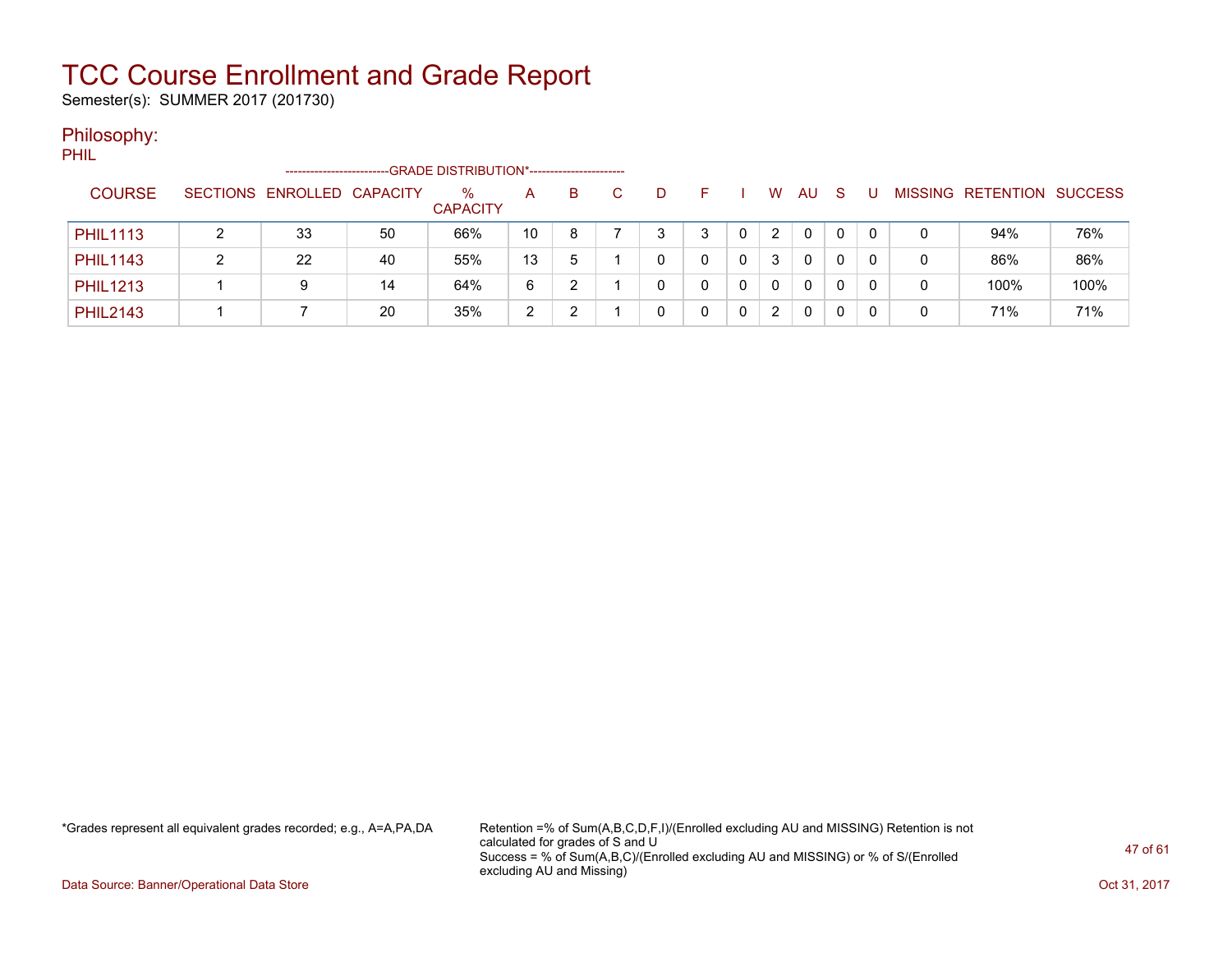Semester(s): SUMMER 2017 (201730)

#### Physical Science:

PH<sub>SC</sub>

|                 |   | -------------------------  |    | -GRADE DISTRIBUTION*---------------------- |    |    |    |   |              |   |    |   |  |                           |     |
|-----------------|---|----------------------------|----|--------------------------------------------|----|----|----|---|--------------|---|----|---|--|---------------------------|-----|
| <b>COURSE</b>   |   | SECTIONS ENROLLED CAPACITY |    | $\%$<br><b>CAPACITY</b>                    | A  | в. |    | D |              | W | AU |   |  | MISSING RETENTION SUCCESS |     |
| <b>PHSC1114</b> | 4 | 6 <sup>′</sup>             | 84 | 73%                                        | 19 | 20 | 13 |   | $\mathbf{0}$ |   |    | 0 |  | 92%                       | 85% |
| <b>PHSC2151</b> |   | 19                         | 20 | 95%                                        | ົ  |    |    |   |              |   |    | 0 |  | 84%                       | 68% |

\*Grades represent all equivalent grades recorded; e.g., A=A,PA,DA Retention =% of Sum(A,B,C,D,F,I)/(Enrolled excluding AU and MISSING) Retention is not calculated for grades of S and U Success = % of Sum(A,B,C)/(Enrolled excluding AU and MISSING) or % of S/(Enrolled excluding AU and Missing)

Data Source: Banner/Operational Data Store Contract Contract Contract Contract Contract Contract Contract Contract Contract Contract Contract Contract Contract Contract Contract Contract Contract Contract Contract Contract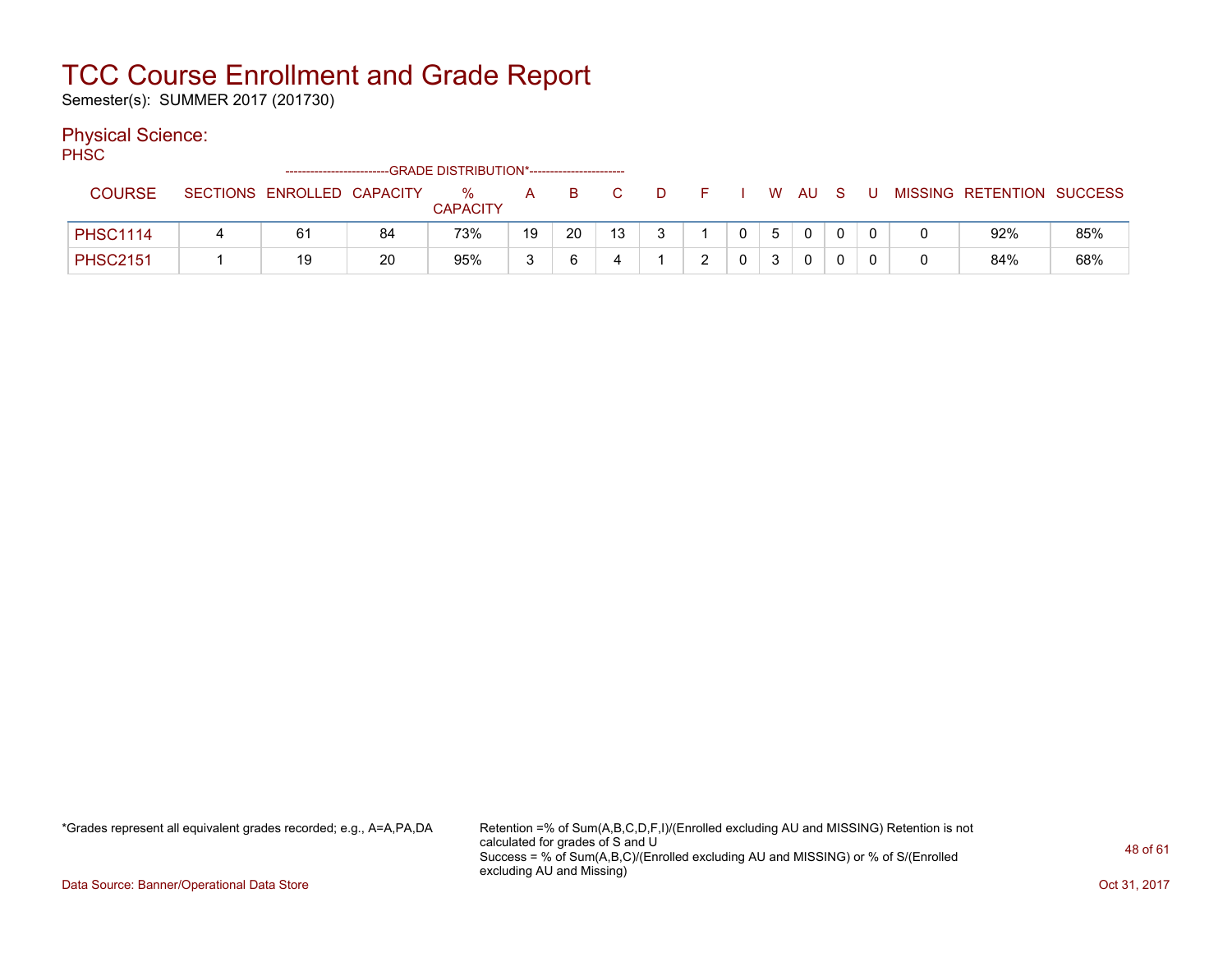Semester(s): SUMMER 2017 (201730)

### Physical Therapist Assistant:

PHTA

|                 |                 |                   |    | ------------------------GRADE DISTRIBUTION*----------------------- |    |    |  |  |   |    |  |                   |                |
|-----------------|-----------------|-------------------|----|--------------------------------------------------------------------|----|----|--|--|---|----|--|-------------------|----------------|
| <b>COURSE</b>   | <b>SECTIONS</b> | ENROLLED CAPACITY |    | %<br><b>CAPACITY</b>                                               | A  | B. |  |  | W | AU |  | MISSING RETENTION | <b>SUCCESS</b> |
| <b>PHTA2486</b> |                 | 25                | 32 | 78%                                                                | 25 |    |  |  |   | 0  |  | 100%              | 100%           |

\*Grades represent all equivalent grades recorded; e.g., A=A,PA,DA Retention =% of Sum(A,B,C,D,F,I)/(Enrolled excluding AU and MISSING) Retention is not calculated for grades of S and U Success = % of Sum(A,B,C)/(Enrolled excluding AU and MISSING) or % of S/(Enrolled excluding AU and Missing)

Data Source: Banner/Operational Data Store Contract Contract Contract Contract Contract Contract Contract Contract Contract Contract Contract Contract Contract Contract Contract Contract Contract Contract Contract Contract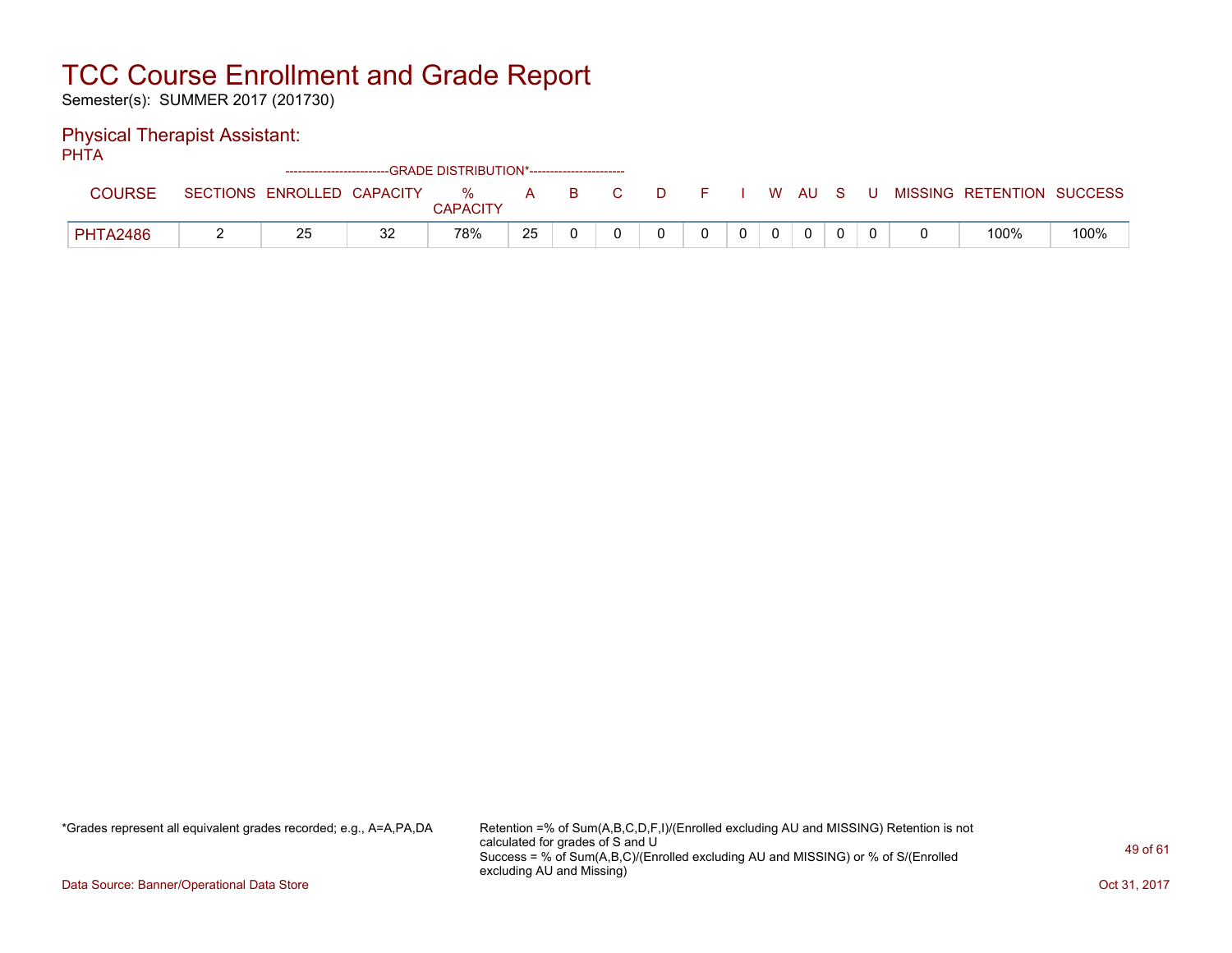Semester(s): SUMMER 2017 (201730)

### Physics:

**PHYS** 

|                 | ----------------------     |     | -GRADE DISTRIBUTION*----------------------- |    |    |                 |   |   |   |    |   |              |                   |                |
|-----------------|----------------------------|-----|---------------------------------------------|----|----|-----------------|---|---|---|----|---|--------------|-------------------|----------------|
| <b>COURSE</b>   | SECTIONS ENROLLED CAPACITY |     | $\%$<br><b>CAPACITY</b>                     | A  | B. |                 |   | ⊢ | w | AU | S |              | MISSING RETENTION | <b>SUCCESS</b> |
| <b>PHYS1114</b> | 112                        | 120 | 93%                                         | 67 | 27 | 12 <sup>1</sup> |   | 0 | 5 | 0  | 0 | $\mathbf{0}$ | 96%               | 95%            |
| <b>PHYS1214</b> | 65                         | 72  | 90%                                         | 33 | 21 |                 |   |   | 4 | 0  | 0 | 0            | 94%               | 94%            |
| <b>PHYS2034</b> | 57                         | 72  | 79%                                         | 10 | 21 | 14              | ົ | 4 | 6 | 0  | 0 | 0            | 89%               | 79%            |
| <b>PHYS2124</b> | 47                         | 48  | 98%                                         | 14 | 20 | 10              |   |   |   | 0  | 0 |              | 96%               | 94%            |

\*Grades represent all equivalent grades recorded; e.g., A=A,PA,DA Retention =% of Sum(A,B,C,D,F,I)/(Enrolled excluding AU and MISSING) Retention is not calculated for grades of S and U Success = % of Sum(A,B,C)/(Enrolled excluding AU and MISSING) or % of S/(Enrolled excluding AU and Missing)

Data Source: Banner/Operational Data Store Contract Contract Contract Contract Contract Contract Contract Contract Contract Contract Contract Contract Contract Contract Contract Contract Contract Contract Contract Contract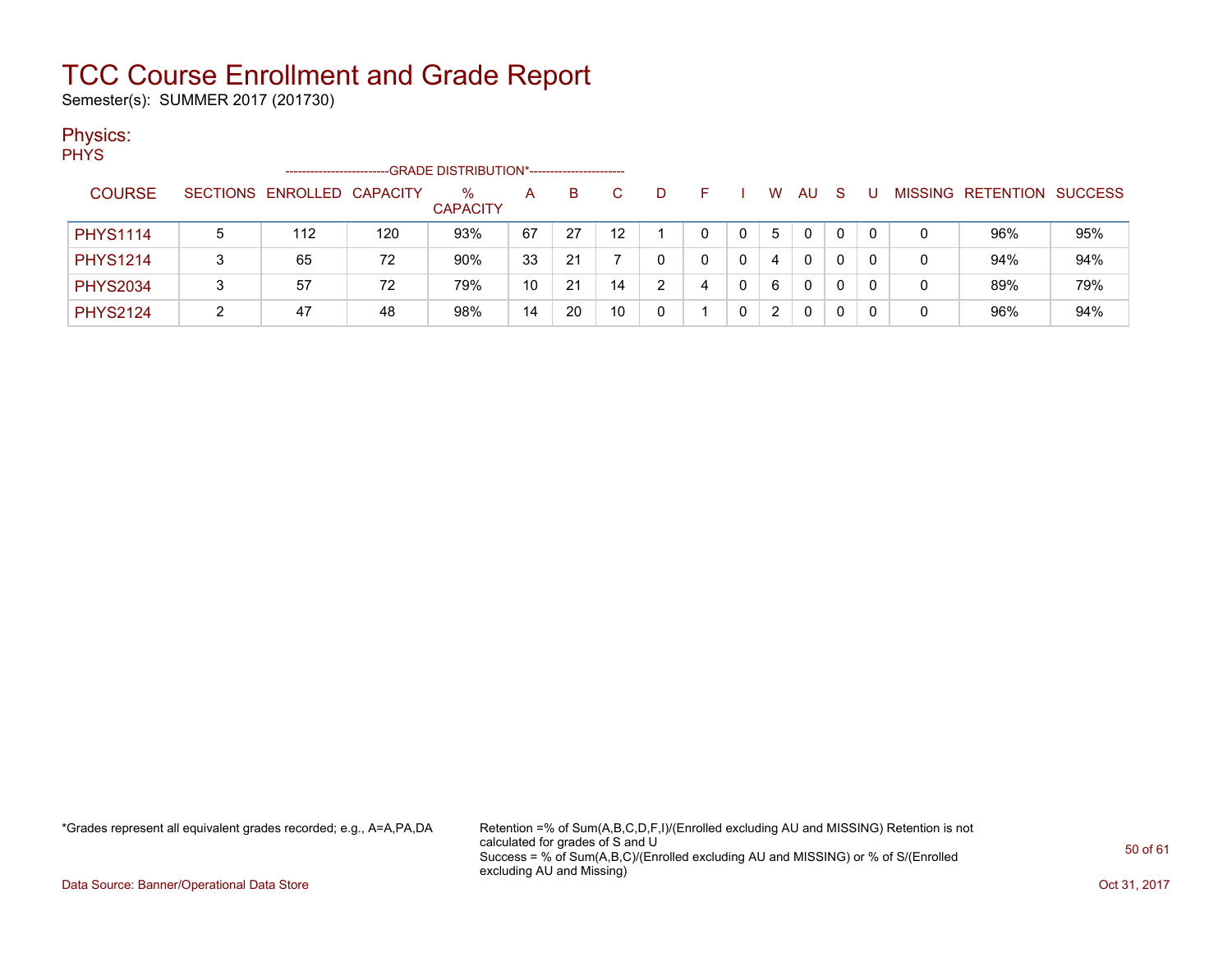Semester(s): SUMMER 2017 (201730)

#### Paralegal:

PLGL

|                 | -----------------------    |    | -GRADE DISTRIBUTION*---------------------- |   |    |              |  |          |              |              |  |                           |      |
|-----------------|----------------------------|----|--------------------------------------------|---|----|--------------|--|----------|--------------|--------------|--|---------------------------|------|
| <b>COURSE</b>   | SECTIONS ENROLLED CAPACITY |    | $\%$<br><b>CAPACITY</b>                    | A | B. | $\mathbf{D}$ |  | W.       | AU           | <sub>S</sub> |  | MISSING RETENTION SUCCESS |      |
| <b>PLGL1213</b> |                            | 20 | 30%                                        |   |    |              |  | $\Omega$ | $\mathbf{0}$ |              |  | 100%                      | 100% |
| <b>PLGL2383</b> |                            | 20 | 25%                                        | 5 |    |              |  | $\Omega$ | $\Omega$     |              |  | 100%                      | 100% |
| <b>PLGL2463</b> | 8                          | 20 | 40%                                        | ა |    |              |  | 0        | $\Omega$     |              |  | 100%                      | 100% |

\*Grades represent all equivalent grades recorded; e.g., A=A,PA,DA Retention =% of Sum(A,B,C,D,F,I)/(Enrolled excluding AU and MISSING) Retention is not calculated for grades of S and U Success = % of Sum(A,B,C)/(Enrolled excluding AU and MISSING) or % of S/(Enrolled excluding AU and Missing)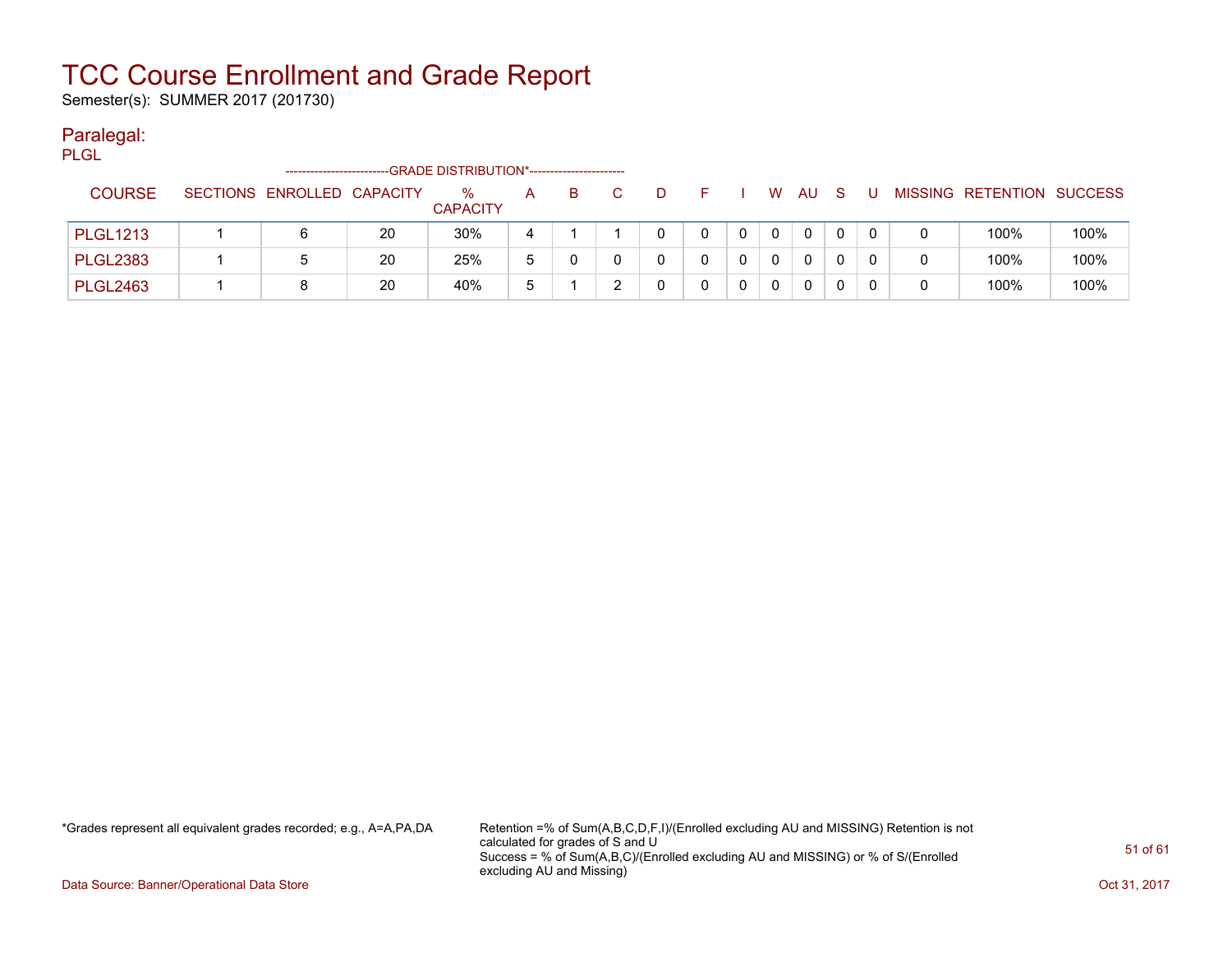Semester(s): SUMMER 2017 (201730)

### Political Science:

| m.<br>. .<br>×<br>۰. | ۰. |
|----------------------|----|
|----------------------|----|

|                 |    | -------------------------- |                 | --GRADE DISTRIBUTION*----------------------- |     |     |    |        |    |    |      |    |  |                           |     |
|-----------------|----|----------------------------|-----------------|----------------------------------------------|-----|-----|----|--------|----|----|------|----|--|---------------------------|-----|
| <b>COURSE</b>   |    | SECTIONS ENROLLED CAPACITY |                 | %<br><b>CAPACITY</b>                         | A   | B.  |    | $\Box$ |    | W. | - AU | -S |  | MISSING RETENTION SUCCESS |     |
| <b>POLS1113</b> | 24 | 453                        | 55 <sup>1</sup> | 82%                                          | 257 | 128 | っっ |        | 10 | 15 |      |    |  | 97%                       | 92% |

\*Grades represent all equivalent grades recorded; e.g., A=A,PA,DA Retention =% of Sum(A,B,C,D,F,I)/(Enrolled excluding AU and MISSING) Retention is not calculated for grades of S and U Success = % of Sum(A,B,C)/(Enrolled excluding AU and MISSING) or % of S/(Enrolled excluding AU and Missing)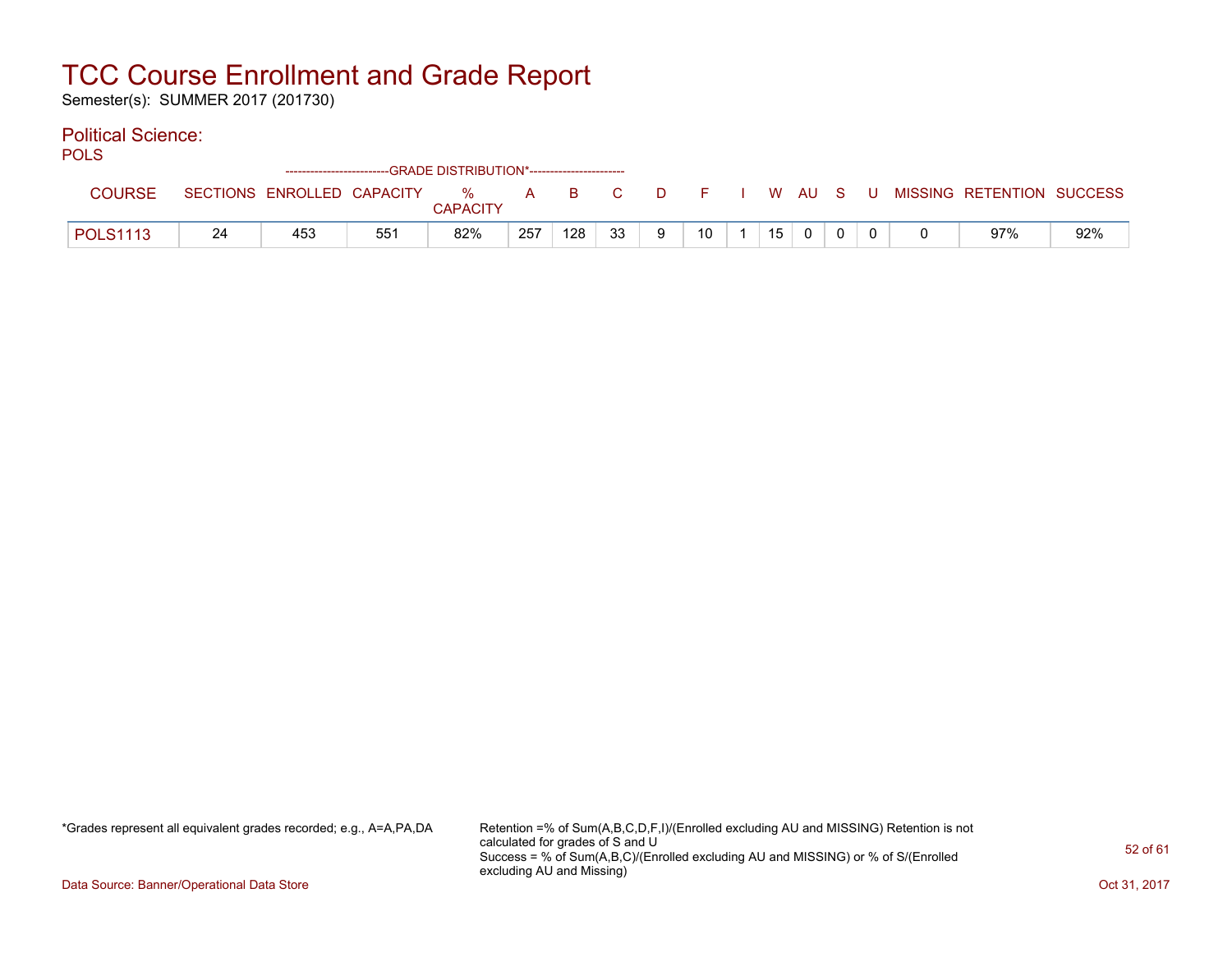Semester(s): SUMMER 2017 (201730)

#### Psychology: PSYC

|                 |    | -----------------------    |     | -GRADE DISTRIBUTION*----------------------- |     |          |    |    |    |              |                       |              |              |          |         |                  |                |
|-----------------|----|----------------------------|-----|---------------------------------------------|-----|----------|----|----|----|--------------|-----------------------|--------------|--------------|----------|---------|------------------|----------------|
| <b>COURSE</b>   |    | SECTIONS ENROLLED CAPACITY |     | $\%$<br><b>CAPACITY</b>                     | A   | B        | C. | D  | F. |              | w                     | AU           | <b>S</b>     | U        | MISSING | <b>RETENTION</b> | <b>SUCCESS</b> |
| <b>PSYC1113</b> | 15 | 288                        | 371 | 78%                                         | 128 | 71       | 34 | 17 | 24 | $\mathbf{0}$ | 14                    | 0            | 0            | $\Omega$ | 0       | 95%              | 81%            |
| <b>PSYC1313</b> |    | 10                         | 30  | 33%                                         | 8   | 0        | 0  | 0  | 0  | 0            |                       | 0            | $\mathbf{0}$ | 0        | 0       | 80%              | 80%            |
| <b>PSYC2023</b> |    | 127                        | 150 | 85%                                         | 59  | 40       | 10 | 4  | 6  |              |                       | 0            | 0            | 0        | 0       | 94%              | 86%            |
| <b>PSYC2153</b> |    | 6                          | 12  | 50%                                         | 4   | $\Omega$ | 0  | 0  | 0  | $\Omega$     | 2                     | 0            | $\mathbf{0}$ | 0        | 0       | 67%              | 67%            |
| <b>PSYC2193</b> |    | 18                         | 20  | 90%                                         | 11  | 3        | 0  | 0  | 0  | 0            | 4                     | $\mathbf{0}$ | $\mathbf{0}$ | 0        | 0       | 78%              | 78%            |
| <b>PSYC2523</b> |    | 16                         | 20  | 80%                                         | 3   |          | 3  |    | 0  | $\mathbf 0$  | 3                     | $\mathbf{0}$ | $\mathbf{0}$ | 0        | 0       | 81%              | 81%            |
| <b>PSYC2813</b> |    | 14                         | 20  | 70%                                         |     |          | 2  |    | ົ  | 0            | $\mathbf{2}^{\prime}$ | 0            | 0            | 0        | 0       | 86%              | 71%            |

\*Grades represent all equivalent grades recorded; e.g., A=A,PA,DA Retention =% of Sum(A,B,C,D,F,I)/(Enrolled excluding AU and MISSING) Retention is not calculated for grades of S and U Success = % of Sum(A,B,C)/(Enrolled excluding AU and MISSING) or % of S/(Enrolled excluding AU and Missing)

Data Source: Banner/Operational Data Store Contract Contract Contract Contract Contract Contract Contract Contract Contract Contract Contract Contract Contract Contract Contract Contract Contract Contract Contract Contract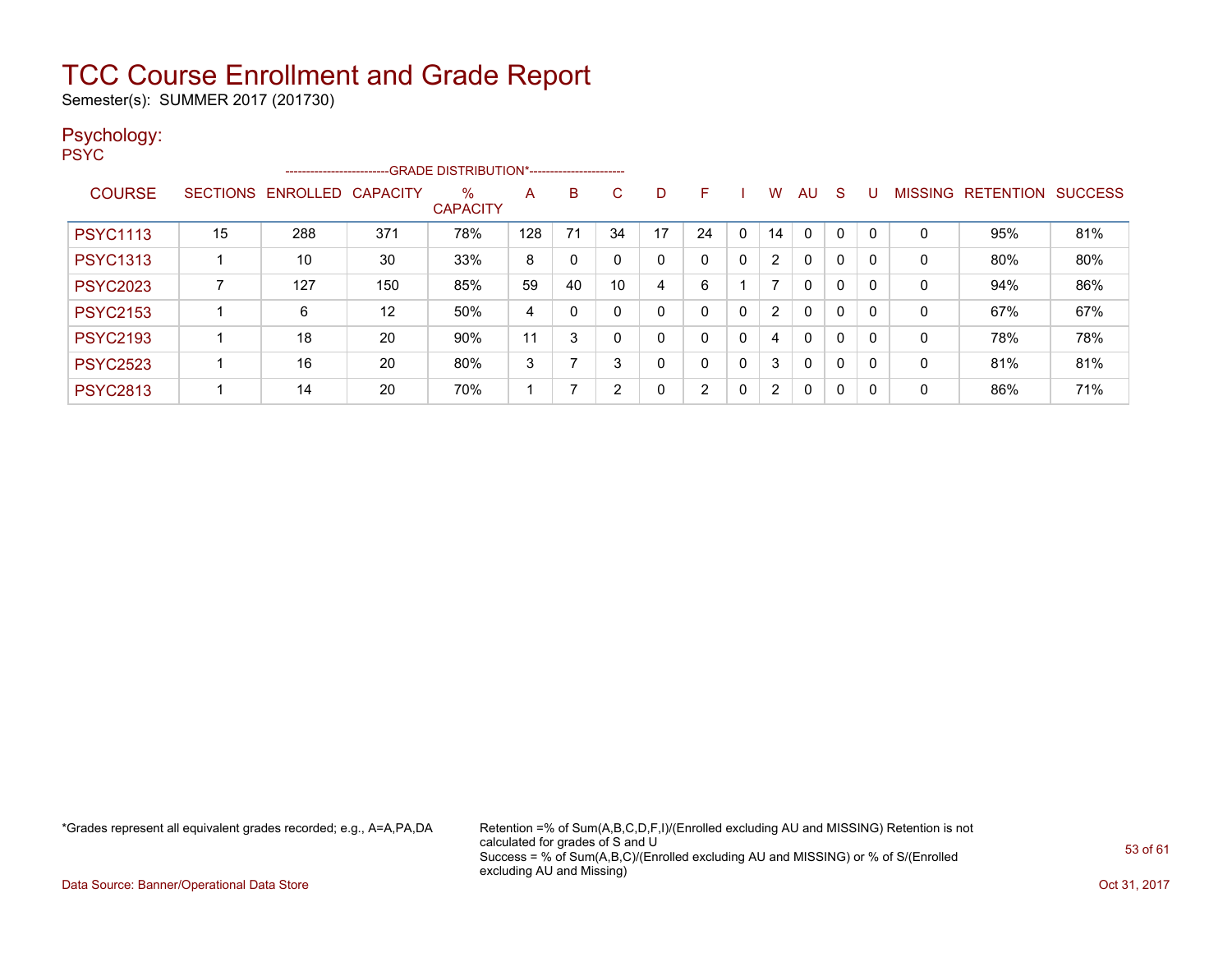Semester(s): SUMMER 2017 (201730)

### Quality Control Technology:

**QCTT** 

|               |                            |     | ------------------------GRADE DISTRIBUTION*----------------------- |              |    |    |       |          |              |          |      |                           |      |
|---------------|----------------------------|-----|--------------------------------------------------------------------|--------------|----|----|-------|----------|--------------|----------|------|---------------------------|------|
| <b>COURSE</b> | SECTIONS ENROLLED CAPACITY |     | %<br><b>CAPACITY</b>                                               | $\mathsf{A}$ | B. | C. | - D - | $\vdash$ |              | WAUS.    | - U- | MISSING RETENTION SUCCESS |      |
| QCTT2383      |                            | 1 斥 | 60%                                                                | Q            |    |    |       |          | $\mathbf{0}$ | $\Omega$ |      | 100%                      | 100% |

\*Grades represent all equivalent grades recorded; e.g., A=A,PA,DA Retention =% of Sum(A,B,C,D,F,I)/(Enrolled excluding AU and MISSING) Retention is not calculated for grades of S and U Success = % of Sum(A,B,C)/(Enrolled excluding AU and MISSING) or % of S/(Enrolled excluding AU and Missing)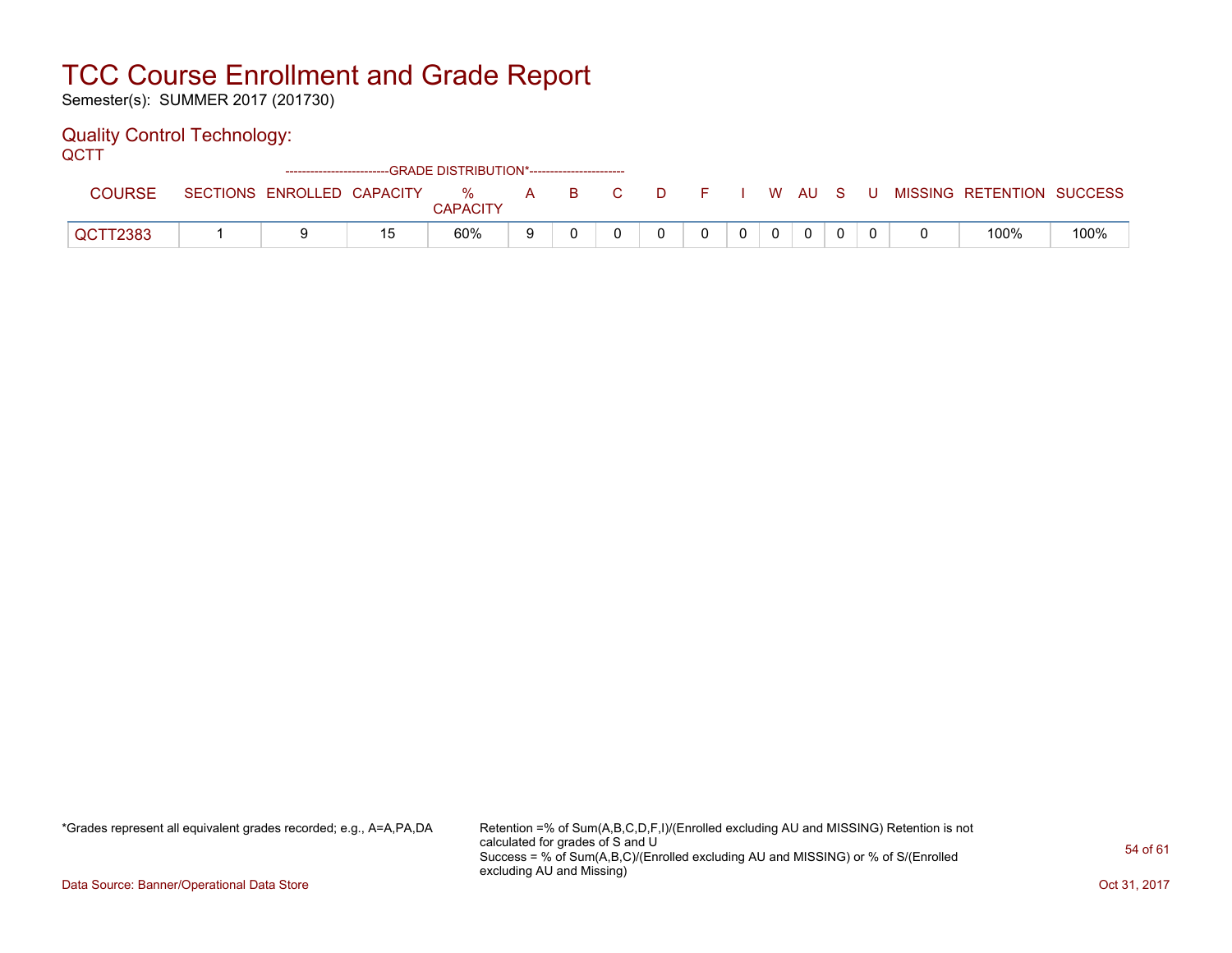Semester(s): SUMMER 2017 (201730)

#### Radiography:

| <b>RADT</b>     |   |                            |    |                                             |    |    |    |   |   |   |          |              |    |          |   |                           |      |
|-----------------|---|----------------------------|----|---------------------------------------------|----|----|----|---|---|---|----------|--------------|----|----------|---|---------------------------|------|
|                 |   | --------------------       |    | -GRADE DISTRIBUTION*----------------------- |    |    |    |   |   |   |          |              |    |          |   |                           |      |
| <b>COURSE</b>   |   | SECTIONS ENROLLED CAPACITY |    | %<br><b>CAPACITY</b>                        | A  | B. | C. | D | F |   | W.       | AU.          | -S |          |   | MISSING RETENTION SUCCESS |      |
| <b>RADT1211</b> | າ | 30                         | 34 | 88%                                         | 28 |    |    | 0 |   |   |          | 0            | 0  |          | 0 | 97%                       | 97%  |
| <b>RADT1212</b> |   |                            | 11 | 64%                                         |    | 4  | ົ  | 0 | 0 | 0 | $\Omega$ | $\mathbf{0}$ | 0  | 0        | 0 | 100%                      | 100% |
| <b>RADT1222</b> | 2 | 29                         | 32 | 91%                                         | 25 | 2  |    | 0 | 0 | 0 |          | 0            | 0  | $\Omega$ | 0 | 97%                       | 97%  |
| <b>RADT2301</b> |   | 22                         | 30 | 73%                                         |    | 8  |    | 0 | ົ | 0 |          | 0            | 0  | 0        | 0 | 95%                       | 86%  |
| <b>RADT2312</b> | 2 | 22                         | 30 | 73%                                         | 15 | 3  |    | 0 | ົ |   |          | 0            | 0  | -0       | 0 | 95%                       | 86%  |

\*Grades represent all equivalent grades recorded; e.g., A=A,PA,DA Retention =% of Sum(A,B,C,D,F,I)/(Enrolled excluding AU and MISSING) Retention is not calculated for grades of S and U Success = % of Sum(A,B,C)/(Enrolled excluding AU and MISSING) or % of S/(Enrolled excluding AU and Missing)

Data Source: Banner/Operational Data Store Contract Contract Contract Contract Contract Contract Contract Contract Contract Contract Contract Contract Contract Contract Contract Contract Contract Contract Contract Contract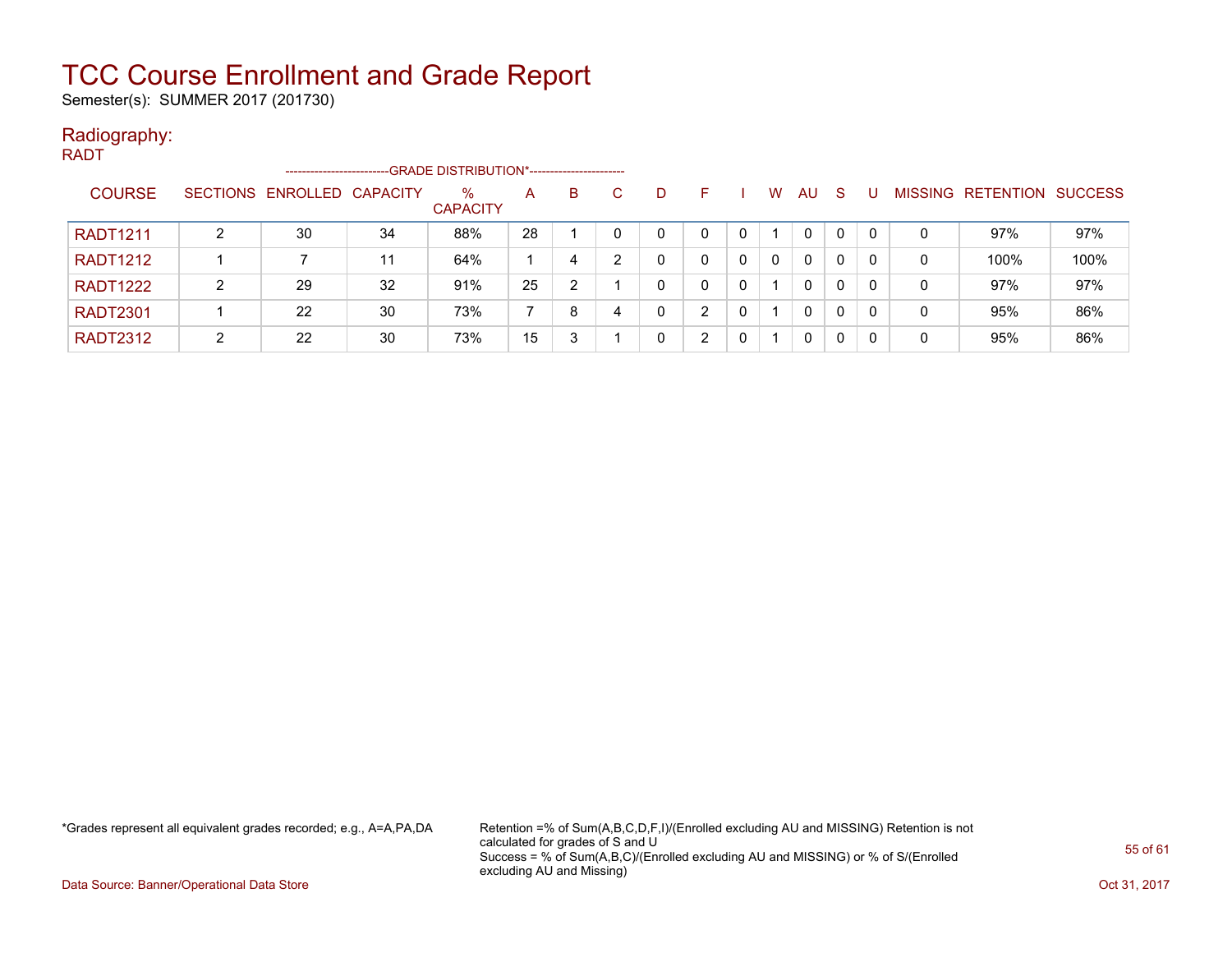Semester(s): SUMMER 2017 (201730)

#### Religious Studies:

RELG

|                 | -----------------------    |    |                         |               |    |   |  |              |    |  |                           |     |
|-----------------|----------------------------|----|-------------------------|---------------|----|---|--|--------------|----|--|---------------------------|-----|
| <b>COURSE</b>   | SECTIONS ENROLLED CAPACITY |    | $\%$<br><b>CAPACITY</b> | A             |    | D |  | W            | AU |  | MISSING RETENTION SUCCESS |     |
| <b>RELG1213</b> |                            | 10 | 80%                     |               |    |   |  |              | 0  |  | 88%                       | 88% |
| <b>RELG2113</b> | 22                         | 20 | 110%                    | 16            |    |   |  | $\mathbf{0}$ | 0  |  | 100%                      | 91% |
| <b>RELG2123</b> | 26                         | 40 | 65%                     | າ<br><u>.</u> | 10 |   |  | 4            | 0  |  | 85%                       | 77% |

\*Grades represent all equivalent grades recorded; e.g., A=A,PA,DA Retention =% of Sum(A,B,C,D,F,I)/(Enrolled excluding AU and MISSING) Retention is not calculated for grades of S and U Success = % of Sum(A,B,C)/(Enrolled excluding AU and MISSING) or % of S/(Enrolled excluding AU and Missing)

Data Source: Banner/Operational Data Store Contract Contract Contract Contract Contract Contract Contract Contract Contract Contract Contract Contract Contract Contract Contract Contract Contract Contract Contract Contract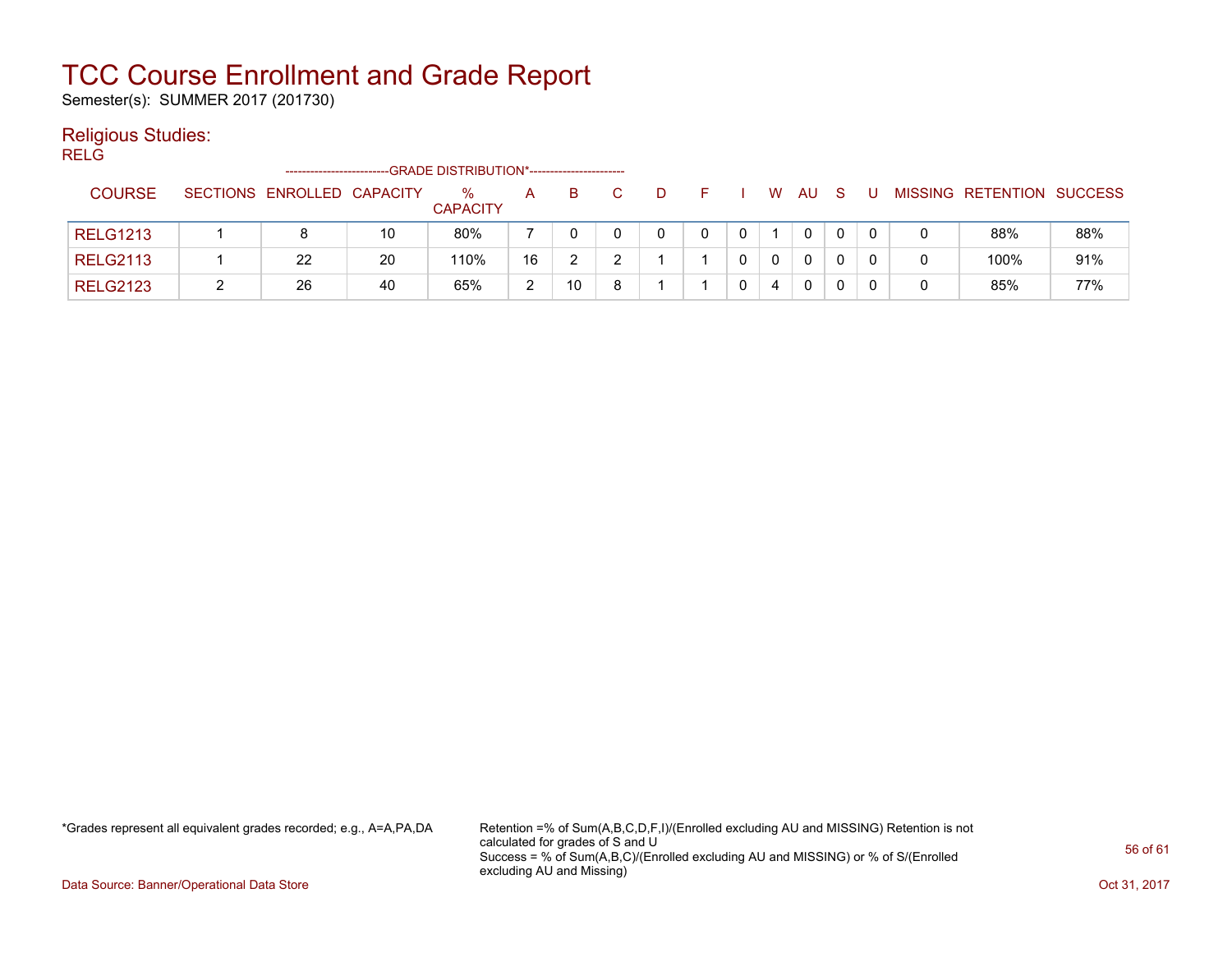Semester(s): SUMMER 2017 (201730)

#### Respiratory Care:

RESP

|                 | -------------------------- |    |                      |    |    |  |  |   |    |   |   |                           |      |
|-----------------|----------------------------|----|----------------------|----|----|--|--|---|----|---|---|---------------------------|------|
| <b>COURSE</b>   | SECTIONS ENROLLED CAPACITY |    | %<br><b>CAPACITY</b> | A  |    |  |  | W | AU | U |   | MISSING RETENTION SUCCESS |      |
| <b>RESP1522</b> | 26                         | 26 | 100%                 |    | 12 |  |  |   | 0  |   |   | 100%                      | 100% |
| <b>RESP2102</b> | 26                         | 28 | 93%                  | 13 | 10 |  |  |   | 0  |   | 0 | 100%                      | 100% |

\*Grades represent all equivalent grades recorded; e.g., A=A,PA,DA Retention =% of Sum(A,B,C,D,F,I)/(Enrolled excluding AU and MISSING) Retention is not calculated for grades of S and U Success = % of Sum(A,B,C)/(Enrolled excluding AU and MISSING) or % of S/(Enrolled excluding AU and Missing)

Data Source: Banner/Operational Data Store Contract Contract Contract Contract Contract Contract Contract Contract Contract Contract Contract Contract Contract Contract Contract Contract Contract Contract Contract Contract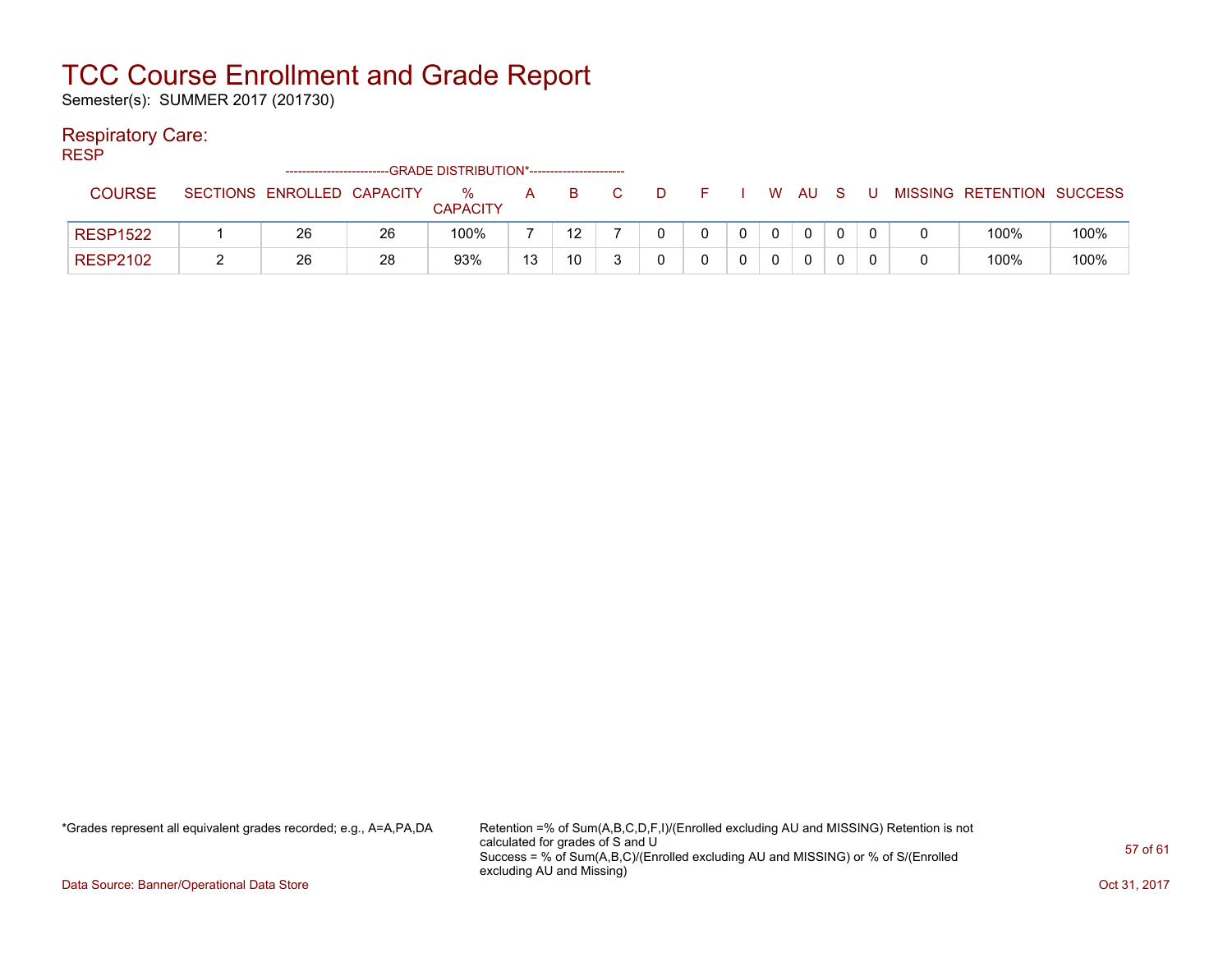Semester(s): SUMMER 2017 (201730)

### Sociology:

| SOCI            |   | -------------------------  |                   |                         |    |                |    |    |   |          |    |              |              |    |              |                   |                |
|-----------------|---|----------------------------|-------------------|-------------------------|----|----------------|----|----|---|----------|----|--------------|--------------|----|--------------|-------------------|----------------|
| <b>COURSE</b>   |   | SECTIONS ENROLLED CAPACITY |                   | $\%$<br><b>CAPACITY</b> | A  | B              | C  | D. | F |          | W  | AU           | - S          | -U |              | MISSING RETENTION | <b>SUCCESS</b> |
| <b>SOCI1113</b> | 8 | 134                        | 180               | 74%                     | 69 | 28             | 14 |    |   | 0        | 12 | $\mathbf{0}$ | 0            |    |              | 91%               | 83%            |
| <b>SOCI2013</b> |   | 18                         | 20                | 90%                     | 2  | 6              |    |    | 3 | 0        | 5  | $\mathbf 0$  | 0            | 0  | 0            | 72%               | 50%            |
| <b>SOCI2043</b> |   | 14                         | 20                | 70%                     | 5  | 4              |    |    | 0 | 0        | 3  | 0            | $\Omega$     | 0  | 0            | 79%               | 71%            |
| <b>SOCI2123</b> |   | 12                         | 20                | 60%                     | 4  | $\overline{2}$ |    | n  | 2 | $\Omega$ | 3  | $\mathbf{0}$ | $\mathbf{0}$ | 0  | $\mathbf{0}$ | 75%               | 58%            |
| <b>SOCI2153</b> |   | 3                          | $12 \overline{ }$ | 25%                     |    | $\overline{2}$ |    | Ω  | 0 | 0        | 0  | 0            | 0            | 0  | 0            | 100%              | 100%           |
| <b>SOCI2813</b> |   | 5                          | 20                | 25%                     | 4  | 0              |    |    | 0 | 0        | 0  | 0            | $\Omega$     | 0  | 0            | 100%              | 100%           |

\*Grades represent all equivalent grades recorded; e.g., A=A,PA,DA Retention =% of Sum(A,B,C,D,F,I)/(Enrolled excluding AU and MISSING) Retention is not calculated for grades of S and U Success = % of Sum(A,B,C)/(Enrolled excluding AU and MISSING) or % of S/(Enrolled excluding AU and Missing)

Data Source: Banner/Operational Data Store Contract Contract Contract Contract Contract Contract Contract Contract Contract Contract Contract Contract Contract Contract Contract Contract Contract Contract Contract Contract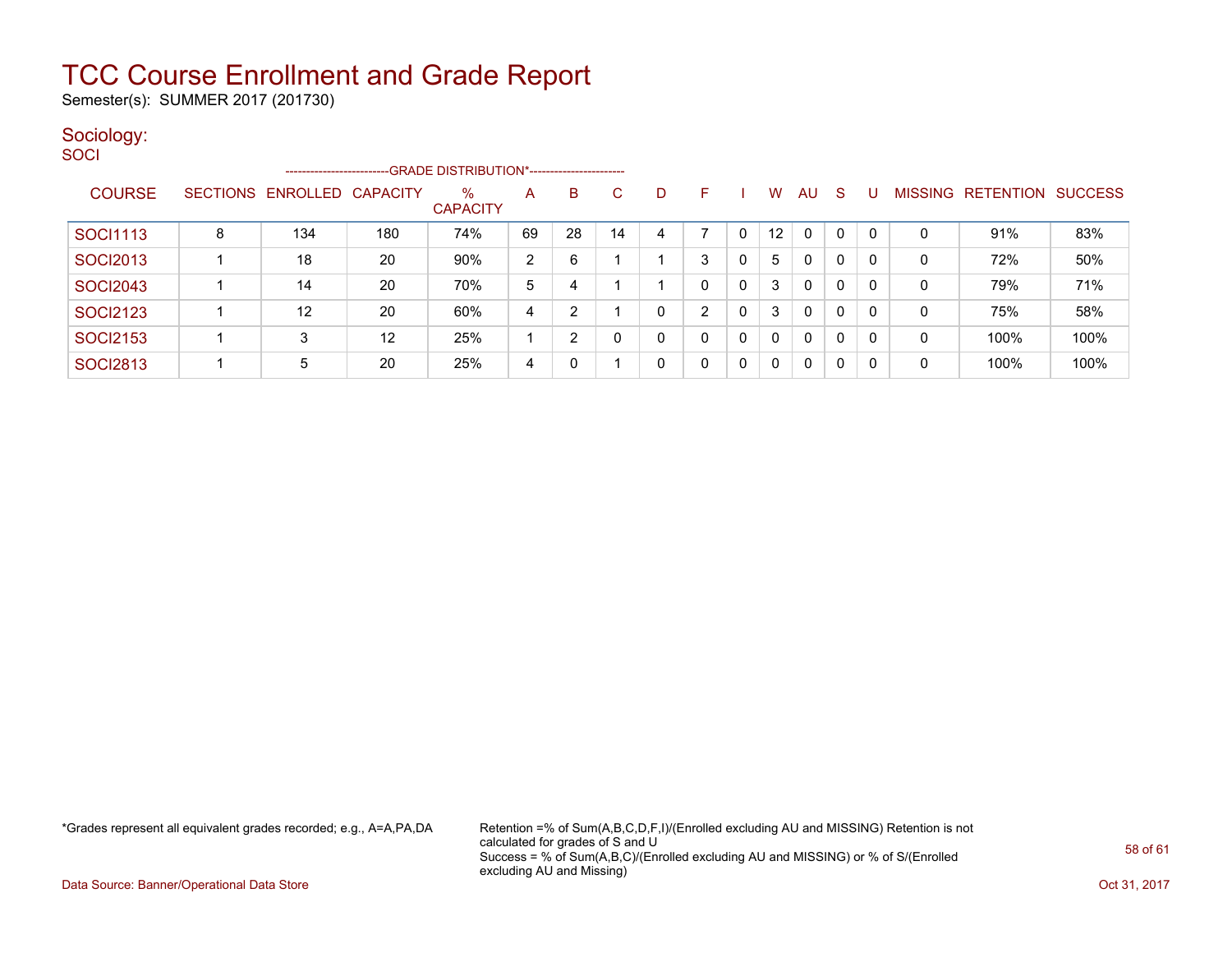Semester(s): SUMMER 2017 (201730)

#### Spanish:

SPAN

|                 | -GRADE DISTRIBUTION*----------------------<br>----------------------- |                            |     |                      |    |    |   |   |  |  |                |                |              |  |   |                   |                |
|-----------------|-----------------------------------------------------------------------|----------------------------|-----|----------------------|----|----|---|---|--|--|----------------|----------------|--------------|--|---|-------------------|----------------|
| <b>COURSE</b>   |                                                                       | SECTIONS ENROLLED CAPACITY |     | %<br><b>CAPACITY</b> | A  | B. |   | Ð |  |  | w              | AU             | <sub>S</sub> |  |   | MISSING RETENTION | <b>SUCCESS</b> |
| <b>SPAN1103</b> | 5                                                                     | 93                         | 100 | 93%                  | 57 | 19 | 5 |   |  |  | 9              | $\overline{2}$ |              |  | 0 | 90%               | 89%            |
| <b>SPAN1213</b> |                                                                       | 33                         | 40  | 82%                  | 22 |    |   |   |  |  | $\overline{2}$ | $\mathbf{0}$   |              |  | 0 | 94%               | 91%            |
| <b>SPAN2413</b> |                                                                       | 13                         | 20  | 65%                  | 10 |    |   |   |  |  | 0              | $\mathbf{0}$   |              |  | 0 | 100%              | 100%           |
| <b>SPAN2533</b> |                                                                       | 10                         | 20  | 50%                  |    |    |   |   |  |  | 0              | 3              |              |  |   | 100%              | 100%           |

\*Grades represent all equivalent grades recorded; e.g., A=A,PA,DA Retention =% of Sum(A,B,C,D,F,I)/(Enrolled excluding AU and MISSING) Retention is not calculated for grades of S and U Success = % of Sum(A,B,C)/(Enrolled excluding AU and MISSING) or % of S/(Enrolled excluding AU and Missing)

Data Source: Banner/Operational Data Store Contract Contract Contract Contract Contract Contract Contract Contract Contract Contract Contract Contract Contract Contract Contract Contract Contract Contract Contract Contract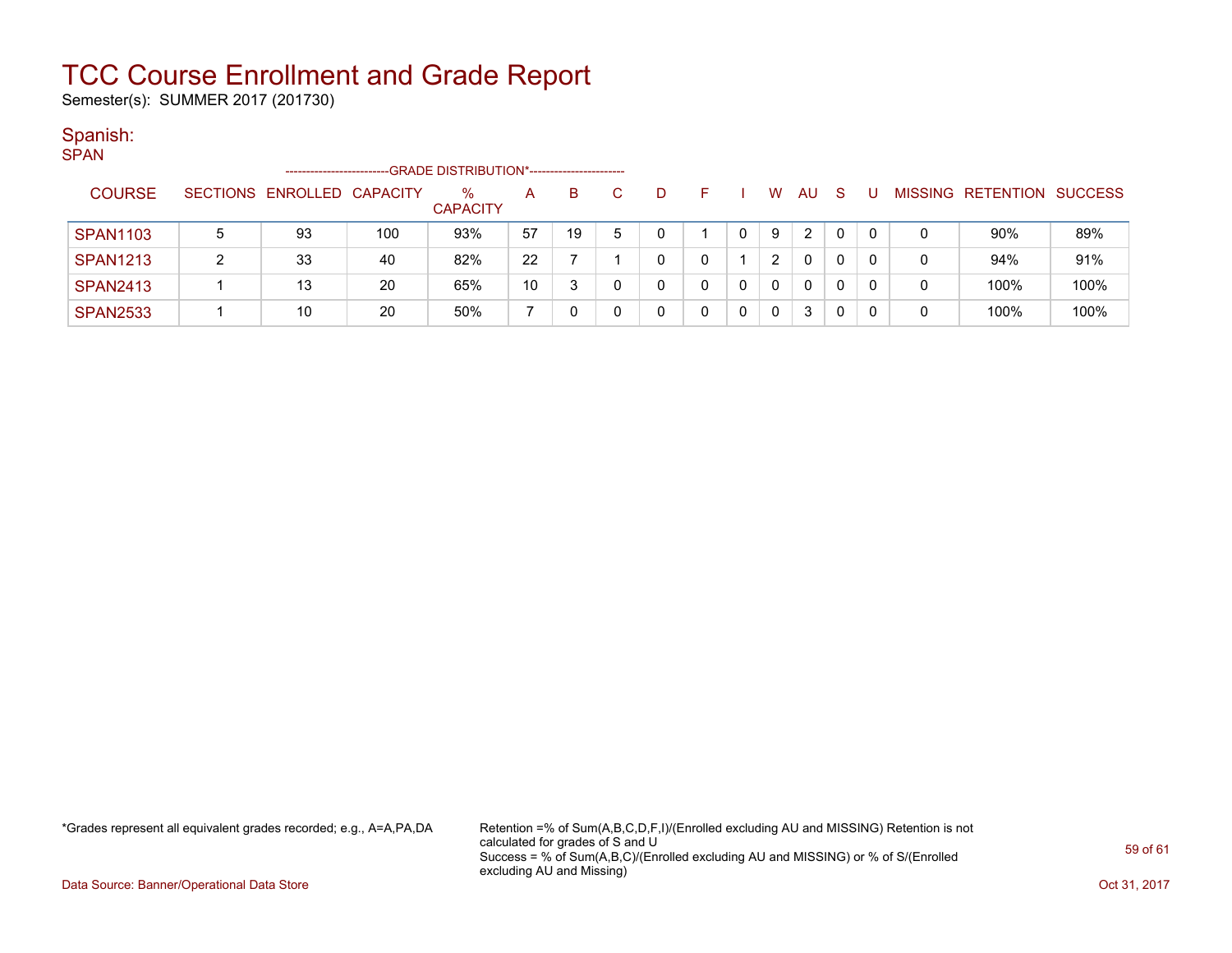Semester(s): SUMMER 2017 (201730)

#### Theatre:

| .               | ------------------------GRADE DISTRIBUTION*----------------------- |                            |    |                      |              |  |     |  |          |                |              |             |  |   |  |                           |      |
|-----------------|--------------------------------------------------------------------|----------------------------|----|----------------------|--------------|--|-----|--|----------|----------------|--------------|-------------|--|---|--|---------------------------|------|
| COURSE          |                                                                    | SECTIONS ENROLLED CAPACITY |    | %<br><b>CAPACITY</b> | $\mathsf{A}$ |  | BC. |  | DFI      |                |              | WAUS        |  | U |  | MISSING RETENTION SUCCESS |      |
| <b>THEA1093</b> |                                                                    | 13                         | 24 | 54%                  | 11           |  |     |  | $\Omega$ | $\overline{0}$ | $\mathbf{0}$ | $\mathbf 0$ |  |   |  | 100%                      | 100% |

\*Grades represent all equivalent grades recorded; e.g., A=A,PA,DA Retention =% of Sum(A,B,C,D,F,I)/(Enrolled excluding AU and MISSING) Retention is not calculated for grades of S and U Success = % of Sum(A,B,C)/(Enrolled excluding AU and MISSING) or % of S/(Enrolled excluding AU and Missing)